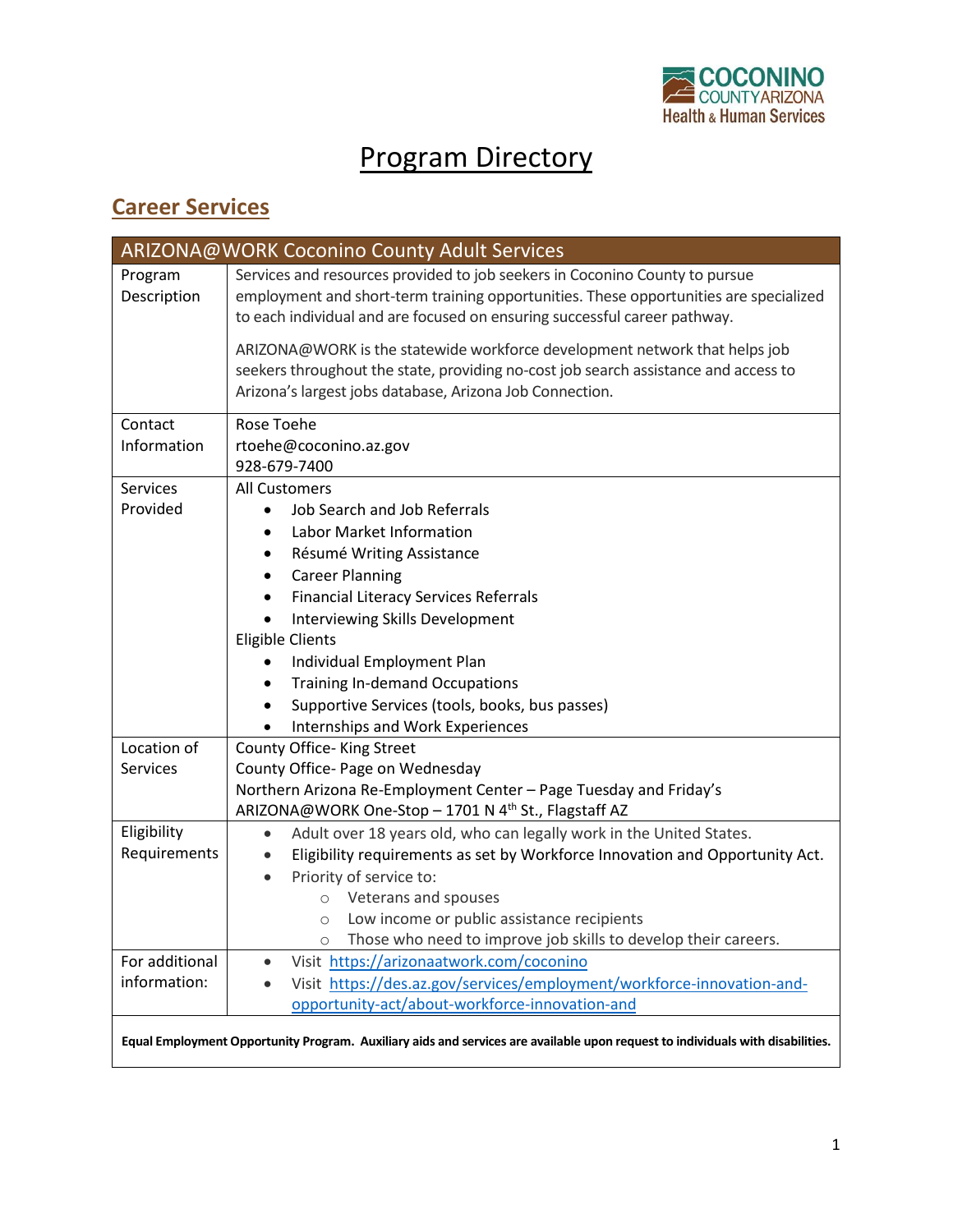

|                                | ARIZONA@WORK Coconino County Dislocated Worker Services                                                                                                                                                                                                                                                                                                                                                                                                                                                                                                                                                           |
|--------------------------------|-------------------------------------------------------------------------------------------------------------------------------------------------------------------------------------------------------------------------------------------------------------------------------------------------------------------------------------------------------------------------------------------------------------------------------------------------------------------------------------------------------------------------------------------------------------------------------------------------------------------|
| Program<br>Description         | Specialized services and resources job seekers who have been laid-off or have lost their<br>job, through no fault of their own, due to a layoff, closure, or downsizing. A strong focus<br>is provided to ensure these workers get back to work quickly.                                                                                                                                                                                                                                                                                                                                                          |
|                                | ARIZONA@WORK is the statewide workforce development network that helps job<br>seekers throughout the state, providing no-cost job search assistance and access to<br>Arizona's largest jobs database, Arizona Job Connection.                                                                                                                                                                                                                                                                                                                                                                                     |
| Contact<br>Information         | Rose Toehe<br>rtoehe@coconino.az.gov<br>928-679-7400                                                                                                                                                                                                                                                                                                                                                                                                                                                                                                                                                              |
| <b>Services</b><br>Provided    | All Customers<br>Job Search and Job Referrals<br>$\bullet$<br>Labor Market Information<br>$\bullet$<br>Résumé Writing Assistance<br>٠<br><b>Career Planning</b><br>$\bullet$<br><b>Financial Literacy Services Referrals</b><br>٠<br>Interviewing Skills Development<br><b>Eligible Clients</b><br>Individual Employment Plan<br>Identifying transferable skills<br>٠<br>Transition from layoff to work<br>$\bullet$<br>Skills upgrading<br>٠<br><b>Relocation Assistance</b><br><b>Training In-demand Occupations</b><br>٠<br>Supportive Services (tools, books, bus passes)<br>Internships and Work Experiences |
| Location of<br>Services        | County Office- King Street<br>County Office- Page on Wednesday<br>Northern Arizona Re-Employment Center - Page Tuesday and Friday's<br>ARIZONA@WORK One-Stop - 1701 N 4th St., Flagstaff AZ                                                                                                                                                                                                                                                                                                                                                                                                                       |
| Eligibility<br>Requirements    | Adult over 18 years old, who can legally work in the United States.<br>Eligibility requirements as set by Workforce Innovation and Opportunity Act.<br>Priority of service to:<br>o Veterans and spouses<br>Low income or public assistance recipients<br>$\circ$<br>Those who need to improve job skills to develop their careers.<br>$\circlearrowright$<br>Dislocated Workers, who have been laid off or have received notice<br>$\circ$<br>of termination.                                                                                                                                                    |
| For additional<br>information: | Visit https://arizonaatwork.com/coconino<br>Visit https://des.az.gov/services/employment/workforce-innovation-and-<br>opportunity-act/about-workforce-innovation-and                                                                                                                                                                                                                                                                                                                                                                                                                                              |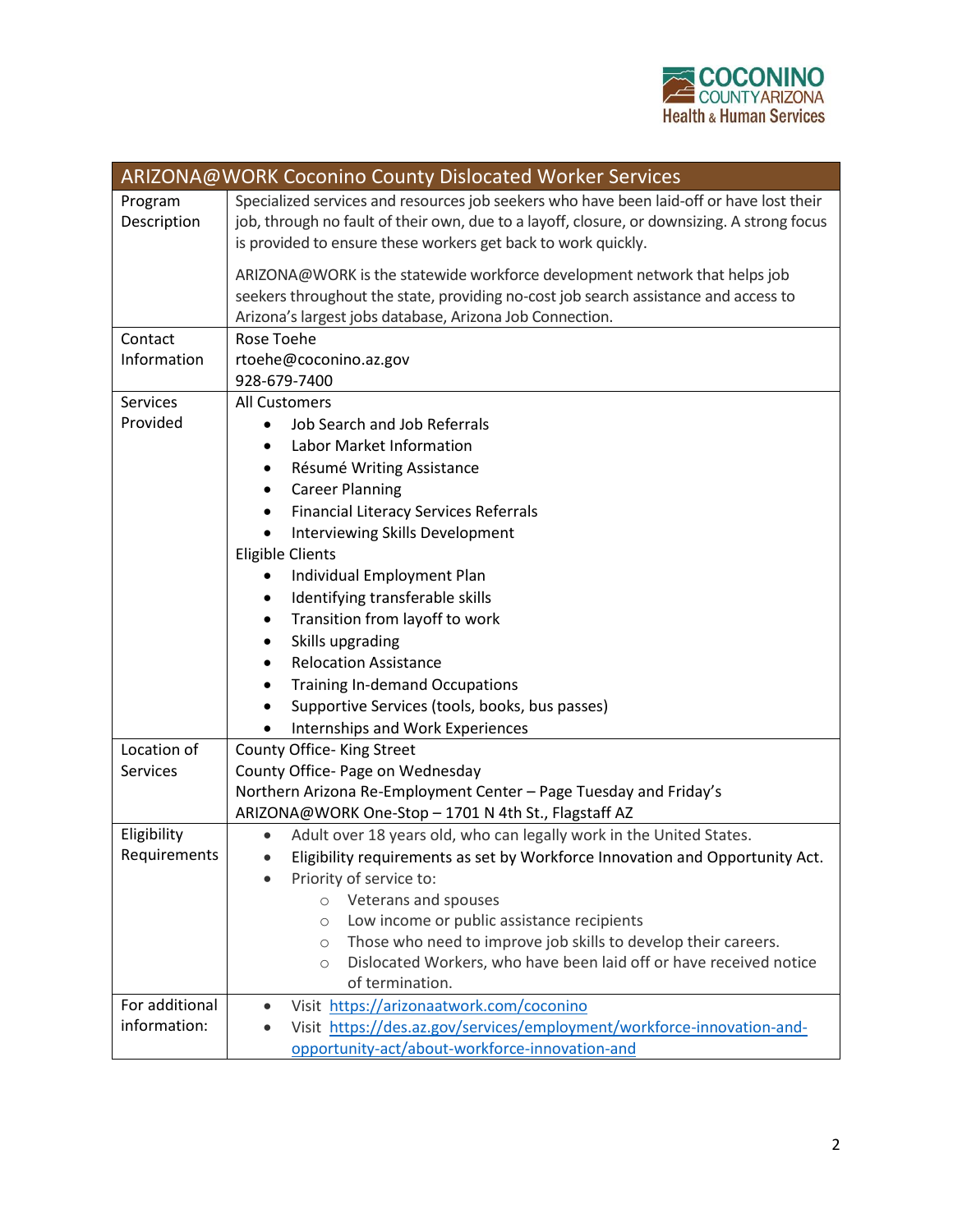

|                        | ARIZONA@WORK Coconino County In-School Youth Services                                                                                                                                                                                                                                                                                  |
|------------------------|----------------------------------------------------------------------------------------------------------------------------------------------------------------------------------------------------------------------------------------------------------------------------------------------------------------------------------------|
| Program<br>Description | The In-School Youth Program is designed to prepare Arizona's youth to either enter<br>post-secondary education, training or employment upon completion of their<br>secondary education. The main emphasis of the Youth Program is to increase the<br>focus on longer-term academic and occupational learning opportunities and provide |
|                        | long-term comprehensive service strategies.                                                                                                                                                                                                                                                                                            |
|                        | ARIZONA@WORK is the statewide workforce development network that helps job                                                                                                                                                                                                                                                             |
|                        | seekers throughout the state, providing no-cost job search assistance and access to                                                                                                                                                                                                                                                    |
|                        | Arizona's largest jobs database, Arizona Job Connection.                                                                                                                                                                                                                                                                               |
| Contact                | Monique De La Luz                                                                                                                                                                                                                                                                                                                      |
| Information            | mdelaluz@coconino.az.gov                                                                                                                                                                                                                                                                                                               |
|                        | 928-679-7400                                                                                                                                                                                                                                                                                                                           |
| Services               | <b>Eligible Clients</b>                                                                                                                                                                                                                                                                                                                |
| Provided               | High School Equivalency Diploma                                                                                                                                                                                                                                                                                                        |
|                        | <b>Career Exploration</b><br>٠                                                                                                                                                                                                                                                                                                         |
|                        | <b>Adult Mentoring</b><br>٠                                                                                                                                                                                                                                                                                                            |
|                        | Work Experiences and Internships<br>٠                                                                                                                                                                                                                                                                                                  |
|                        | <b>Guidance and Coaching</b><br>$\bullet$                                                                                                                                                                                                                                                                                              |
|                        | Leadership Development<br>٠                                                                                                                                                                                                                                                                                                            |
|                        | <b>Entrepreneurial Skills Training</b>                                                                                                                                                                                                                                                                                                 |
|                        | Supportive Services (Tools, Books, and Bus Passes)<br>٠                                                                                                                                                                                                                                                                                |
|                        | <b>Training In-demand Occupations</b><br>٠                                                                                                                                                                                                                                                                                             |
|                        | 14 youth program elements available to participants                                                                                                                                                                                                                                                                                    |
|                        | https://des.az.gov/sites/default/files/media/youthpolicy11_16_17.pdf                                                                                                                                                                                                                                                                   |
| Location of            | County Office- King Street                                                                                                                                                                                                                                                                                                             |
| Services               | County Office- Page on Wednesday                                                                                                                                                                                                                                                                                                       |
|                        | Northern Arizona Re-Employment Center - Page Tuesday and Friday's                                                                                                                                                                                                                                                                      |
|                        | ARIZONA@WORK One-Stop - 1701 N 4th St., Flagstaff AZ                                                                                                                                                                                                                                                                                   |
| Eligibility            | Youth, age 14-21, if in-school<br>$\bullet$                                                                                                                                                                                                                                                                                            |
| Requirements           | All youth must have a barrier to employment, e.g. being a homeless youth, a<br>$\bullet$                                                                                                                                                                                                                                               |
|                        | runaway, pregnant or parenting, subject to the juvenile justice or adult<br>system, in foster care, a person with a disability or need additional assistance                                                                                                                                                                           |
|                        | to find or keep employment or enter or complete postsecondary education.                                                                                                                                                                                                                                                               |
|                        | Eligibility requirements as set by Workforce Innovation and Opportunity Act.<br>٠                                                                                                                                                                                                                                                      |
| For additional         | Visit https://arizonaatwork.com/coconino<br>$\bullet$                                                                                                                                                                                                                                                                                  |
| information:           | Visit https://des.az.gov/services/employment/workforce-innovation-and-<br>$\bullet$                                                                                                                                                                                                                                                    |
|                        | opportunity-act/about-workforce-innovation-and                                                                                                                                                                                                                                                                                         |
|                        | Equal Employment Opportunity Program. Auxiliary aids and services are available upon request to individuals with disabilities.                                                                                                                                                                                                         |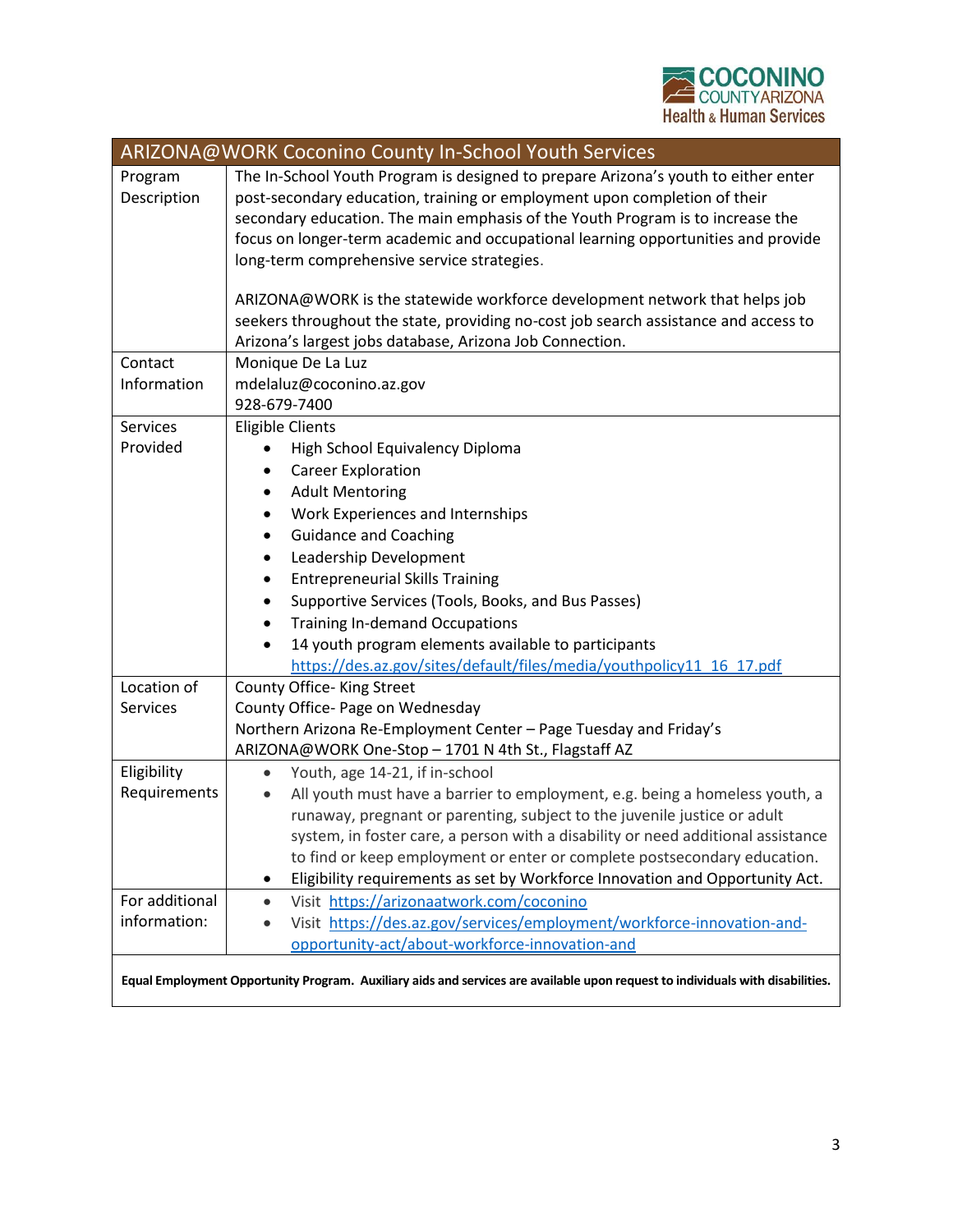

|                        | ARIZONA@WORK Coconino County Out-Of-School Youth Services                                                                                                                                                                                                                                                                                                                                                   |
|------------------------|-------------------------------------------------------------------------------------------------------------------------------------------------------------------------------------------------------------------------------------------------------------------------------------------------------------------------------------------------------------------------------------------------------------|
| Program<br>Description | WIOA outlines a vision for supporting youth and young adults through integrated<br>services. This vision includes high quality services for out-of-school youth beginning<br>with career exploration and guidance, continued support for educational attainment,<br>opportunities for skills training, and culminating with a good job along a career<br>pathway or enrollment in post-secondary education. |
|                        | ARIZONA@WORK is the statewide workforce development network that helps job<br>seekers throughout the state, providing no-cost job search assistance and access to<br>Arizona's largest jobs database, Arizona Job Connection.                                                                                                                                                                               |
| Contact                | Monique De La Luz                                                                                                                                                                                                                                                                                                                                                                                           |
| Information            | mdelaluz@coconino.az.gov<br>928-679-7400                                                                                                                                                                                                                                                                                                                                                                    |
| Services               | <b>Eligible Clients</b>                                                                                                                                                                                                                                                                                                                                                                                     |
| Provided               | High School Equivalency Diploma                                                                                                                                                                                                                                                                                                                                                                             |
|                        | <b>Career Exploration</b><br>٠                                                                                                                                                                                                                                                                                                                                                                              |
|                        | <b>Adult Mentoring</b><br>٠                                                                                                                                                                                                                                                                                                                                                                                 |
|                        | Work Experiences and Internships                                                                                                                                                                                                                                                                                                                                                                            |
|                        | <b>Guidance and Coaching</b><br>$\bullet$                                                                                                                                                                                                                                                                                                                                                                   |
|                        | Leadership Development<br>٠                                                                                                                                                                                                                                                                                                                                                                                 |
|                        | <b>Entrepreneurial Skills Training</b>                                                                                                                                                                                                                                                                                                                                                                      |
|                        | Supportive Services (Tools, Books, and Bus Passes)<br>٠                                                                                                                                                                                                                                                                                                                                                     |
|                        | <b>Training In-demand Occupations</b>                                                                                                                                                                                                                                                                                                                                                                       |
|                        | 14 youth program elements available to participants                                                                                                                                                                                                                                                                                                                                                         |
|                        | https://des.az.gov/sites/default/files/media/youthpolicy11_16_17.pdf                                                                                                                                                                                                                                                                                                                                        |
|                        | StartHere.jobs http://starthere.jobs/                                                                                                                                                                                                                                                                                                                                                                       |
| Location of            | County Office- King Street                                                                                                                                                                                                                                                                                                                                                                                  |
| Services               | County Office- Page on Wednesday                                                                                                                                                                                                                                                                                                                                                                            |
|                        | Northern Arizona Re-Employment Center - Page Tuesday and Friday's                                                                                                                                                                                                                                                                                                                                           |
|                        | ARIZONA@WORK One-Stop - 1701 N 4th St., Flagstaff AZ                                                                                                                                                                                                                                                                                                                                                        |
| Eligibility            | Youth, age 16-24, if out-of- school                                                                                                                                                                                                                                                                                                                                                                         |
| Requirements           | All youth must have a barrier to employment, e.g. being a homeless youth, a<br>$\bullet$                                                                                                                                                                                                                                                                                                                    |
|                        | runaway, pregnant or parenting, subject to the juvenile justice or adult<br>system, in foster care, a person with a disability or need additional assistance                                                                                                                                                                                                                                                |
|                        | to find or keep employment or enter or complete postsecondary education.                                                                                                                                                                                                                                                                                                                                    |
|                        | Eligibility requirements as set by Workforce Innovation and Opportunity Act.<br>٠                                                                                                                                                                                                                                                                                                                           |
| For additional         | Visit https://arizonaatwork.com/coconino<br>$\bullet$                                                                                                                                                                                                                                                                                                                                                       |
| information:           | Visit https://des.az.gov/services/employment/workforce-innovation-and-                                                                                                                                                                                                                                                                                                                                      |
|                        | opportunity-act/about-workforce-innovation-and                                                                                                                                                                                                                                                                                                                                                              |
|                        | Equal Employment Opportunity Program. Auxiliary aids and services are available upon request to individuals with disabilities.                                                                                                                                                                                                                                                                              |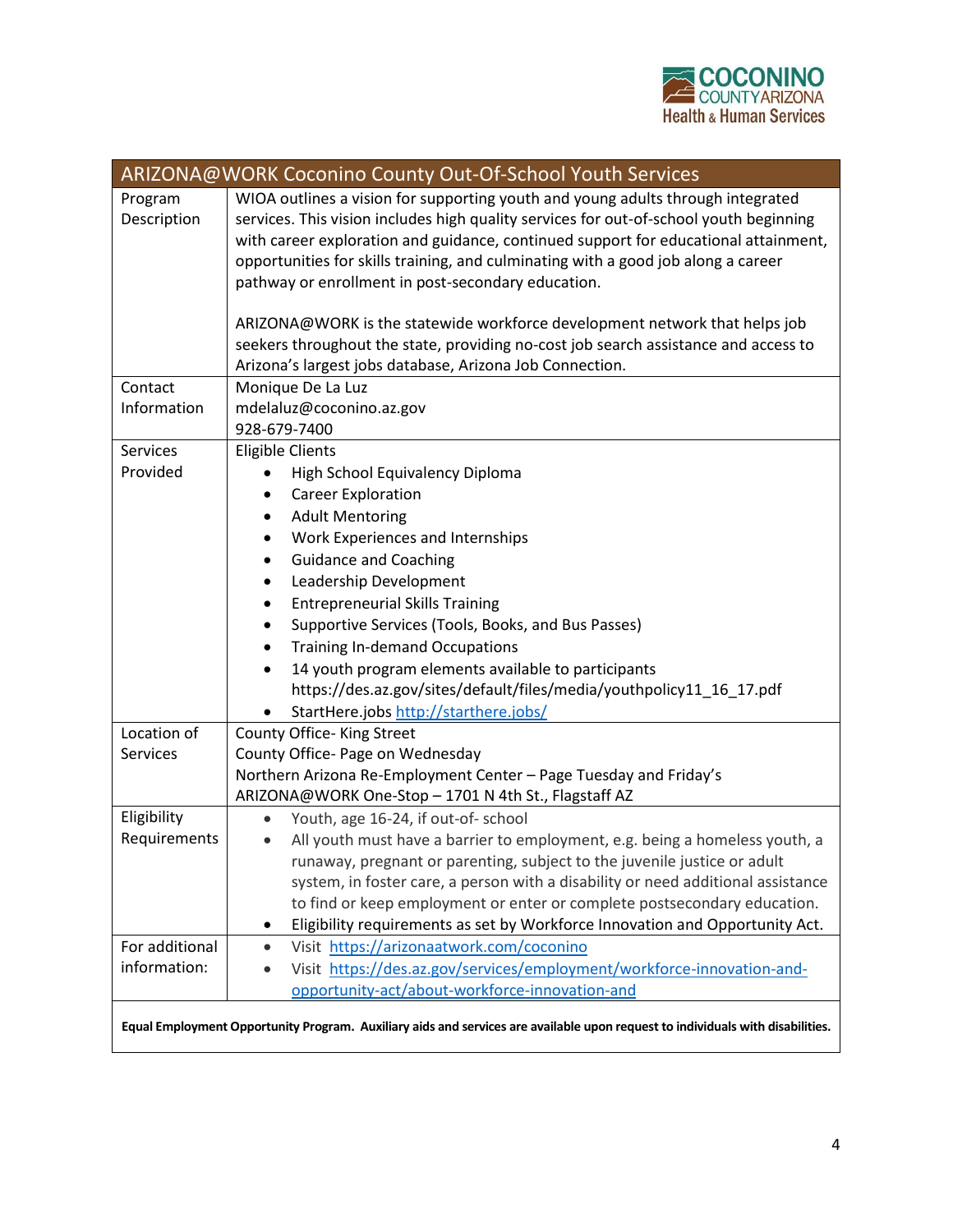

|                                | ARIZONA@WORK Coconino County Employer Services                                                                                                                                                                                                                                                                                          |
|--------------------------------|-----------------------------------------------------------------------------------------------------------------------------------------------------------------------------------------------------------------------------------------------------------------------------------------------------------------------------------------|
| Program<br>Description         | Engagement with employers improves and contributes to economic growth and<br>business expansion by ensuring the workforce system is job- driven, which supports<br>developing skilled workers and matching them to employers.                                                                                                           |
|                                | Employers are a critical link in the workforce development effort. Successful<br>workforce programs address individual barriers to employment while keeping an eye<br>on the needs of local employers. That way they optimize their participants'<br>preparation and qualifications for the jobs that are available in their community. |
| Contact<br>Information         | 928-679-7400                                                                                                                                                                                                                                                                                                                            |
| <b>Services</b><br>Provided    | ARIZONA@WORK Coconino County Comprehensive One-Stop<br>$\bullet$<br><b>Employment Services</b><br>$\bullet$<br>Workforce Investment Opportunity Act (WIOA)<br>$\bullet$<br>WIOA Programs for Adult, Dislocated Worker, and Youth<br>$\bullet$<br><b>Customized Training for Employers</b><br><b>Sector Partnerships</b>                 |
| Location of<br><b>Services</b> | County Office- King Street<br>ARIZONA@WORK One-Stop - 1701 N 4 <sup>th</sup> St., Flagstaff AZ                                                                                                                                                                                                                                          |
| Eligibility<br>Requirements    | <b>Existing Coconino County Employers</b><br>$\bullet$<br><b>Emerging Coconino County Employers</b><br>$\bullet$<br>New and Relocating Businesses to Coconino County<br>$\bullet$                                                                                                                                                       |
| For additional<br>information: | Visit https://arizonaatwork.com/coconino<br>$\bullet$<br>Visit https://des.az.gov/services/employment/workforce-innovation-and-<br>opportunity-act                                                                                                                                                                                      |
|                                | Equal Employment Opportunity Program. Auxiliary aids and services are available upon request to individuals with disabilities.                                                                                                                                                                                                          |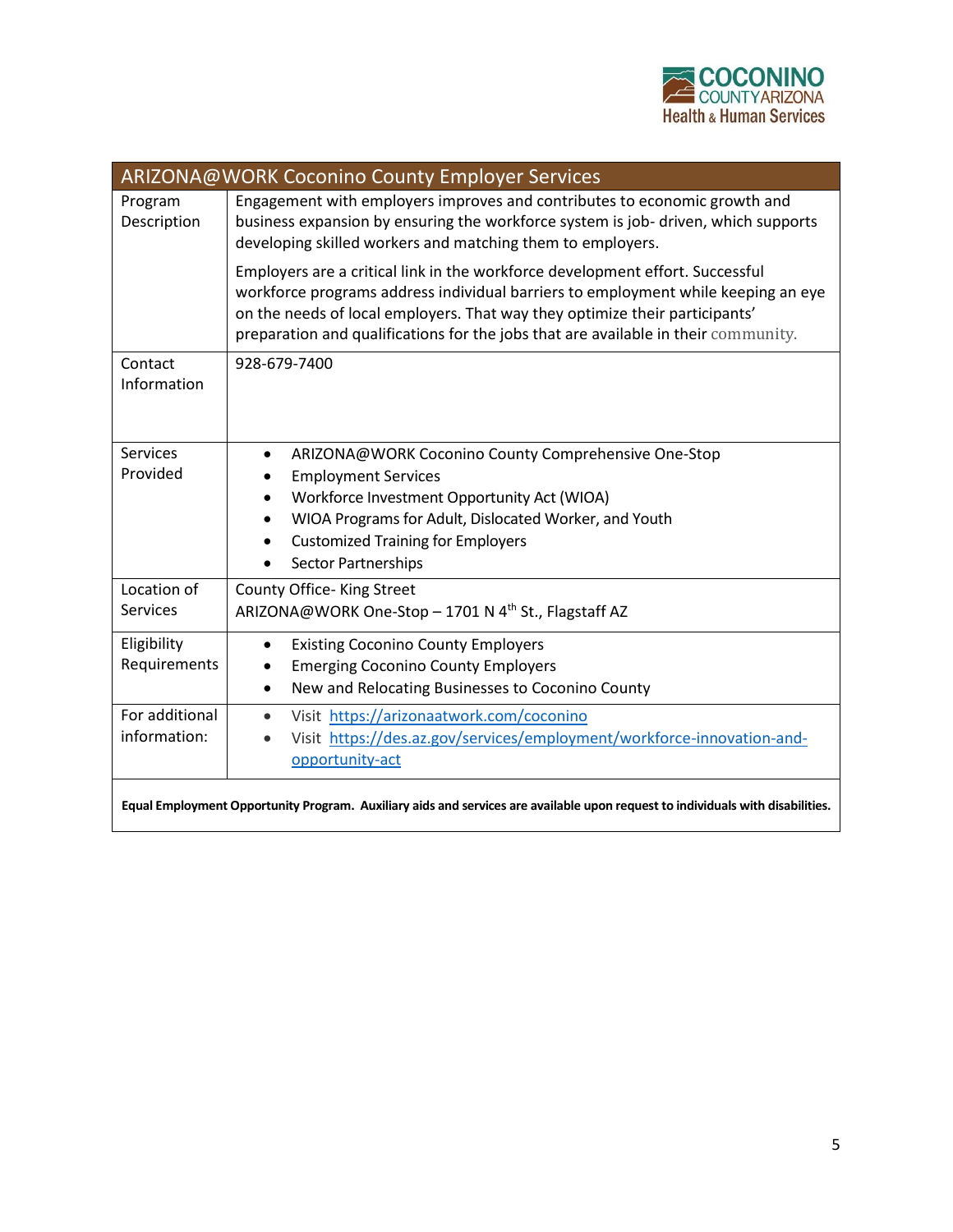

|                                | ARIZONA@WORK Coconino County Business Services Team                                                                                                                                                                                                                                                                       |
|--------------------------------|---------------------------------------------------------------------------------------------------------------------------------------------------------------------------------------------------------------------------------------------------------------------------------------------------------------------------|
| Program<br>Description         | The Business Services Team (BST) offers access to a variety of workforce resources<br>for local employers to develop or find a highly qualified labor pool - through<br>community partnerships that strengthen collaboration.                                                                                             |
|                                | This initiative connects with employers to identifying employment needs, providing<br>information on local business assistance programs, facilitating on-the-job training<br>(OJT) arrangements and apprenticeships, job matching system and customized<br>recruitment events that will lead to long term job placements. |
| Contact<br>Information         | 928-679-7400                                                                                                                                                                                                                                                                                                              |
| <b>Services</b>                | Customized services to meet specific needs identified by employers<br>$\bullet$                                                                                                                                                                                                                                           |
| Provided                       | Development of specialized programs to meet employer needs                                                                                                                                                                                                                                                                |
|                                | On-the-Job Training<br>$\bullet$                                                                                                                                                                                                                                                                                          |
|                                | Information on local business assistance programs<br>$\bullet$<br>Customized recruitment events                                                                                                                                                                                                                           |
|                                | $\bullet$<br>Incumbent worker training programs<br>٠                                                                                                                                                                                                                                                                      |
|                                |                                                                                                                                                                                                                                                                                                                           |
| Location of<br><b>Services</b> | County Office- 2625 N King Street, Flagstaff AZ<br>ARIZONA@WORK One-Stop - 1701 N 4 <sup>th</sup> St., Flagstaff AZ                                                                                                                                                                                                       |
|                                |                                                                                                                                                                                                                                                                                                                           |
| Eligibility                    | <b>Existing Coconino County Employers</b><br>$\bullet$                                                                                                                                                                                                                                                                    |
| Requirements                   | <b>Emerging Coconino County Employers</b><br>٠                                                                                                                                                                                                                                                                            |
|                                | New and Relocating Businesses to Coconino County<br>$\bullet$                                                                                                                                                                                                                                                             |
| For additional                 | https://arizonaatwork.com/coconino<br>$\bullet$                                                                                                                                                                                                                                                                           |
| information:                   | https://des.az.gov/services/employment/workforce-innovation-and-<br>$\bullet$                                                                                                                                                                                                                                             |
|                                | opportunity-act                                                                                                                                                                                                                                                                                                           |
|                                | Equal Employment Opportunity Program. Auxiliary aids and services are available upon request to individuals with disabilities.                                                                                                                                                                                            |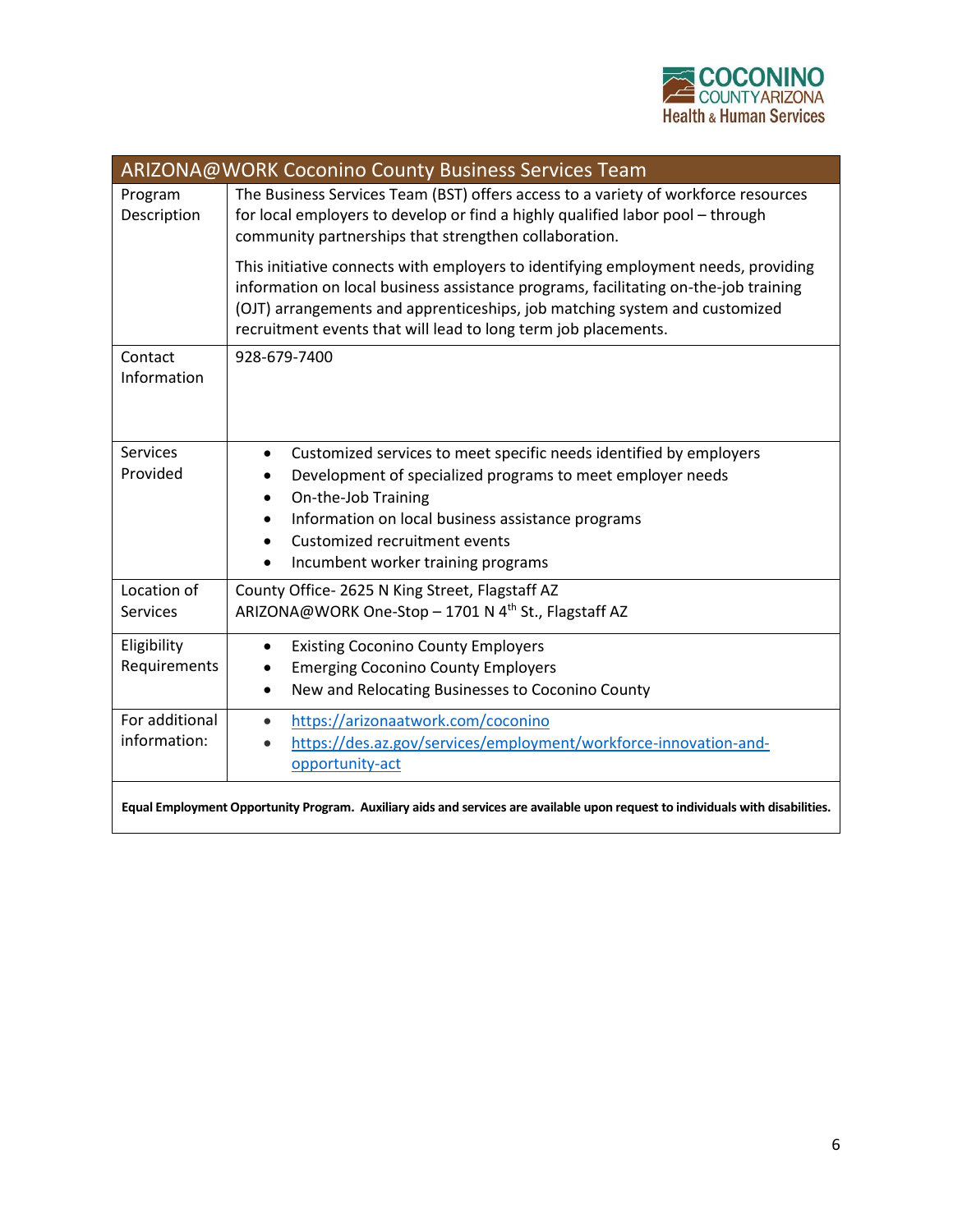

| ARIZONA@WORK Coconino County Rapid Response Services |                                                                                                                                                                                                                                                                                                                                                                                                                                                                                                                                                                                                                                                                 |  |
|------------------------------------------------------|-----------------------------------------------------------------------------------------------------------------------------------------------------------------------------------------------------------------------------------------------------------------------------------------------------------------------------------------------------------------------------------------------------------------------------------------------------------------------------------------------------------------------------------------------------------------------------------------------------------------------------------------------------------------|--|
| Program<br>Description                               | Rapid Response encompasses strategies and activities to respond as quickly as possible<br>following an announcement of a permanent closure, mass layoff, or natural or other<br>disaster which results in mass job loss. The Rapid Response team delivers services to<br>enable dislocated workers to transition to new employment as quickly as possible. The<br>purpose of Rapid Response is to promote economic recovery and vitality by developing<br>an ongoing, comprehensive approach to identifying, planning for, or responding to<br>layoffs and dislocations, and preventing or minimizing their impacts on workers,<br>businesses, and communities. |  |
| Contact                                              | Cindy Wilson                                                                                                                                                                                                                                                                                                                                                                                                                                                                                                                                                                                                                                                    |  |
| Information                                          | cwilson@coconino.az.gov<br>(928) 679-7400                                                                                                                                                                                                                                                                                                                                                                                                                                                                                                                                                                                                                       |  |
| <b>Services</b>                                      | Quick response to business transition planning needs before and up to the<br>$\bullet$                                                                                                                                                                                                                                                                                                                                                                                                                                                                                                                                                                          |  |
| Provided                                             | time of layoff or closure.<br>Confidentiality concerning business decisions.<br>$\bullet$                                                                                                                                                                                                                                                                                                                                                                                                                                                                                                                                                                       |  |
|                                                      | Provide understanding of government regulations.<br>٠                                                                                                                                                                                                                                                                                                                                                                                                                                                                                                                                                                                                           |  |
|                                                      | Information about alternatives that may help reduce/avoid future layoffs.<br>$\bullet$                                                                                                                                                                                                                                                                                                                                                                                                                                                                                                                                                                          |  |
|                                                      | Pre-layoff services designed to help workers shorten their transition time.<br>$\bullet$<br>Coordination of services and immediate assistance with questions and<br>$\bullet$                                                                                                                                                                                                                                                                                                                                                                                                                                                                                   |  |
|                                                      | available local resources.<br>Early assistance to minimize disruptions to the company, affected workers,                                                                                                                                                                                                                                                                                                                                                                                                                                                                                                                                                        |  |
|                                                      | and the community.                                                                                                                                                                                                                                                                                                                                                                                                                                                                                                                                                                                                                                              |  |
|                                                      | Customized services offered to meet specific needs.                                                                                                                                                                                                                                                                                                                                                                                                                                                                                                                                                                                                             |  |
| Location of                                          | County Office-2625 N King Street, Flagstaff AZ                                                                                                                                                                                                                                                                                                                                                                                                                                                                                                                                                                                                                  |  |
| <b>Services</b>                                      | ARIZONA@WORK One-Stop - 1701 N 4 <sup>th</sup> St., Flagstaff AZ                                                                                                                                                                                                                                                                                                                                                                                                                                                                                                                                                                                                |  |
| Eligibility<br>Requirements                          | <b>Coconino County Employer</b><br>$\bullet$                                                                                                                                                                                                                                                                                                                                                                                                                                                                                                                                                                                                                    |  |
| For additional                                       | <b>Coconino County Business</b><br>$\bullet$                                                                                                                                                                                                                                                                                                                                                                                                                                                                                                                                                                                                                    |  |
| information:                                         | Visit https://arizonaatwork.com/coconino<br>$\bullet$<br>https://des.az.gov/services/employment/workforce-innovation-and-                                                                                                                                                                                                                                                                                                                                                                                                                                                                                                                                       |  |
|                                                      | opportunity-act                                                                                                                                                                                                                                                                                                                                                                                                                                                                                                                                                                                                                                                 |  |
|                                                      | Equal Employment Opportunity Program. Auxiliary aids and services are available upon request to individuals with disabilities.                                                                                                                                                                                                                                                                                                                                                                                                                                                                                                                                  |  |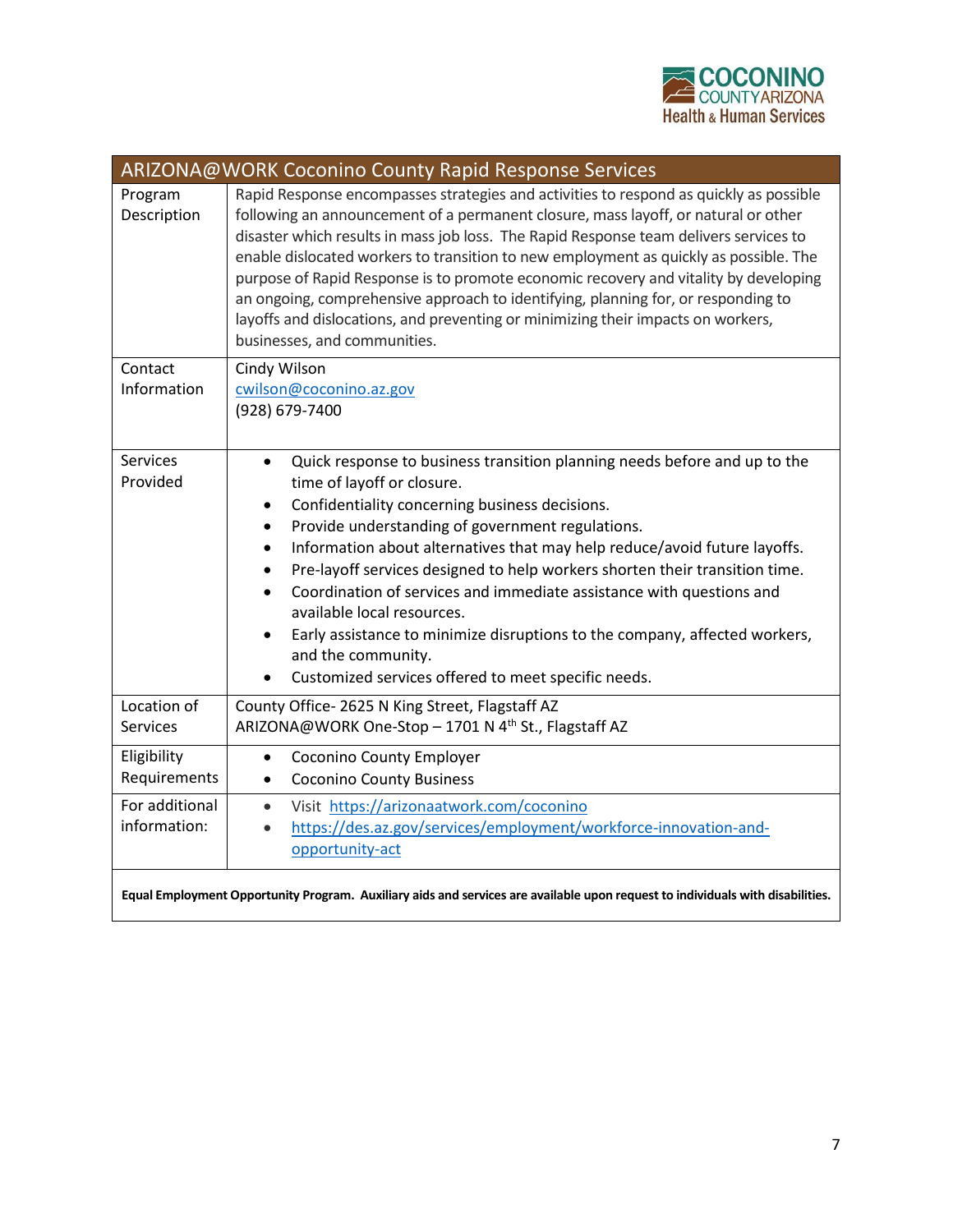

| ARIZONA@WORK Coconino County Workforce Development Board |                                                                                                                                                                                                                                                                                                                                                                                                                                                                                                                                                                                                                                                            |  |
|----------------------------------------------------------|------------------------------------------------------------------------------------------------------------------------------------------------------------------------------------------------------------------------------------------------------------------------------------------------------------------------------------------------------------------------------------------------------------------------------------------------------------------------------------------------------------------------------------------------------------------------------------------------------------------------------------------------------------|--|
| Program<br>Description                                   | ARIZONA@WORK Coconino County Workforce Development Board represents a wide<br>variety of individuals, businesses, and organizations throughout the local area. The<br>Board serves as a strategic convener to promote and broker effective relationships<br>between the Chief Local Elected Officials and economic, education, and workforce<br>partners throughout Coconino County. The Board is responsible for developing a<br>strategy to continuously improve and strengthen the workforce development system<br>through innovation in, and alignment and improvement of, employment, training, and<br>education programs to promote economic growth. |  |
| Contact<br>Information                                   | (928) 679-7400                                                                                                                                                                                                                                                                                                                                                                                                                                                                                                                                                                                                                                             |  |
| <b>Services</b><br>Provided                              | Integrate and align a effective, job-driven workforce development system<br>$\bullet$<br>through collaboration with workforce, education, and workforce and<br>economic development partners to improve and align employment, training,<br>and education programs under the Workforce Investment and Opportunity<br>Act.                                                                                                                                                                                                                                                                                                                                   |  |
| Location of<br><b>Services</b>                           | County Office-2625 N King Street, Flagstaff AZ<br>ARIZONA@WORK One-Stop - 1701 N 4 <sup>th</sup> St., Flagstaff AZ                                                                                                                                                                                                                                                                                                                                                                                                                                                                                                                                         |  |
| Eligibility<br>Requirements                              | Coconino County Workforce Development Board members are appointed by<br>$\bullet$<br>the Coconino County Board of Supervisors and must have "optimum policy-<br>making authority".                                                                                                                                                                                                                                                                                                                                                                                                                                                                         |  |
| For additional<br>information:                           | https://arizonaatwork.com/coconino<br>$\bullet$<br>https://des.az.gov/services/employment/workforce-innovation-and-<br>opportunity-act                                                                                                                                                                                                                                                                                                                                                                                                                                                                                                                     |  |
|                                                          | Equal Employment Opportunity Program. Auxiliary aids and services are available upon request to individuals with disabilities.                                                                                                                                                                                                                                                                                                                                                                                                                                                                                                                             |  |

I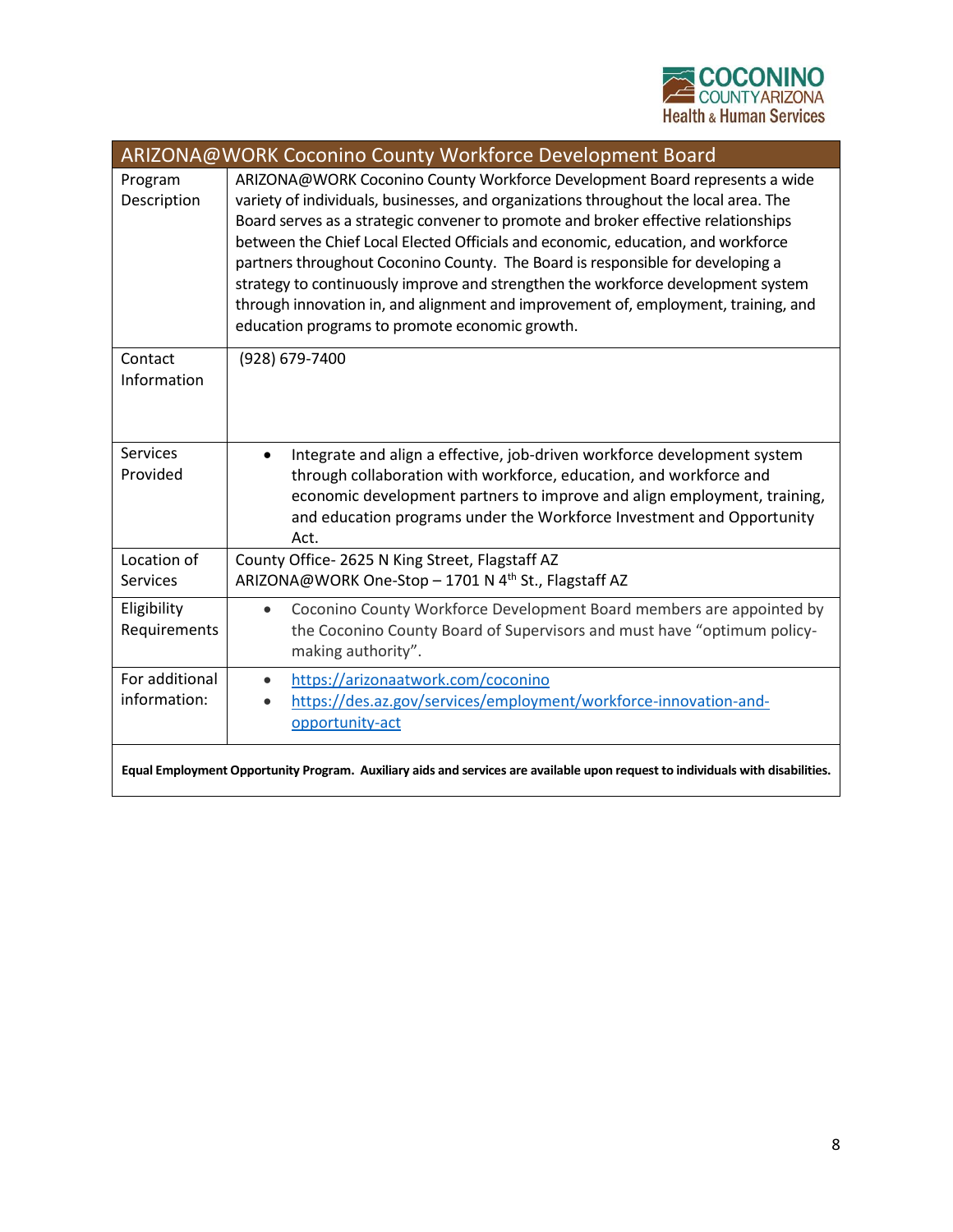

## **Community Services**

| <b>Basic Business Empowerment (BBE)</b> |                                                                                                                                                                                                                                                                                                                                                                                                                                                                                                                                                                                                                                                                                                                                                                                                                                                                                                                                                                                                                                                                                                                            |  |
|-----------------------------------------|----------------------------------------------------------------------------------------------------------------------------------------------------------------------------------------------------------------------------------------------------------------------------------------------------------------------------------------------------------------------------------------------------------------------------------------------------------------------------------------------------------------------------------------------------------------------------------------------------------------------------------------------------------------------------------------------------------------------------------------------------------------------------------------------------------------------------------------------------------------------------------------------------------------------------------------------------------------------------------------------------------------------------------------------------------------------------------------------------------------------------|--|
| <b>Program Description</b>              | BBE promotes community economic development by offering a 36-hour /                                                                                                                                                                                                                                                                                                                                                                                                                                                                                                                                                                                                                                                                                                                                                                                                                                                                                                                                                                                                                                                        |  |
|                                         | 12-week business feasibility plan development training for community                                                                                                                                                                                                                                                                                                                                                                                                                                                                                                                                                                                                                                                                                                                                                                                                                                                                                                                                                                                                                                                       |  |
|                                         | members who have business start-up and/or expansion idea.                                                                                                                                                                                                                                                                                                                                                                                                                                                                                                                                                                                                                                                                                                                                                                                                                                                                                                                                                                                                                                                                  |  |
| <b>Contact Information</b>              | 928-679-7453                                                                                                                                                                                                                                                                                                                                                                                                                                                                                                                                                                                                                                                                                                                                                                                                                                                                                                                                                                                                                                                                                                               |  |
| Services Provided                       | Facilitation of Basic Business Empowerment training currently via<br>$\bullet$<br>Inter-governmental agreement with the Coconino Small Business<br>Development Center (SBDC) which advises small business<br>development for numerous industries.<br>Presentation of a clear business creation process designed to assist<br>$\bullet$<br>understanding and user-friendly development of the components<br>of a business plan.<br>The LivePlan curriculum is utilized to cover the various aspects of<br>the business planning process, start-up, and operation each week.<br>Guest speakers with expertise in various key business areas, such<br>as: business legal structure, market research, product/service<br>development, pricing, branding/promotion, bookkeeping, grants<br>and financing.<br>Additional informative material via print, video, and URL Weblinks<br>for participants to compliment the curriculum and enhance the<br>learning experience.<br>Assistance with developing an appropriate business plan and pitch<br>$\bullet$<br>slide deck as well as an understanding of the art of presentation |  |
| <b>Location of Services</b>             | including "pitching" and delivering an "elevator speech."<br>County Offices- King Street                                                                                                                                                                                                                                                                                                                                                                                                                                                                                                                                                                                                                                                                                                                                                                                                                                                                                                                                                                                                                                   |  |
|                                         | County Offices- Page (training at CCC Page Instructional Site)                                                                                                                                                                                                                                                                                                                                                                                                                                                                                                                                                                                                                                                                                                                                                                                                                                                                                                                                                                                                                                                             |  |
|                                         | <b>Williams Senior Center</b>                                                                                                                                                                                                                                                                                                                                                                                                                                                                                                                                                                                                                                                                                                                                                                                                                                                                                                                                                                                                                                                                                              |  |
|                                         | https://www.coconino.az.gov/144/Basic-Business-Empowerment                                                                                                                                                                                                                                                                                                                                                                                                                                                                                                                                                                                                                                                                                                                                                                                                                                                                                                                                                                                                                                                                 |  |
| <b>Eligibility Requirements</b>         | Coconino County resident<br>$\bullet$                                                                                                                                                                                                                                                                                                                                                                                                                                                                                                                                                                                                                                                                                                                                                                                                                                                                                                                                                                                                                                                                                      |  |
|                                         | Idea for business start-up and/or expansion                                                                                                                                                                                                                                                                                                                                                                                                                                                                                                                                                                                                                                                                                                                                                                                                                                                                                                                                                                                                                                                                                |  |
|                                         | Desire to develop an appropriate business plan<br>٠                                                                                                                                                                                                                                                                                                                                                                                                                                                                                                                                                                                                                                                                                                                                                                                                                                                                                                                                                                                                                                                                        |  |
|                                         | Preference given to those with low-to-moderate incomes (50%                                                                                                                                                                                                                                                                                                                                                                                                                                                                                                                                                                                                                                                                                                                                                                                                                                                                                                                                                                                                                                                                |  |
|                                         | scholarships and match saving grants to those who qualify)                                                                                                                                                                                                                                                                                                                                                                                                                                                                                                                                                                                                                                                                                                                                                                                                                                                                                                                                                                                                                                                                 |  |
|                                         | Approval of submitted application and \$125 fee payment                                                                                                                                                                                                                                                                                                                                                                                                                                                                                                                                                                                                                                                                                                                                                                                                                                                                                                                                                                                                                                                                    |  |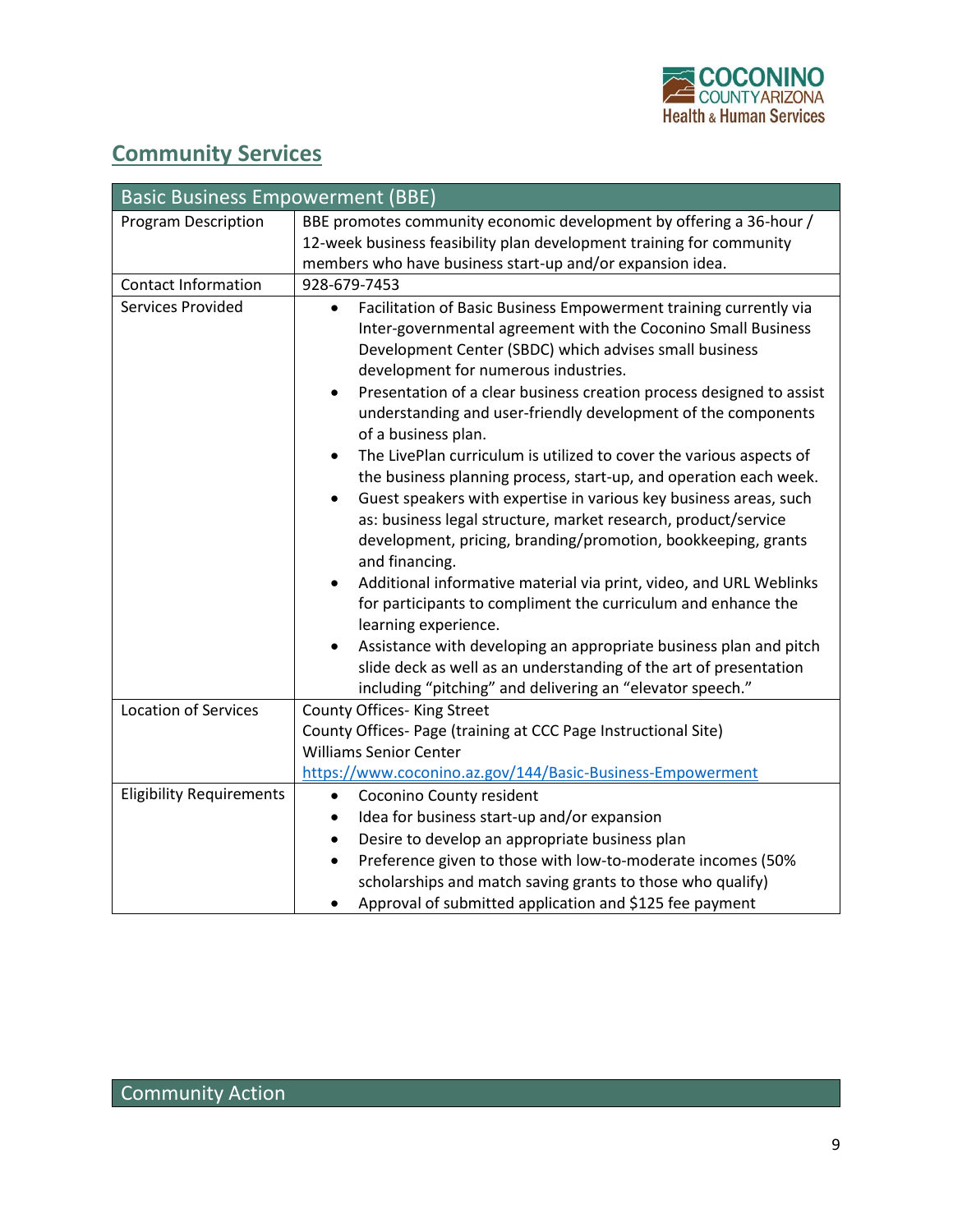

| <b>Program Description</b>      | As the designated Community Action Agency for Coconino County since                                                                                                                        |
|---------------------------------|--------------------------------------------------------------------------------------------------------------------------------------------------------------------------------------------|
|                                 | 1974, Community Services provides for identified needs of low-income                                                                                                                       |
|                                 | people and communities in Coconino County. Community Services builds                                                                                                                       |
|                                 | partnerships in the community and empowers the most vulnerable.                                                                                                                            |
| <b>Contact Information</b>      | 928-679-7453                                                                                                                                                                               |
| Services Provided               | Administration of the Community Action Advisory Board, which must<br>include 1/3 low-income representation, 1/3 public sector                                                              |
|                                 | representation, and 1/3 private/partner representation.                                                                                                                                    |
|                                 | Completion of a comprehensive Community Needs Assessment every<br>$\bullet$<br>three years and the preparation of an agency Strategic Plan.                                                |
|                                 | Participation and advocacy at the state level, representing the most<br>vulnerable to utility companies.                                                                                   |
|                                 | Preparation of a consolidated annual report, Results Oriented<br>$\bullet$<br>Management and Accountability (ROMA), to include financial reporting<br>and National Performance Indicators. |
|                                 | Remain compliant with comprehensive Community Action Agency<br>Organizational Standards.                                                                                                   |
|                                 | Collaborate with community partners to address local needs.<br>$\bullet$                                                                                                                   |
|                                 | Coordinate and support grassroots initiatives that empower and enrich<br>٠                                                                                                                 |
|                                 | the low-income community.                                                                                                                                                                  |
| <b>Location of Services</b>     | County Office-King Street                                                                                                                                                                  |
|                                 | https://www.coconino.az.gov/1013/Community-Action-Advisory-Board                                                                                                                           |
| <b>Eligibility Requirements</b> | Contact program to determine eligibility                                                                                                                                                   |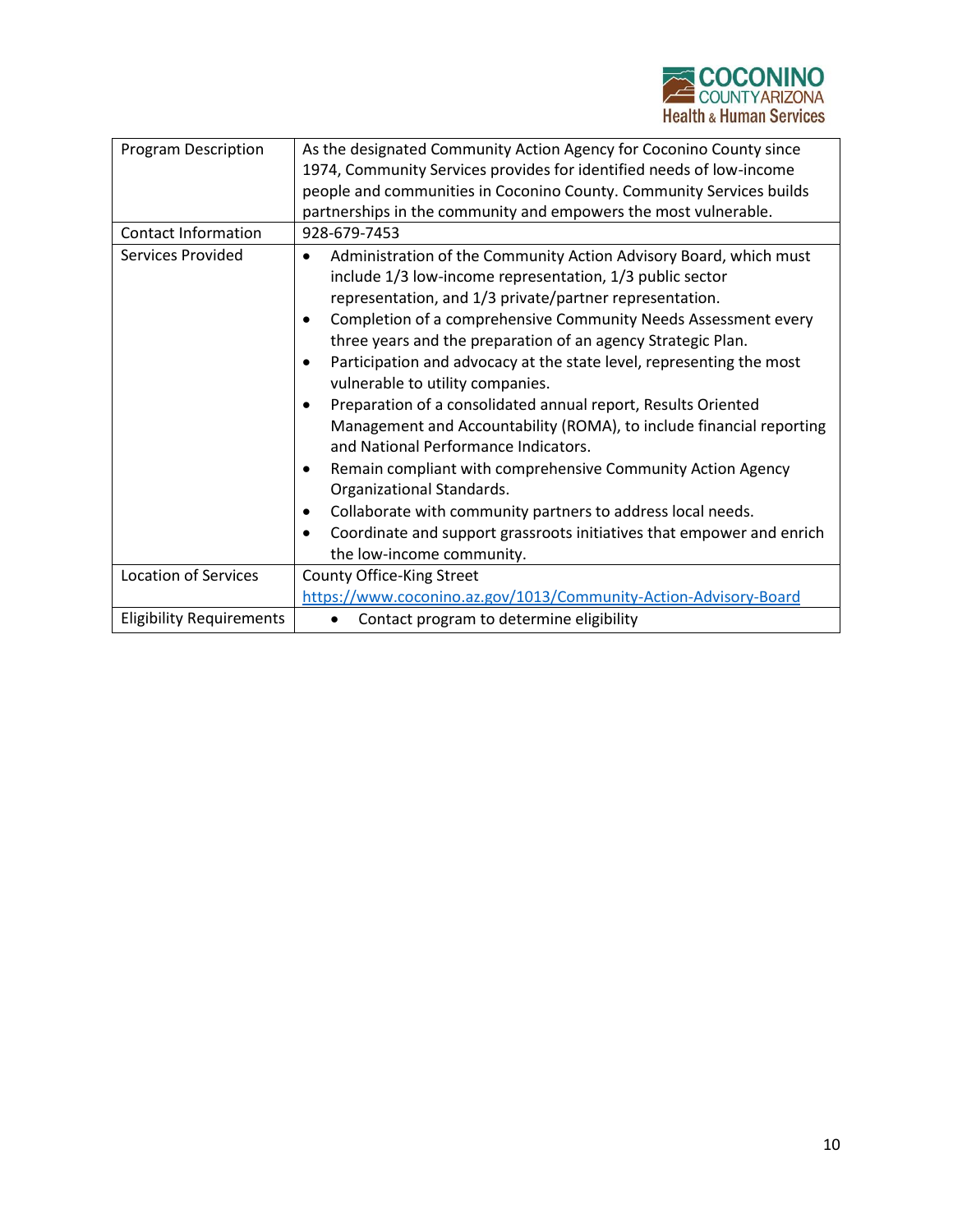

| <b>Individual Development Accounts</b> |                                                                                                                                                                                                                                                                                                                                                                                                                                                                                                                                                                                                                                                                                                                                                         |  |
|----------------------------------------|---------------------------------------------------------------------------------------------------------------------------------------------------------------------------------------------------------------------------------------------------------------------------------------------------------------------------------------------------------------------------------------------------------------------------------------------------------------------------------------------------------------------------------------------------------------------------------------------------------------------------------------------------------------------------------------------------------------------------------------------------------|--|
| Program Description                    | IDAs are special bank accounts for eligible residents to save earned income<br>and receive match saving grants for career enhancing, degree or certificate<br>producing, accredited post-secondary education, or for small business start-<br>up and/or expansion. IDA \$ave2Learn (IDA-\$2L) participants can save up to<br>\$1,000 and be matched 3:1 for a combined total of up to \$4,000, and IDA<br>Business (IDA-Biz) participants can save up to \$2,000 and be matched 2:1<br>for a total of \$6,000.                                                                                                                                                                                                                                          |  |
| <b>Contact Information</b>             | 928-679-7453                                                                                                                                                                                                                                                                                                                                                                                                                                                                                                                                                                                                                                                                                                                                            |  |
| Services Provided                      | Letter of authorization to open an IDA saving account<br>$\bullet$<br>Financial empowerment workshop<br>$\bullet$<br>Assistance to develop an asset purchase list for approved IDA-\$2L<br>$\bullet$<br>course (tuition, books, etc.), or IDA-Biz business plan assets (tools,<br>equipment, inventory, certifications, etc.)<br>After completing a free financial empowerment workshop and 6-<br>$\bullet$<br>months of consistent earned income saving IDA participants should<br>be eligible per grant availability to begin receiving a 3:1 match<br>saving grant for IDA-\$2L or a 2:1 match saving grant for IDA-Biz.<br>Free volunteer income tax assistance and financial coaching is<br>available for those who need and want this assistance. |  |
| <b>Location of Services</b>            | County Office-King Street                                                                                                                                                                                                                                                                                                                                                                                                                                                                                                                                                                                                                                                                                                                               |  |
|                                        | County Office- Page<br><b>Williams Senior Center</b><br>https://coconino.az.gov/495/Individual-Development-Accounts                                                                                                                                                                                                                                                                                                                                                                                                                                                                                                                                                                                                                                     |  |
| <b>Eligibility Requirements</b>        | Proof of Coconino County Residency,<br>$\bullet$<br>Government-issued photo identification,<br>$\bullet$<br>Two-month of recent paystubs and bank statements, plus most<br>$\bullet$<br>recent federal tax return.<br>Current credit report (only for IDABiz),<br>$\bullet$<br>Earned Income to save (SSDI, SSI, and unemployment are not<br>$\bullet$<br>earned income),<br>Household net-worth (owned assets minus owed liabilities) less<br>than \$10,000 (home and primary vehicle excluded), and<br>Household annual adjusted gross income, not exceeding 200<br>$\bullet$<br>percent of the federal poverty<br>Complete program application (found on website or locations listed<br>above)                                                       |  |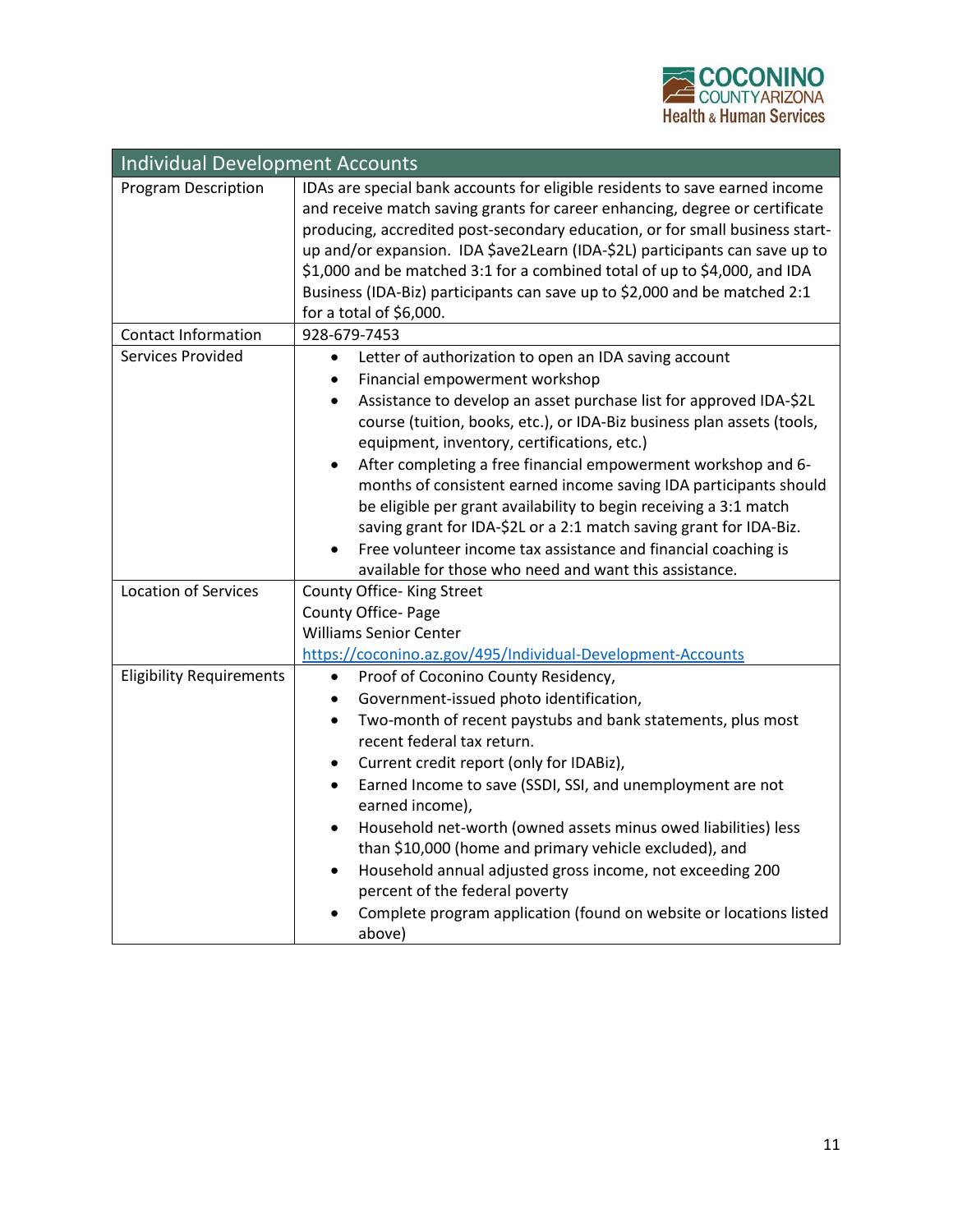

| Owner-Occupied Housing Rehabilitation (OOHR) Program |                                                                                                                                                                                                                                                                                                                                                                                                                                                                                                                                                                                                                                                                                                                                                                             |  |
|------------------------------------------------------|-----------------------------------------------------------------------------------------------------------------------------------------------------------------------------------------------------------------------------------------------------------------------------------------------------------------------------------------------------------------------------------------------------------------------------------------------------------------------------------------------------------------------------------------------------------------------------------------------------------------------------------------------------------------------------------------------------------------------------------------------------------------------------|--|
| <b>Program Description</b>                           | In partnership with the City of Flagstaff, OOHR provides home rehabilitation<br>for low-to-moderate income qualified homeowners to correct major and<br>emergency repairs. Assistance is provided through no interest loans of<br>\$5,000 to \$55,000 with liens forgiven after 5-, 10-, or 15-years depending<br>on project costs. Projects usually address roofing, plumbing, heating and/or<br>electrical health and safety issues but may also cover accessibility and home<br>energy efficiency problems.                                                                                                                                                                                                                                                              |  |
| <b>Contact Information</b>                           | 928-679-7453                                                                                                                                                                                                                                                                                                                                                                                                                                                                                                                                                                                                                                                                                                                                                                |  |
| Services Provided                                    | Building performance inspection assessing need for health, safety,<br>$\bullet$<br>accessibility, and efficiency improvements<br>House repairs including but not limited to: roofing, plumbing,<br>heating and electrical system and possible modifications to<br>accommodate access needs of seniors and persons with disabilities                                                                                                                                                                                                                                                                                                                                                                                                                                         |  |
| <b>Location of Services</b>                          | County Office-King Street<br>County Office- Page<br>County Office-Fredonia<br><b>Williams Senior Center</b><br>https://coconino.az.gov/1352/Housing-Rehabilitation                                                                                                                                                                                                                                                                                                                                                                                                                                                                                                                                                                                                          |  |
| <b>Eligibility Requirements</b>                      | Coconino County owner-occupied housing residents not living on<br>tribal lands with income no more than 80% of the current Area<br>Median Income (AMI) guidelines<br>Owner must also own the land under the home they reside in and<br>have up-to-date homeowner's insurance<br>Living conditions that pose an immediate threat to the health and<br>$\bullet$<br>safety of the occupants (older Mobile homes are not eligible).<br>All property taxes are current and paid in full<br>Project cost must be within \$5,000 to \$55,000 and the owner must<br>$\bullet$<br>be willing to accept a lien on the property until costs are forgiven<br>after 5-years for costs up to \$15,000, 10-years for \$15,000 to<br>\$40,000, or 15-years for costs greater than \$40,000 |  |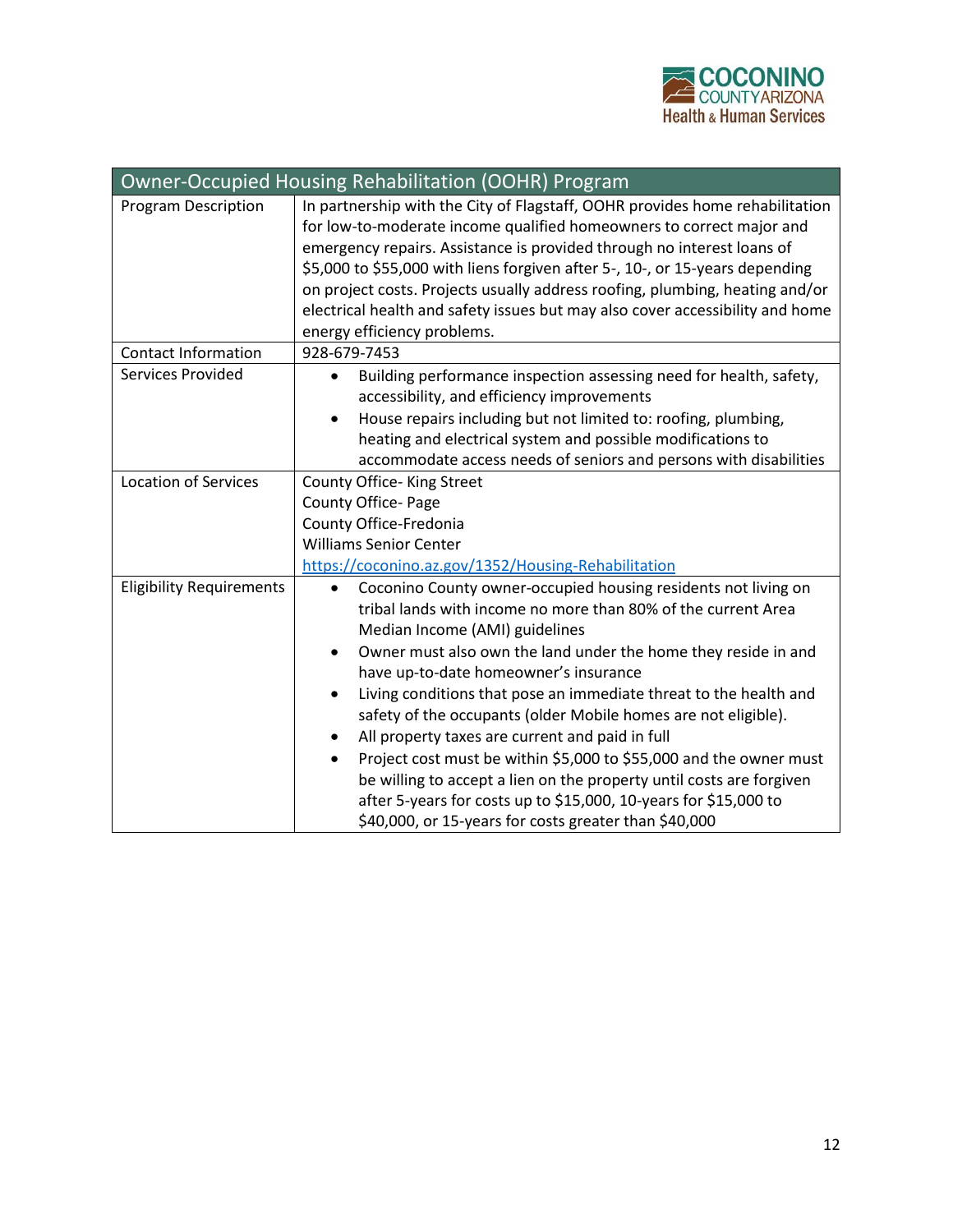

| <b>Senior Services</b>          |                                                                                                                                                                                                                                                                                                                                                                                                                                                                                                                                                                                                                                                            |
|---------------------------------|------------------------------------------------------------------------------------------------------------------------------------------------------------------------------------------------------------------------------------------------------------------------------------------------------------------------------------------------------------------------------------------------------------------------------------------------------------------------------------------------------------------------------------------------------------------------------------------------------------------------------------------------------------|
| <b>Program Description</b>      | Provides participants with longer, happier and healthier lives by allowing<br>seniors to live independently and remain in their homes for as long as<br>possible.                                                                                                                                                                                                                                                                                                                                                                                                                                                                                          |
| <b>Contact Information</b>      | 928-679-7453                                                                                                                                                                                                                                                                                                                                                                                                                                                                                                                                                                                                                                               |
| Services Provided               | Provides referrals to partner agencies and providers<br>$\bullet$<br>Benefits Checkup (Supplemental Nutrition Assistance Program -<br>SNAP, Arizona Commodity Supplemental Food Program - Food Plus,<br>Medicare, and other federal and state programs)<br>Homecare Services (Housekeeping, Shopping, Personal Care, and<br>٠<br>Respite Care)<br>Nutrition Program (Congregate meals and Meals on Wheels in<br>Flagstaff and Williams)<br>Transportation Services (Senior Independence Program, and<br>assistance with other transportation programs)<br>Increased socialization<br>Home visits to conduct welfare checks<br>Homecare and case management |
| <b>Location of Services</b>     | County Office-King Street<br><b>Williams Senior Center</b><br>Joe Montoya Community and Senior Center<br>Senior living facilities<br>Services delivered in the field<br>https://www.coconino.az.gov/154/Senior-Services                                                                                                                                                                                                                                                                                                                                                                                                                                    |
| <b>Eligibility Requirements</b> | Coconino County resident<br>Some programs have age, income, and proof of need requirements,<br>contact program to determine service specific eligibility                                                                                                                                                                                                                                                                                                                                                                                                                                                                                                   |

| Social Services            |                                                                                                                                                          |
|----------------------------|----------------------------------------------------------------------------------------------------------------------------------------------------------|
| <b>Program Description</b> | Provides coordination of case management and services which may include,<br>but are not limited to, utility and rental assistance, financial empowerment |
|                            | classes, as well as referrals to a wide range of other social service programs.                                                                          |
| <b>Contact Information</b> | 928-679-7453                                                                                                                                             |
| Services Provided          | Utility assistance (electric, gas, propane)<br>$\bullet$                                                                                                 |
|                            | Utility deposits<br>$\bullet$                                                                                                                            |
|                            | Utility related emergency home repairs (i.e., heater, hot water                                                                                          |
|                            | heaters)                                                                                                                                                 |
|                            | Move-in rental assistance                                                                                                                                |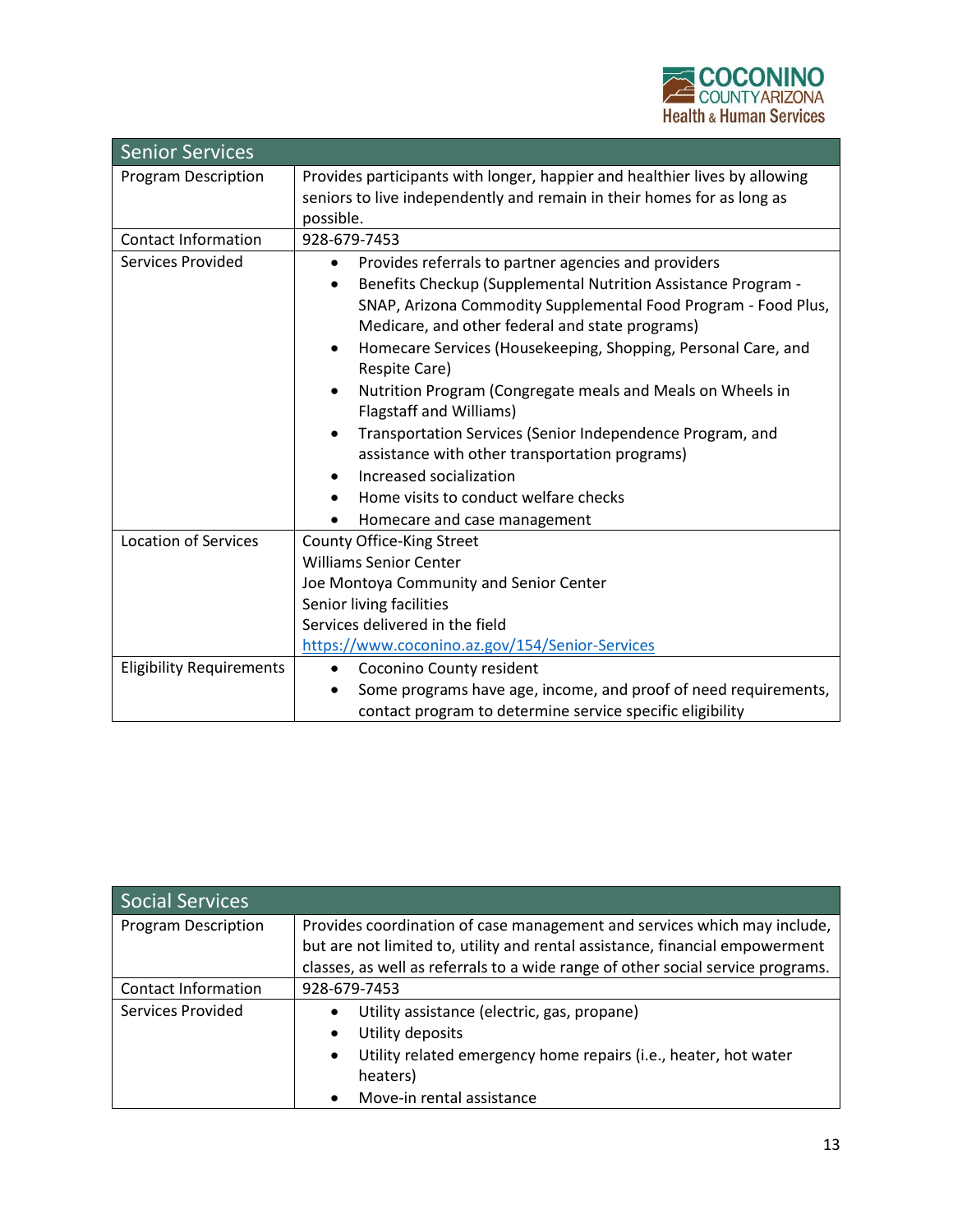

|                                 | Senior Recertification Program<br>$\bullet$                                |
|---------------------------------|----------------------------------------------------------------------------|
|                                 | Eviction prevention rent assistance                                        |
|                                 | Mortgage foreclosure prevention assistance                                 |
|                                 | Telephone assistance for medically needy households                        |
|                                 | Limited bus passes for job search and medical appointments                 |
|                                 | (documentation is required)                                                |
|                                 | Food box and clothing referrals                                            |
|                                 | Firewood (Firewood vendor contractors needed - click to learn<br>$\bullet$ |
|                                 | more)                                                                      |
|                                 | Medical prescription assistance - for prescriptions not covered by         |
|                                 | insurance                                                                  |
|                                 | <b>Financial Empowerment Classes</b>                                       |
|                                 | One-on-one financial coaching<br>$\bullet$                                 |
|                                 | Keys to Prosperity (K2P) - free one-on-one coaching sessions (twice        |
|                                 | per month for 6 months) helping participants to align their values         |
|                                 | while implementing financial tools to increase their credit rating         |
|                                 | and savings, reduce debt, and realize their dreams                         |
|                                 | Volunteer Income Tax Assistance (VITA) - Provided by United Way            |
|                                 | of Northern Arizona                                                        |
|                                 | <b>Tax Season Budgeting Class</b>                                          |
|                                 | <b>Holiday Budgeting Class</b>                                             |
| <b>Location of Services</b>     | County Office-King Street                                                  |
|                                 | County Office-Page                                                         |
|                                 | County Office-Fredonia                                                     |
|                                 | <b>Williams Senior Center</b>                                              |
|                                 | Services delivered in the field                                            |
|                                 | https://coconino.az.gov/149/Social-Services                                |
| <b>Eligibility Requirements</b> | Contact program to determine eligibility<br>$\bullet$                      |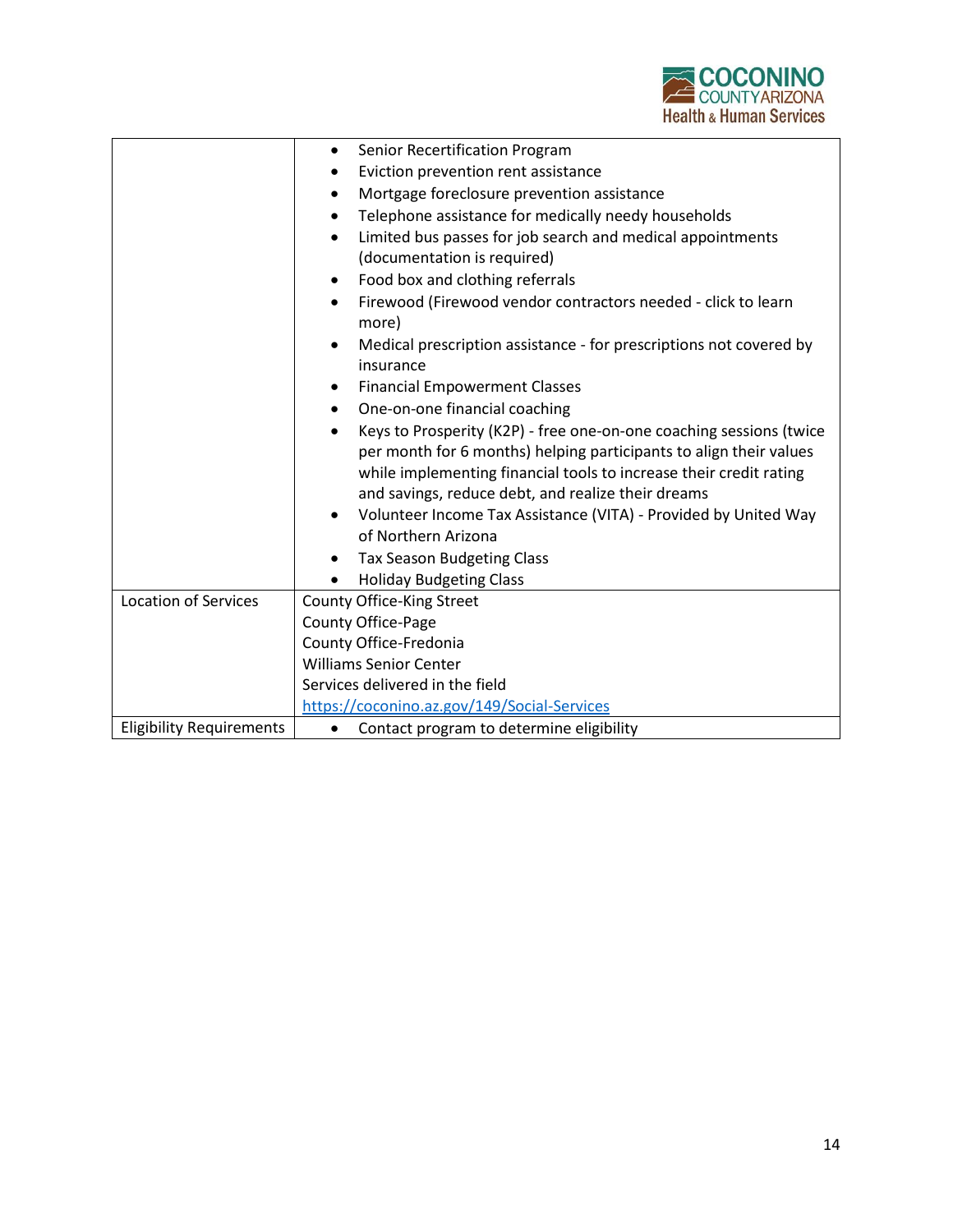

## **Health Services**

| Accreditation                   |                                                                                                                                                                                                                                                                                                                                                                                                                                                                                                                                                                                                                                                                                                                                                                                                                                                                                                                                                                                                                                                                                                                                                                                                                                                                                                                                                           |
|---------------------------------|-----------------------------------------------------------------------------------------------------------------------------------------------------------------------------------------------------------------------------------------------------------------------------------------------------------------------------------------------------------------------------------------------------------------------------------------------------------------------------------------------------------------------------------------------------------------------------------------------------------------------------------------------------------------------------------------------------------------------------------------------------------------------------------------------------------------------------------------------------------------------------------------------------------------------------------------------------------------------------------------------------------------------------------------------------------------------------------------------------------------------------------------------------------------------------------------------------------------------------------------------------------------------------------------------------------------------------------------------------------|
| <b>Program Description</b>      | Provides a framework for Public Health Services to identify performance<br>improvement opportunities, to improve management, develop leadership,<br>and improve relationships with the community. The value of Accreditation<br>is to strengthen Public Health Services to better serve our community<br>through quality improvement, partnerships, accountability, develop our<br>workforce, and improve on our weaknesses.                                                                                                                                                                                                                                                                                                                                                                                                                                                                                                                                                                                                                                                                                                                                                                                                                                                                                                                              |
| <b>Contact Information</b>      | Michele Axlund                                                                                                                                                                                                                                                                                                                                                                                                                                                                                                                                                                                                                                                                                                                                                                                                                                                                                                                                                                                                                                                                                                                                                                                                                                                                                                                                            |
|                                 | maxlund@coconino.az.gov                                                                                                                                                                                                                                                                                                                                                                                                                                                                                                                                                                                                                                                                                                                                                                                                                                                                                                                                                                                                                                                                                                                                                                                                                                                                                                                                   |
|                                 | 928-679-7282                                                                                                                                                                                                                                                                                                                                                                                                                                                                                                                                                                                                                                                                                                                                                                                                                                                                                                                                                                                                                                                                                                                                                                                                                                                                                                                                              |
| Services Provided               | Develop a timeline for reports, projects, and meetings to ensure re-<br>$\bullet$<br>accreditation in five years by meeting annual PHAB guidelines<br>Ensure that the following PHAB requirements are met for the next<br>$\bullet$<br>five years (2019 to 2024):<br>Conduct and disseminate assessments focused on<br>$\circ$<br>population health status and public health issues facing the<br>community by facilitating town meetings, chapter<br>meetings, and focus groups to discuss the Community<br>Health Assessment findings.<br>Investigate health problems and environmental public<br>$\circ$<br>health hazards to protect the community<br>Inform and educate about public health issues and<br>$\circ$<br>functions<br>Engage with the community to identify and address health<br>$\circ$<br>problems<br>Develop public health policies and plans<br>$\circ$<br>Enforce public health laws<br>$\circ$<br>Promote strategies to improve access to health care<br>$\circ$<br>Maintain a competent public health workforce<br>$\circ$<br>Evaluate and continuously improve processes, programs<br>$\circ$<br>and interventions<br>Contribute to and apply the evidence base of public health<br>$\circ$<br>Maintain administrative and management capacity<br>$\circ$<br>Maintain capacity to engage the public health governing<br>$\circ$ |
|                                 | entity                                                                                                                                                                                                                                                                                                                                                                                                                                                                                                                                                                                                                                                                                                                                                                                                                                                                                                                                                                                                                                                                                                                                                                                                                                                                                                                                                    |
| <b>Location of Services</b>     | Services are not directly accessed by external clients.                                                                                                                                                                                                                                                                                                                                                                                                                                                                                                                                                                                                                                                                                                                                                                                                                                                                                                                                                                                                                                                                                                                                                                                                                                                                                                   |
| <b>Eligibility Requirements</b> | No eligibility requirements<br>$\bullet$                                                                                                                                                                                                                                                                                                                                                                                                                                                                                                                                                                                                                                                                                                                                                                                                                                                                                                                                                                                                                                                                                                                                                                                                                                                                                                                  |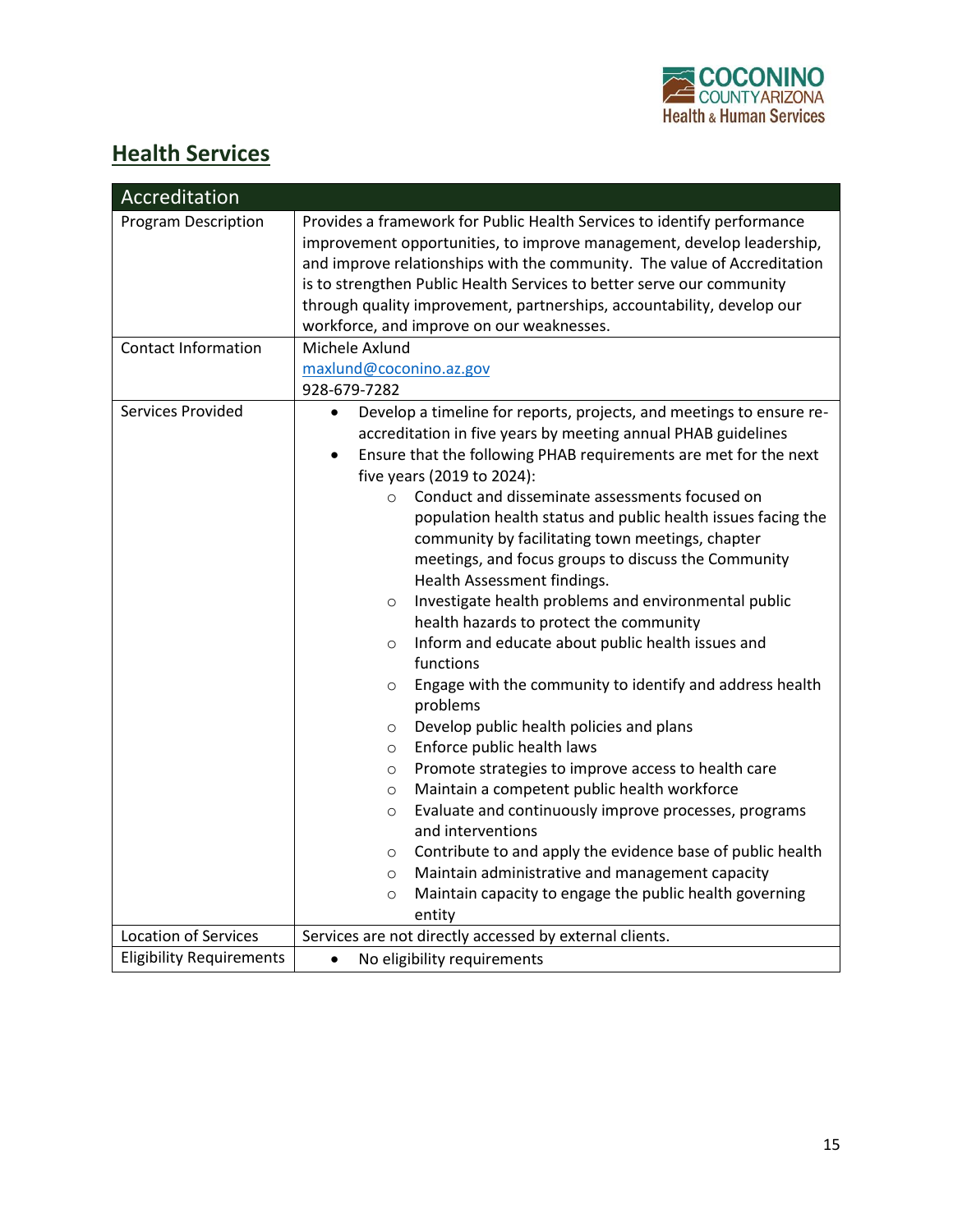

| <b>Animal Management</b>        |                                                                                                                                                                                                                                                                                                                                                                                                                                                                                                                                                                                                                                                                                                                                                                                                                                                                      |  |
|---------------------------------|----------------------------------------------------------------------------------------------------------------------------------------------------------------------------------------------------------------------------------------------------------------------------------------------------------------------------------------------------------------------------------------------------------------------------------------------------------------------------------------------------------------------------------------------------------------------------------------------------------------------------------------------------------------------------------------------------------------------------------------------------------------------------------------------------------------------------------------------------------------------|--|
| <b>Program Description</b>      | Responsible for animal population control by providing guidance and<br>assistance that leads to successful animal ownership and care, improving<br>animal health, rabies management for Northern Arizona, and enforcing<br>compliance of the Coconino County codes for keeping of animals.                                                                                                                                                                                                                                                                                                                                                                                                                                                                                                                                                                           |  |
|                                 | Dog Licensing Program - license all dogs within unincorporated and<br>incorporated Coconino County except for the City of Williams and the City<br>of Page.                                                                                                                                                                                                                                                                                                                                                                                                                                                                                                                                                                                                                                                                                                          |  |
| <b>Contact Information</b>      | 928-679-8756                                                                                                                                                                                                                                                                                                                                                                                                                                                                                                                                                                                                                                                                                                                                                                                                                                                         |  |
| Services Provided               | Implementation of rabies clinics<br>Provide financial assistance with spay and neuter surgeries<br>Prevents the spread of rabies through vaccination awareness and<br>$\bullet$<br>management<br>Manages rabies cases where humans and domestic animals were<br>exposed to rabid animals and provides post exposure<br>recommendations to health care providers<br>Licenses dogs<br>٠<br>Enforcement of Coconino County codes and State laws<br>Provides food assistance for dogs and cats to low income county<br>$\bullet$<br>residents<br>Assists with emergency evacuation of animals during disasters<br>Educates the public about animal health to increase the quality of<br>life for pets and pet owners<br>Respond to injured animal calls<br>License and regulate kennel and pet shops in unincorporated and<br>$\bullet$<br>incorporated Coconino County. |  |
| <b>Location of Services</b>     | County Office-King Street<br>Services delivered in the field                                                                                                                                                                                                                                                                                                                                                                                                                                                                                                                                                                                                                                                                                                                                                                                                         |  |
|                                 | https://coconino.az.gov/228/Animal-Management                                                                                                                                                                                                                                                                                                                                                                                                                                                                                                                                                                                                                                                                                                                                                                                                                        |  |
| <b>Eligibility Requirements</b> | Coconino County residents<br>$\bullet$                                                                                                                                                                                                                                                                                                                                                                                                                                                                                                                                                                                                                                                                                                                                                                                                                               |  |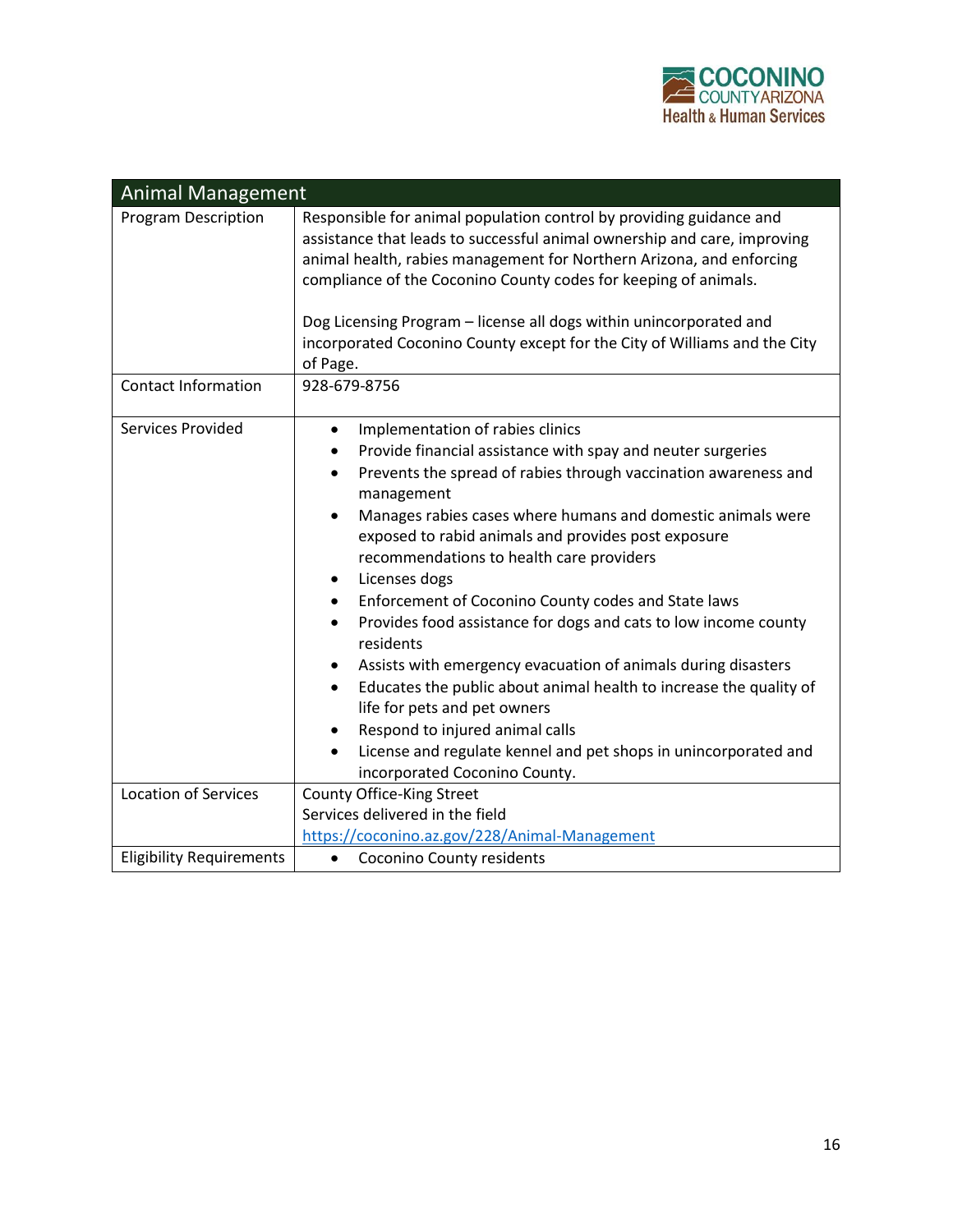

| Arizona Health Zone             |                                                                            |  |
|---------------------------------|----------------------------------------------------------------------------|--|
| <b>Program Description</b>      | Promotes healthier lifestyles and works to reduce the percentage of people |  |
|                                 | that are overweight and obese.                                             |  |
| <b>Contact Information</b>      | Theresa Kulpinski                                                          |  |
|                                 | tkulpinski@coconino.az.gov                                                 |  |
|                                 | 928-679-7255                                                               |  |
| Services Provided               | Increases access to affordable, healthy foods                              |  |
|                                 | Promotes free, low-cost physical activity opportunities                    |  |
|                                 | Provides nutrition education to improve overall wellness<br>$\bullet$      |  |
|                                 | Policy development for impacting community and school health               |  |
| Location of Services            | County office - King Street                                                |  |
|                                 | County office - Page                                                       |  |
|                                 | County office - Tuba City                                                  |  |
|                                 | Eligible Food Banks, Farmers' Markets, Parks, WIC, Public/Charter Schools, |  |
|                                 | Child Care Centers, Senior Centers, Grocery Stores                         |  |
|                                 | Services delivered in the field                                            |  |
|                                 | https://coconino.az.gov/244/AZ-Health-Zone                                 |  |
| <b>Eligibility Requirements</b> | Coconino County SNAP or SNAP eligible residents<br>$\bullet$               |  |
|                                 | Coconino County schools where 50% or higher of student<br>$\bullet$        |  |
|                                 | population participates in the National School Lunch Program               |  |
|                                 | Contact program to determine specific eligibility                          |  |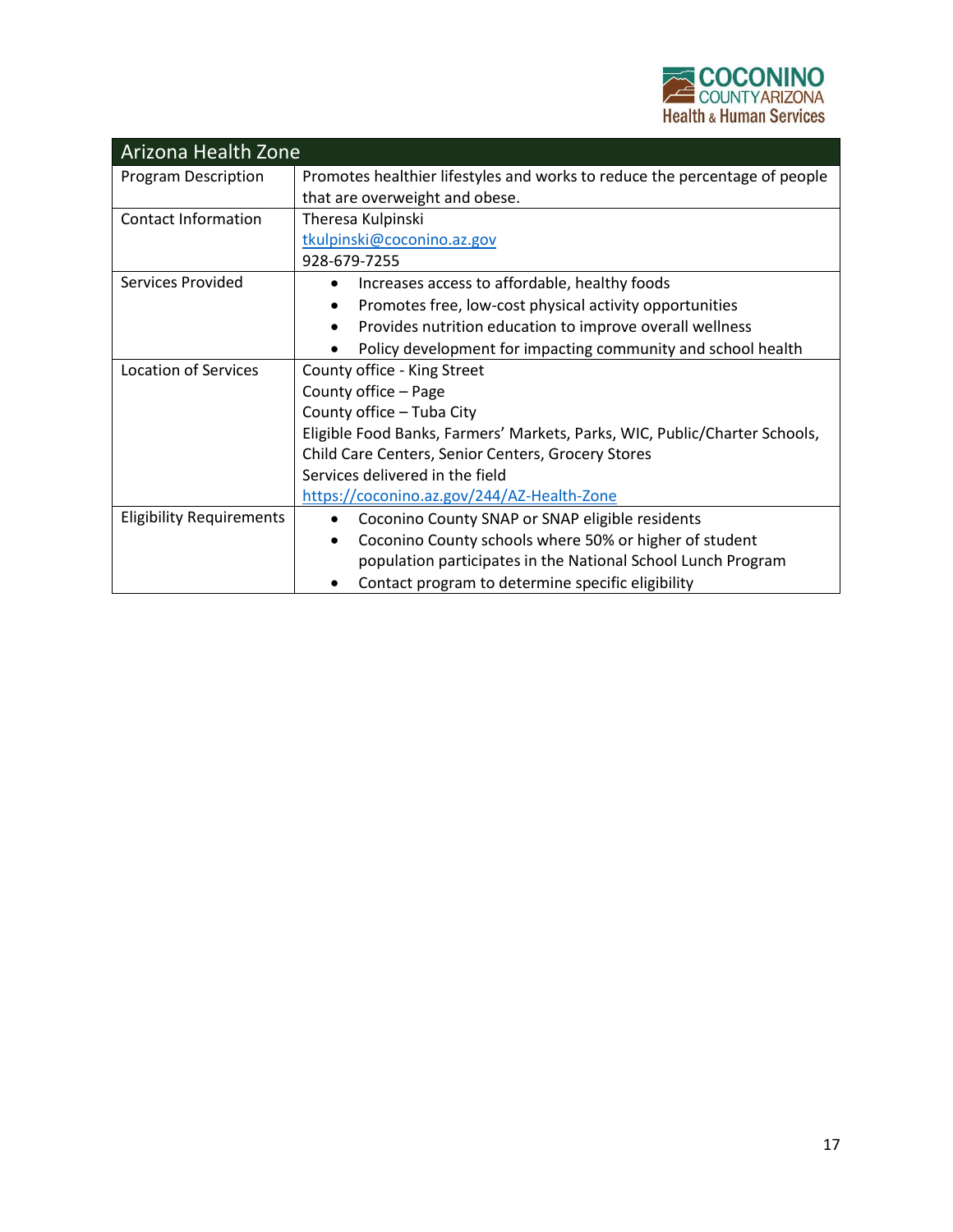

| Clinic                          |                                                                             |
|---------------------------------|-----------------------------------------------------------------------------|
| <b>Program Description</b>      | Decreases the incidence of vaccine-preventable disease, sexually            |
|                                 | transmitted infections, and teenage/unwanted pregnancies by                 |
|                                 | administering immunizations/sexual health services, conducting community    |
|                                 | outreach/education to high-risk populations, and increasing access to care. |
| <b>Contact Information</b>      | <b>Clinic Main Line</b>                                                     |
|                                 | 928-679-7222                                                                |
| Services Provided               | <b>General Practice and Annual Wellness Exams</b><br>$\bullet$              |
|                                 | <b>Sports Physicals</b>                                                     |
|                                 | Testing, treatment, and counseling for sexually transmitted<br>$\bullet$    |
|                                 | infections                                                                  |
|                                 | <b>Gynecologic and Breast exams</b>                                         |
|                                 | Pap testing<br>٠                                                            |
|                                 | Contraceptive options counseling<br>$\bullet$                               |
|                                 | Emergency Birth Control ("Plan B")                                          |
|                                 | Intrauterine device (IUD) insertion/removal<br>$\bullet$                    |
|                                 | Pregnancy testing and options counseling                                    |
|                                 | Pre-exposure Prophylaxis for HIV (PrEP)                                     |
|                                 | Post-exposure Prophylaxis for HIV (PEP)                                     |
|                                 | Hormonal Replacement Therapy                                                |
|                                 | Nexplanon Insertion/Removal<br>$\bullet$                                    |
|                                 | <b>Tobacco Screening/Cessation</b>                                          |
|                                 | <b>Substance Abuse Screenings</b><br>$\bullet$                              |
|                                 | Adult, infant, child, travel, and seasonal influenza immunizations          |
| <b>Location of Services</b>     | County Office-King Street                                                   |
|                                 | Services delivered in the field                                             |
|                                 | https://www.coconino.az.gov/1976/Health-and-Wellness-Clinic                 |
| <b>Eligibility Requirements</b> | No eligibility requirements to receive services<br>$\bullet$                |
|                                 | For sliding scale eligibility proof of income required<br>٠                 |
|                                 | To receive services through Teen Clinic, patient must be 19 years           |
|                                 | and younger                                                                 |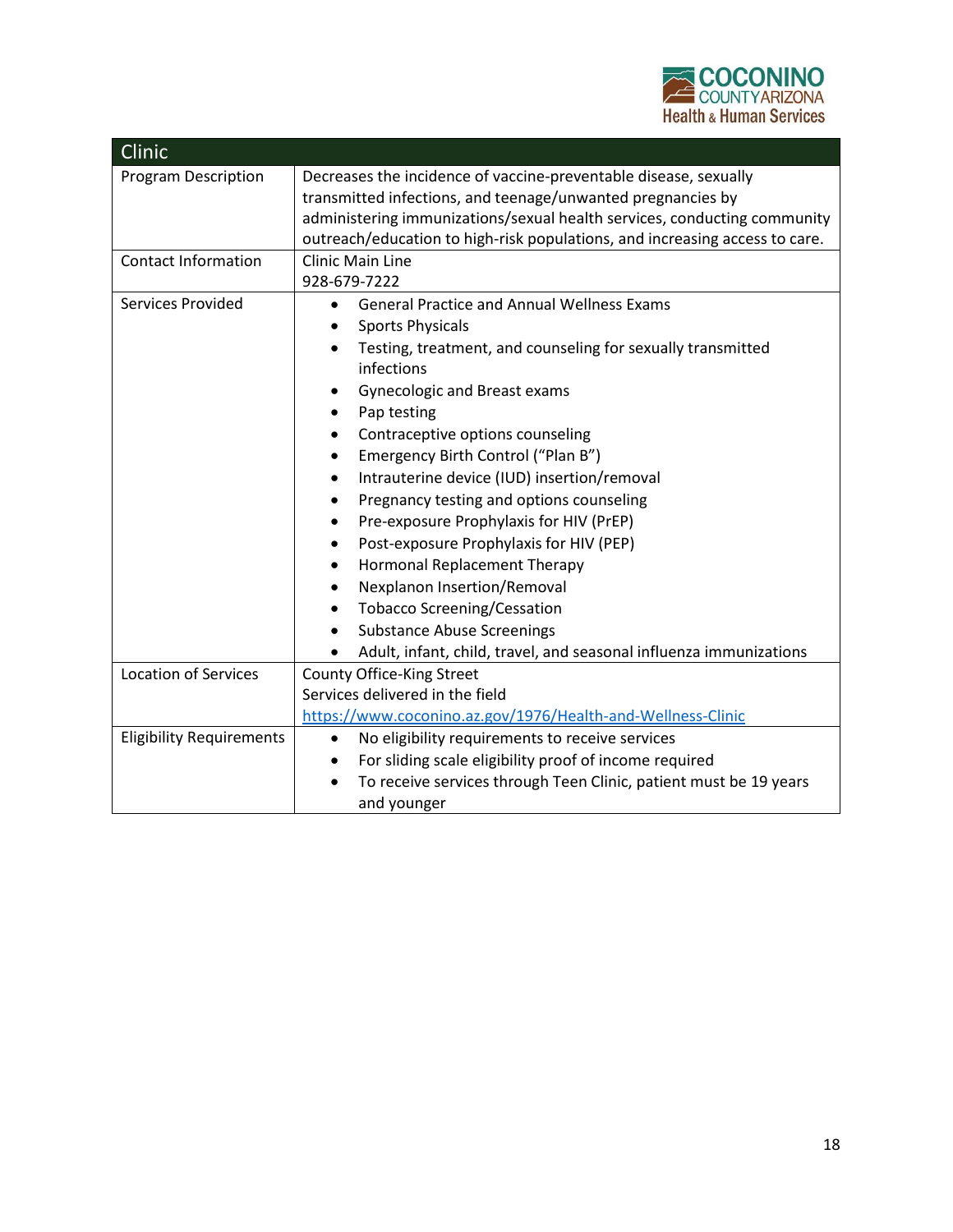

| Communicable Disease/Sexually Transmitted Disease/Tuberculosis |                                                                               |  |
|----------------------------------------------------------------|-------------------------------------------------------------------------------|--|
| <b>Program Description</b>                                     | Reduces the burden of disease and negative health outcomes in Coconino        |  |
|                                                                | County through education, prevention, treatment, linkage to care, and         |  |
|                                                                | surveillance.                                                                 |  |
| Contact Information                                            | <b>Clinic Main Line</b>                                                       |  |
|                                                                | 928-679-7222                                                                  |  |
| Services Provided                                              | Prevents and control the spread of infectious disease                         |  |
|                                                                | Provides education regarding disease transmission and prevention<br>$\bullet$ |  |
|                                                                | Investigates disease outbreaks and recommends control measures                |  |
|                                                                | Educates providers in Coconino County about communicable                      |  |
|                                                                | disease reporting and investigation                                           |  |
|                                                                | Interfaces with local, state and federal agencies<br>$\bullet$                |  |
| <b>Location of Services</b>                                    | County Office-King Street                                                     |  |
|                                                                | Services delivered in the field                                               |  |
| <b>Eligibility Requirements</b>                                | No eligibility requirements                                                   |  |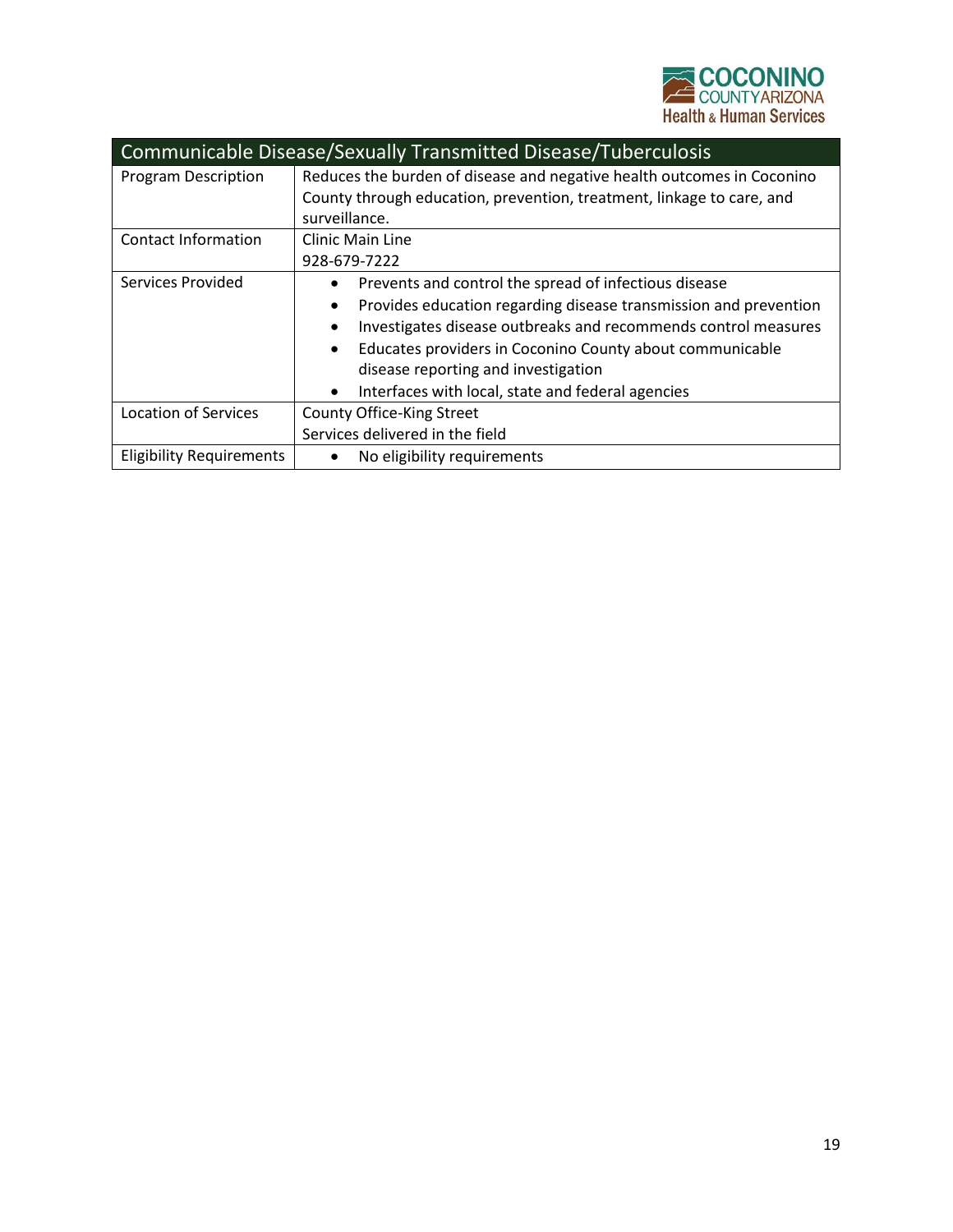

| <b>Community Relations/Communication</b> |                                                                                                                                                                                                                                                                                                                                                                                                                 |  |
|------------------------------------------|-----------------------------------------------------------------------------------------------------------------------------------------------------------------------------------------------------------------------------------------------------------------------------------------------------------------------------------------------------------------------------------------------------------------|--|
| <b>Program Description</b>               | Provides accurate and timely information to the public regarding Coconino                                                                                                                                                                                                                                                                                                                                       |  |
|                                          | County Health and Human Services resources, events, and initiatives.                                                                                                                                                                                                                                                                                                                                            |  |
| <b>Contact Information</b>               | 928-679-7272                                                                                                                                                                                                                                                                                                                                                                                                    |  |
| Services Provided                        | Assist Coconino County Health and Human Services staff with public<br>communications and messaging<br>Respond to public/media inquiries<br>$\bullet$<br>Improve public health and safety by coordinating the design and<br>$\bullet$<br>dissemination of public messaging<br>Build and maintained relationships with area media representatives<br>Serve as an information resource to other County departments |  |
| <b>Location of Services</b>              | County Office-King Street                                                                                                                                                                                                                                                                                                                                                                                       |  |
|                                          | https://coconino.az.gov/2124/Health-and-Human-Services                                                                                                                                                                                                                                                                                                                                                          |  |
| <b>Eligibility Requirements</b>          | No eligibility requirements                                                                                                                                                                                                                                                                                                                                                                                     |  |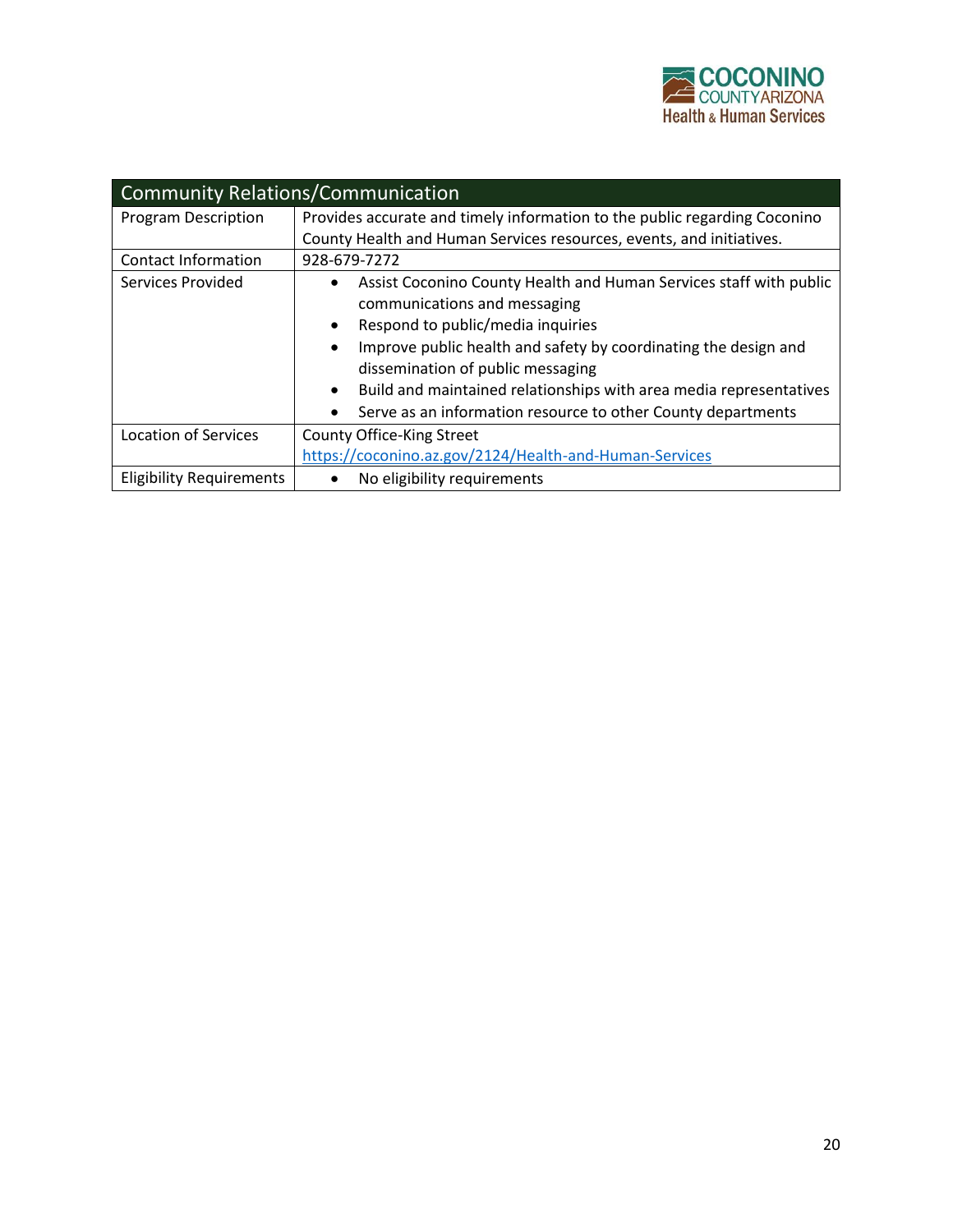

| Epidemiology                    |                                                                                                                                                                                                                                                                                                                                                                                                                                                                                                                                                                                                                                                                                                                                                        |
|---------------------------------|--------------------------------------------------------------------------------------------------------------------------------------------------------------------------------------------------------------------------------------------------------------------------------------------------------------------------------------------------------------------------------------------------------------------------------------------------------------------------------------------------------------------------------------------------------------------------------------------------------------------------------------------------------------------------------------------------------------------------------------------------------|
| <b>Program Description</b>      | Prevents the spread of disease as well as reduce the morbidity/mortality in<br>Coconino County by tracking the trends of illness, disease, injury, and death<br>and increasing public awareness about emerging health threats.                                                                                                                                                                                                                                                                                                                                                                                                                                                                                                                         |
| <b>Contact Information</b>      | <b>Clinic Main Line</b><br>928-679-7222                                                                                                                                                                                                                                                                                                                                                                                                                                                                                                                                                                                                                                                                                                                |
| Services Provided               | Provide information to the public about emerging health trends and<br>threats<br>Produce reports highlighting specified health outcomes,<br>$\bullet$<br>morbidities/mortalities, and health disparities impacting the<br>community<br>Investigate and identify source of illness for outbreaks<br>Facilitate care coordination<br>Provide data/analysis to assist programs with building a foundation<br>for intervention implementation<br>Build and maintain relationships with stakeholders and community<br>partners to facilitate the sharing of information and disease<br>reporting<br>Create public awareness of health risks and preventative measures<br>through data visualization, message development, and<br>collaborative partnerships |
| <b>Location of Services</b>     | County Office-King Street<br><b>Public/Charter Schools</b><br><b>Higher Education Institutions</b><br>Services delivered in the field                                                                                                                                                                                                                                                                                                                                                                                                                                                                                                                                                                                                                  |
| <b>Eligibility Requirements</b> | No eligibility requirements                                                                                                                                                                                                                                                                                                                                                                                                                                                                                                                                                                                                                                                                                                                            |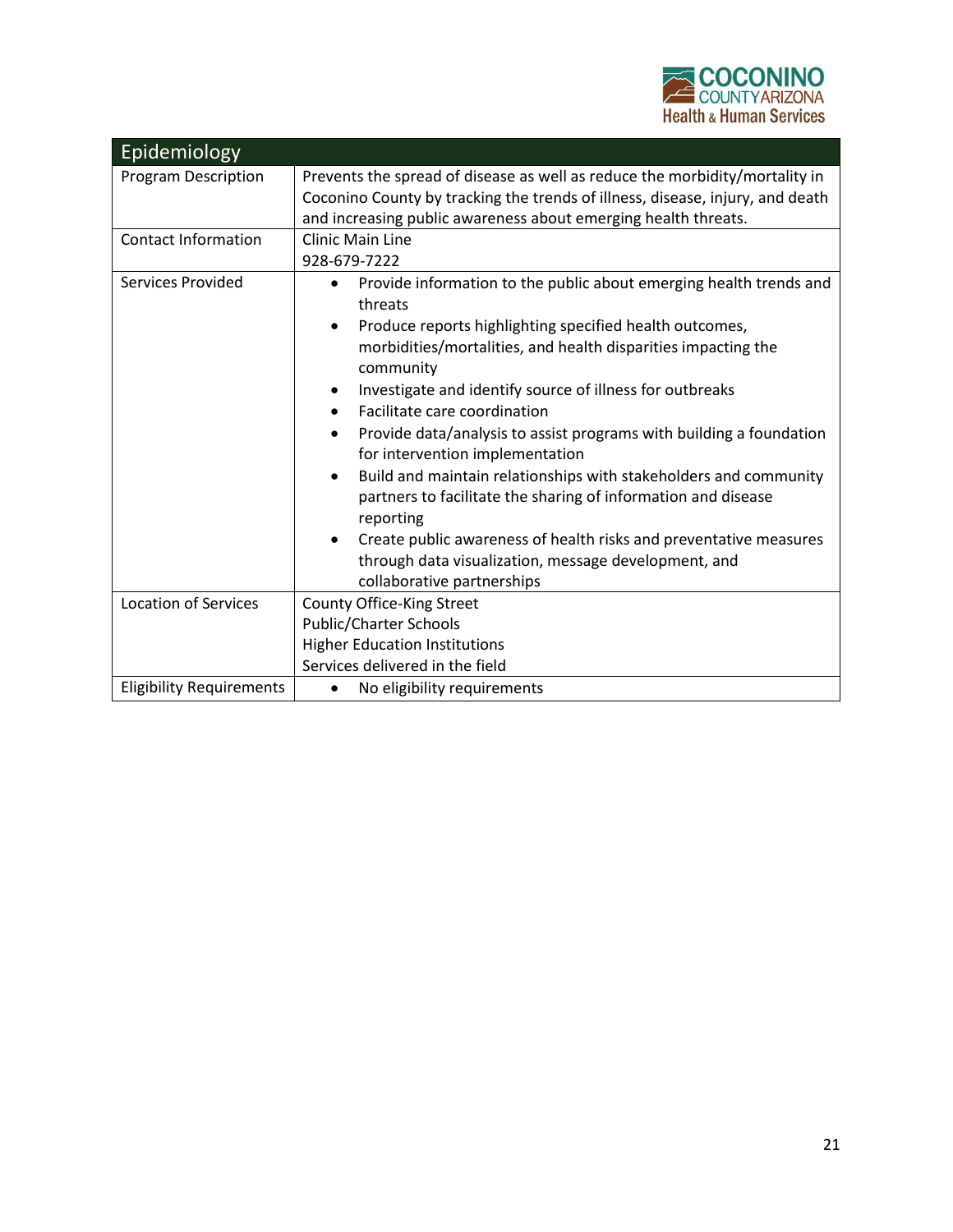

| <b>Environmental Health</b>     |                                                                                                                                                                                                                                                                                                                                                                                                                                                                                                                                                                                                    |
|---------------------------------|----------------------------------------------------------------------------------------------------------------------------------------------------------------------------------------------------------------------------------------------------------------------------------------------------------------------------------------------------------------------------------------------------------------------------------------------------------------------------------------------------------------------------------------------------------------------------------------------------|
| <b>Program Description</b>      | Protects public health and safety by providing health inspections of local<br>establishments throughout Coconino County. Promotes safe practices to<br>prevent food-borne, waterborne, and vector-borne illnesses and diseases.<br>Prevents the spread of disease and increases awareness about the risk of<br>illness as part of routine inspections, food handlers/food managers classes,<br>and responding to public health complaints.                                                                                                                                                         |
| <b>Contact Information</b>      | 928-679-8750                                                                                                                                                                                                                                                                                                                                                                                                                                                                                                                                                                                       |
| Services Provided               | Conducts risk assessments and enforcement of Coconino County<br>$\bullet$<br>codes at licensed facilities to prevent the spread of disease (food<br>service, hotels/motels, pools/spas, schools, trailer<br>parks/campgrounds, and body art establishments<br>Responds to public nuisance complaints<br>Educates local business owners and residents<br>Surveillance of vector-borne illness<br>Provides Food Manager/Handler courses<br>Conducts field assessment during outbreak investigations<br>Plan review for new facilities interested in obtaining a health<br>license for their business |
| <b>Location of Services</b>     | County Office-King Street<br>County Office-Page<br>Services delivered in the field<br>https://www.coconino.az.gov/229/Environmental-Health                                                                                                                                                                                                                                                                                                                                                                                                                                                         |
| <b>Eligibility Requirements</b> | Coconino County business owners and residents                                                                                                                                                                                                                                                                                                                                                                                                                                                                                                                                                      |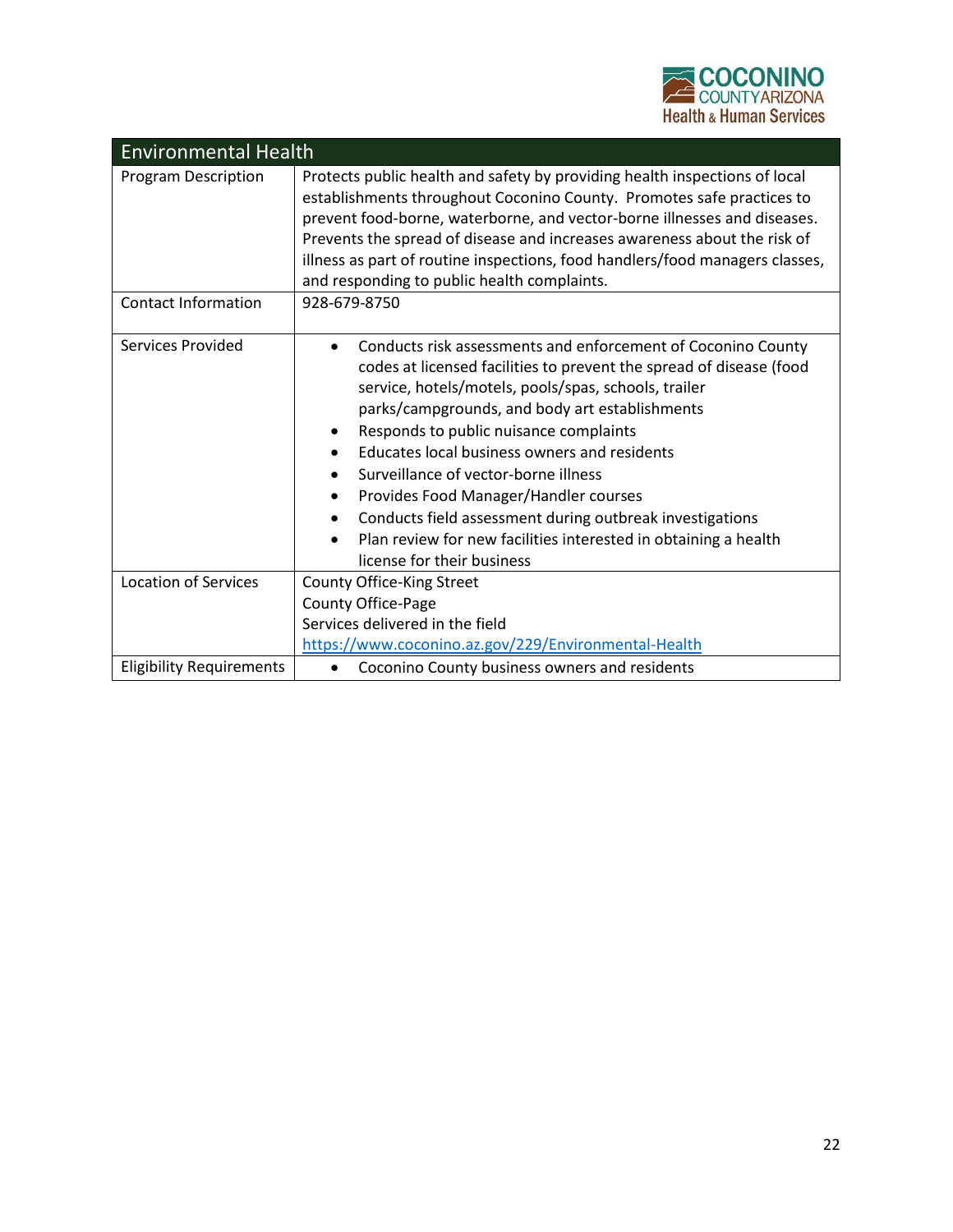

| <b>First Things First (FTF) Quality First</b> |                                                                                                                                                                                                                                                                                                                                                                                                                                                                                                                                                                          |  |
|-----------------------------------------------|--------------------------------------------------------------------------------------------------------------------------------------------------------------------------------------------------------------------------------------------------------------------------------------------------------------------------------------------------------------------------------------------------------------------------------------------------------------------------------------------------------------------------------------------------------------------------|--|
| <b>Program Description</b>                    | Supports early care and education providers to improve overall health,<br>safety and quality of their learning settings.                                                                                                                                                                                                                                                                                                                                                                                                                                                 |  |
| <b>Contact Information</b>                    | Paula Stefani<br>pstefani@coconino.az.gov<br>928-679-7352                                                                                                                                                                                                                                                                                                                                                                                                                                                                                                                |  |
| Services Provided                             | Consultation, education, and technical assistance for health and<br>$\bullet$<br>safety concerns<br>Health and safety observations and assessments<br>٠<br>Policy development<br>٠<br>Referral to community resources<br>٠<br>Injury and child abuse prevention<br>Health promotion on health and safety topics<br>Resources for professional development and parent education<br>٠<br>Collaboration with an inter-disciplinary FTF Quality First coaching<br>٠<br>team<br>Funding for educational materials and incentives to promote a<br>healthy and safe environment |  |
| <b>Location of Services</b>                   | Phone, email, and on-site support is provided to participating programs<br>Services delivered in the field<br>https://www.firstthingsfirst.org/regions/coconino/                                                                                                                                                                                                                                                                                                                                                                                                         |  |
| <b>Eligibility Requirements</b>               | Licensed childcare program within the FTF Coconino Region:<br>$\bullet$<br>Coconino County (minus the Navajo Nation and the Hualapai<br>Reservation), Winslow, Hopi Reservation, the Havasupai<br>Reservation, and the Kaibab Paiute Reservation<br>Complete eligibility application (https://qualityfirstaz.com/apply-to-<br>quality-first/)                                                                                                                                                                                                                            |  |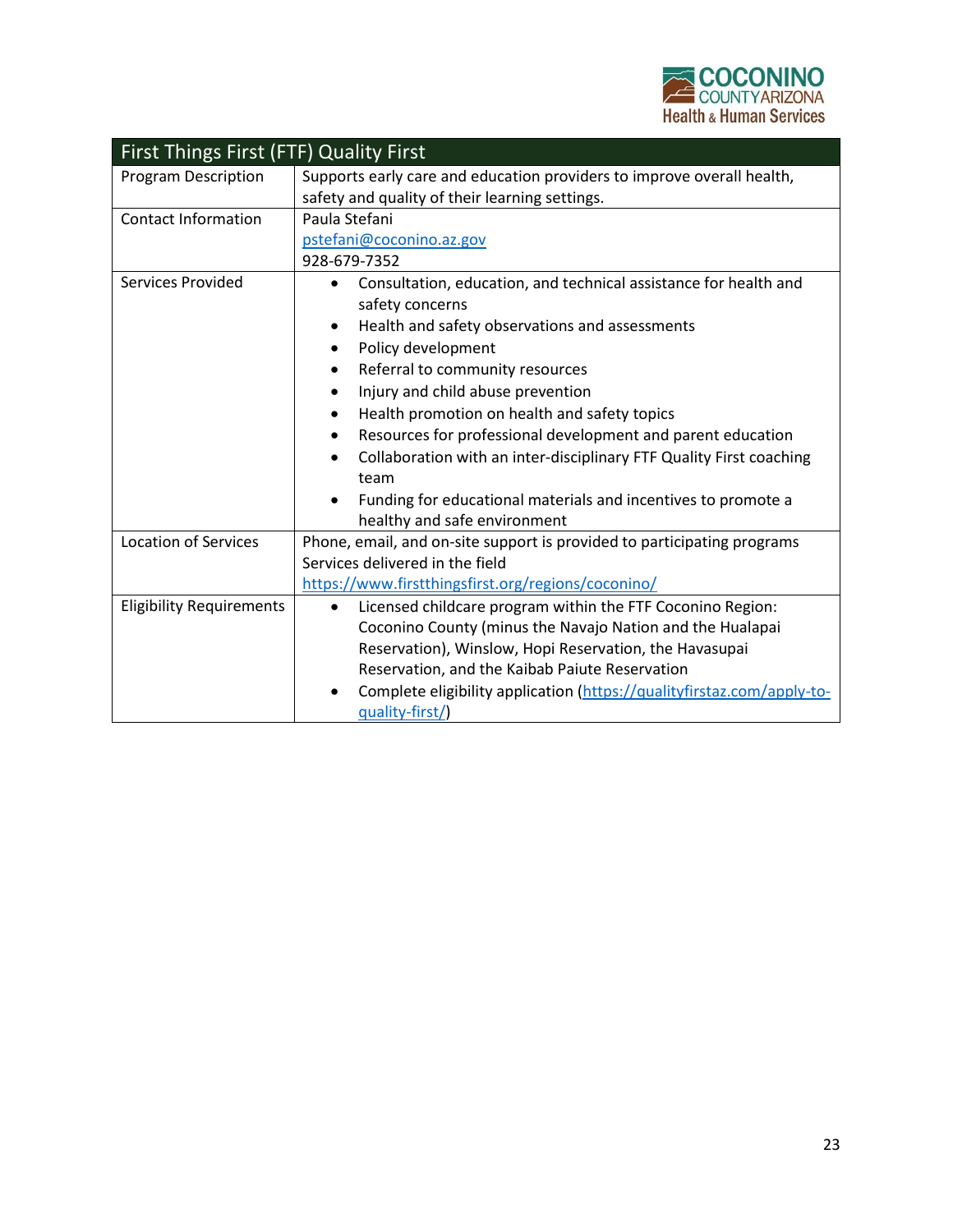

| <b>Health and Human Services Finance</b> |                                                                              |  |
|------------------------------------------|------------------------------------------------------------------------------|--|
| <b>Program Description</b>               | Provides accurate and timely financial information to internal stakeholders. |  |
| Contact Information                      |                                                                              |  |
| Services Provided                        | Provides financial support to program staff<br>$\bullet$                     |  |
|                                          | Educates staff to better understand financial systems, such as<br>$\bullet$  |  |
|                                          | <b>Munis</b>                                                                 |  |
|                                          | Assists with program budgets and year-end processes                          |  |
|                                          | Provides accurate paychecks and travel reimbursements                        |  |
| Location of Services                     | County office - King Street                                                  |  |
|                                          | Locations other than Flagstaff receive services remotely                     |  |
| <b>Eligibility Requirements</b>          | No eligibility requirements                                                  |  |

| <b>Health Start</b>             |                                                                                                                                                                                                                                                                                                                                                                                                                                                                                                |
|---------------------------------|------------------------------------------------------------------------------------------------------------------------------------------------------------------------------------------------------------------------------------------------------------------------------------------------------------------------------------------------------------------------------------------------------------------------------------------------------------------------------------------------|
| Program Description             | Helps pregnant women to create successful families as the child grows and<br>develops. Home visitors connect clients with a variety of community<br>organizations that provide health care, education, parenting resources, and<br>application assistance for other programs.                                                                                                                                                                                                                  |
| <b>Contact Information</b>      | Kathleen Nez<br>Case Worker<br>knez@coconino.az.gov<br>928-679-7292                                                                                                                                                                                                                                                                                                                                                                                                                            |
| Services Provided               | Assist clients with gaining access to appropriate prenatal care for<br>pregnant women<br>Child injury prevention education (i.e. crib safety, car seat safety,<br>$\bullet$<br>home safety, and child abuse awareness)<br>Assist clients with gaining access to appropriate family medical care<br>$\bullet$<br>Provide application assistance for AHCCCS, WIC and other programs<br>Women will receive a health screening<br>٠<br>Developmental screenings for children ages birth to age two |
| <b>Location of Services</b>     | County Office - Page<br>http://www.coconino.az.gov/247/Health-Start                                                                                                                                                                                                                                                                                                                                                                                                                            |
| <b>Eligibility Requirements</b> | Pregnant women<br>٠<br>Women with children under the age of two (2)<br>٠<br>One or more social and medical risk factors (contact program to<br>$\bullet$<br>determine eligibility)<br>Reside in the northern region of Coconino County                                                                                                                                                                                                                                                         |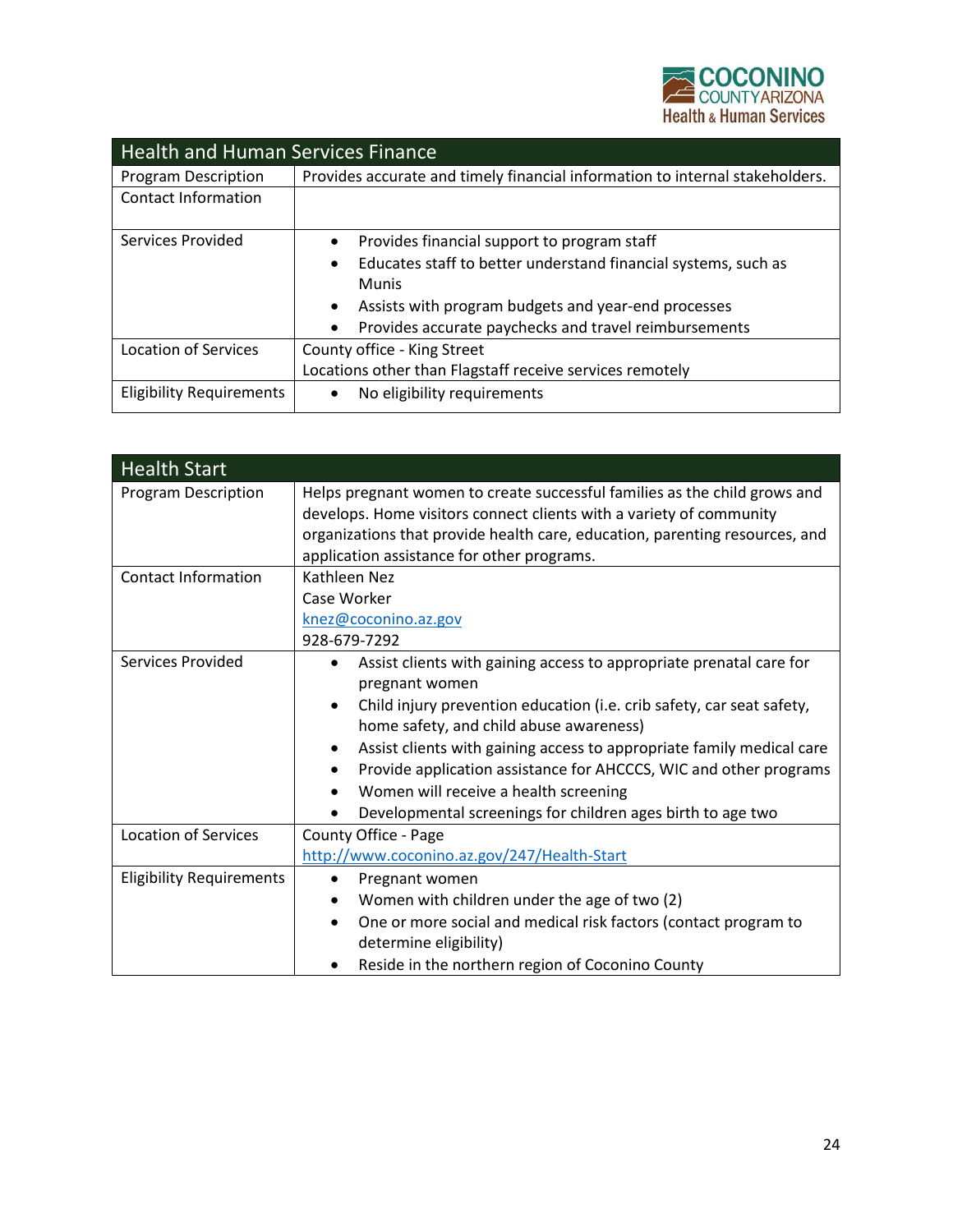

| Healthy Arizona Policies Initiative (HAPI) |                                                                                                                                                                                                                                                                                                                                        |  |
|--------------------------------------------|----------------------------------------------------------------------------------------------------------------------------------------------------------------------------------------------------------------------------------------------------------------------------------------------------------------------------------------|--|
| <b>Program Description</b>                 | Reduces the negative impacts of the social determinants of health and<br>improves population health for Coconino County residents. This program<br>focuses on policy, systems, and environmental change in collaboration with<br>community partners and internal programs.                                                             |  |
| Contact Information                        | Amy Young<br>ayoung@coconino.az.gov<br>928-679-7366                                                                                                                                                                                                                                                                                    |  |
| Services Provided                          | Policy development to improve population health, create healthy<br>environments, and streamline systems<br>Supports services that reduce barriers to care and increase public<br>health advocacy<br>Promotes healthy lifestyles<br>$\bullet$<br>Promotes inclusion of children and youth with special healthcare<br>$\bullet$<br>needs |  |
| <b>Location of Services</b>                | Services are not directly accessed by external clients.                                                                                                                                                                                                                                                                                |  |
| <b>Eligibility Requirements</b>            | No eligibility requirements                                                                                                                                                                                                                                                                                                            |  |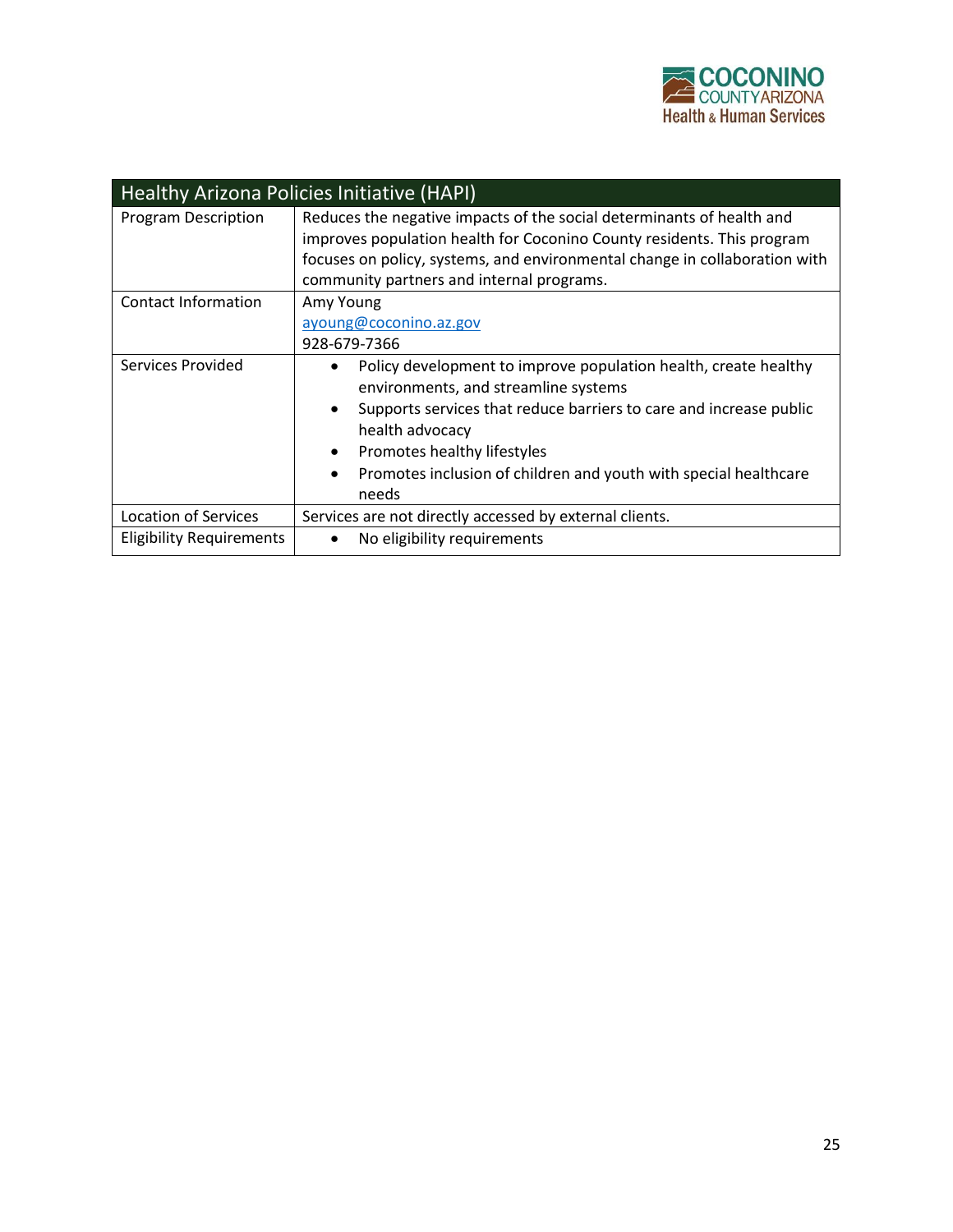

| <b>Healthy Families Arizona</b> |                                                                            |  |
|---------------------------------|----------------------------------------------------------------------------|--|
| <b>Program Description</b>      | Supports families of newborns through age 5 with intensive home visitation |  |
|                                 | services.                                                                  |  |
| <b>Contact Information</b>      | Sunshine Coffman                                                           |  |
|                                 | acoffman@coconino.az.gov                                                   |  |
|                                 | 928-679-7216                                                               |  |
| Services Provided               | Development of stress management/coping strategies for new                 |  |
|                                 | parents                                                                    |  |
|                                 | Providing emotional support and encouragement to parents                   |  |
|                                 | Teaching and supporting appropriate parent-child interaction and           |  |
|                                 | discipline                                                                 |  |
|                                 | Providing periodic developmental assessments and referrals if              |  |
|                                 | delayed                                                                    |  |
|                                 | Linking families with community services, health care, child care,         |  |
|                                 | and housing                                                                |  |
|                                 | Encouraging self-sufficiency through education and employment              |  |
|                                 | Providing child development, nutrition, and safety education               |  |
| <b>Location of Services</b>     | County Office-King Street                                                  |  |
|                                 | County Office-Page                                                         |  |
|                                 | Services delivered in the home                                             |  |
|                                 | http://www.coconino.az.gov/239/Healthy-Families                            |  |
| <b>Eligibility Requirements</b> | Coconino County resident<br>$\bullet$                                      |  |
|                                 | Pregnant women and women with a baby less than 3 months old                |  |
|                                 |                                                                            |  |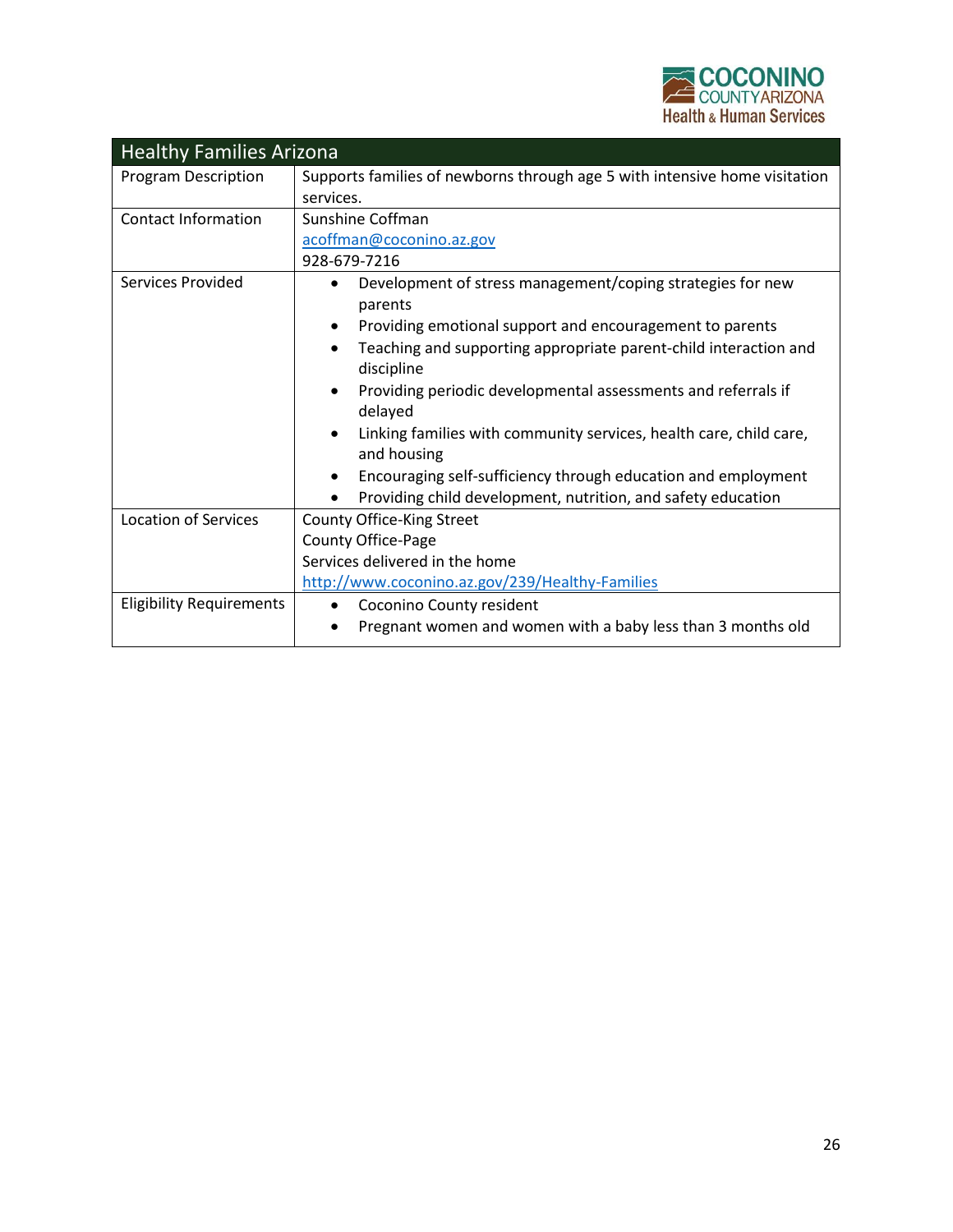

| <b>HIV Care and Services</b>    |                                                                                                                                                                                                                                                                                                                                                                                                                                                                              |
|---------------------------------|------------------------------------------------------------------------------------------------------------------------------------------------------------------------------------------------------------------------------------------------------------------------------------------------------------------------------------------------------------------------------------------------------------------------------------------------------------------------------|
| <b>Program Description</b>      | Supports individuals living with HIV to live a long and healthy life. This<br>program is working on attaining the Joint United Nations Program on HIV<br>and AIDS (UNAIDS) goal of 90/90/90. This effort states that by 2020, 1) 90%<br>of all people living with HIV with know their status, 2) 90% of all people<br>diagnosed with HIV with receive sustained antiretroviral therapy, and 3)<br>90% of all people receiving antiviral therapy will have viral suppression. |
| <b>Contact Information</b>      | <b>Clinic Main Line</b><br>928-679-7222                                                                                                                                                                                                                                                                                                                                                                                                                                      |
| Services Provided               | Case management of individuals with HIV, including home visits and<br>medical referral<br>Financial assistance with access to insurance and the Drug<br>Assistance Program<br>Education for HIV care, support and mental health services<br>Information and referral to additional services<br>Food assistance<br>Disease prevention through improving access to antiviral therapy,<br>resulting in viral suppression                                                        |
| <b>Location of Services</b>     | County Office-King Street<br>Services delivered in the field                                                                                                                                                                                                                                                                                                                                                                                                                 |
| <b>Eligibility Requirements</b> | Coconino County resident<br>Proof of HIV diagnosis<br>٠<br>Proof of income (400% of FPL)<br>Contact program for additional eligibility requirements                                                                                                                                                                                                                                                                                                                          |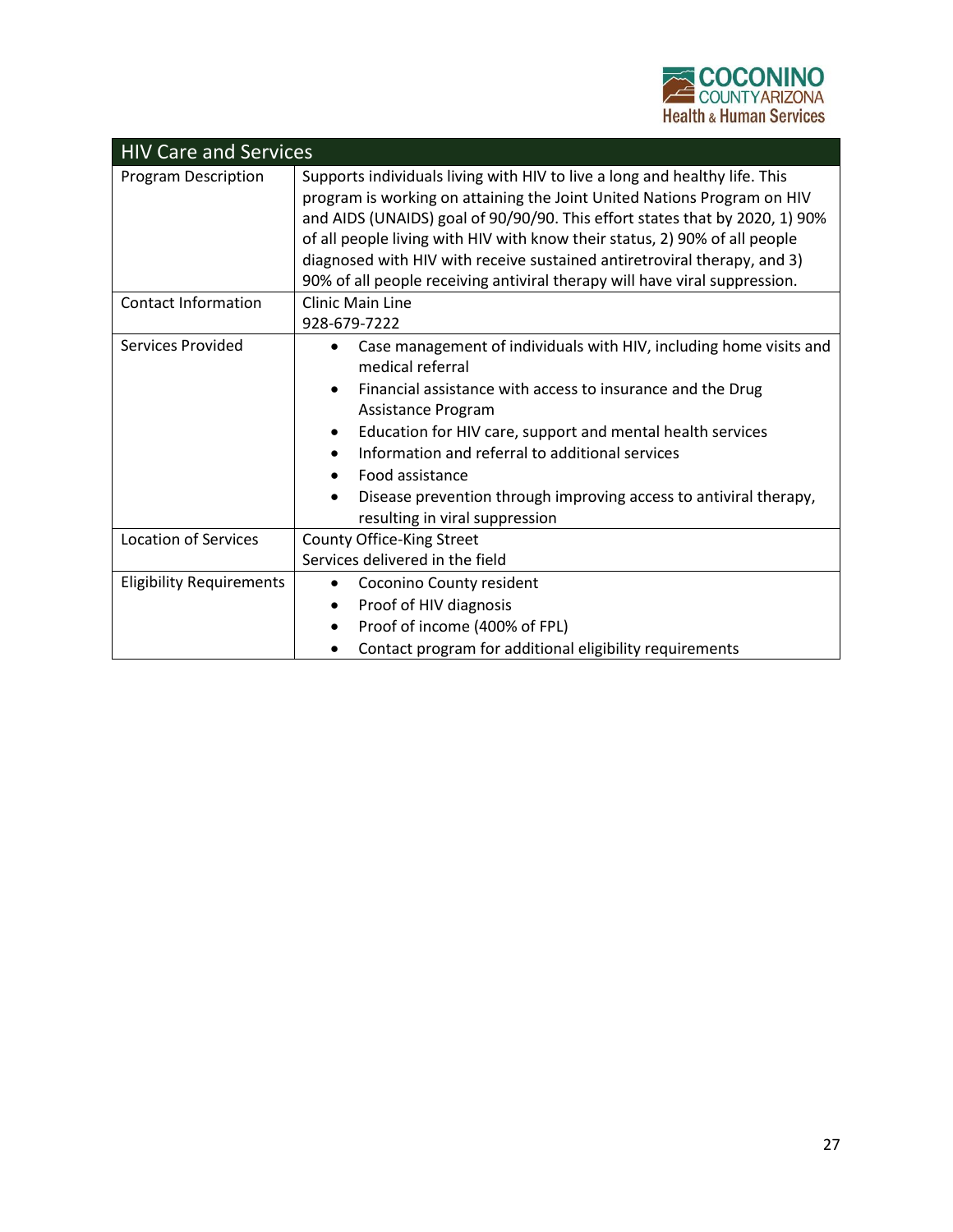

| <b>HIV Counseling and Testing</b> |                                                                                                                                                                                                                                                                                |
|-----------------------------------|--------------------------------------------------------------------------------------------------------------------------------------------------------------------------------------------------------------------------------------------------------------------------------|
| <b>Program Description</b>        | Works on lowering the rates of HIV in Coconino County by: reducing new<br>HIV infections, improving health outcomes for people living with HIV,<br>reducing HIV-related health disparities and inequalities, and achieving a<br>more coordinated response to the HIV epidemic. |
| <b>Contact Information</b>        | <b>Clinic Main Line</b>                                                                                                                                                                                                                                                        |
|                                   | 928-679-7222                                                                                                                                                                                                                                                                   |
| Services Provided                 | Provides rapid HIV testing and counseling<br>$\bullet$                                                                                                                                                                                                                         |
|                                   | Conducts HIV surveillance with new cases and partner services<br>$\bullet$                                                                                                                                                                                                     |
|                                   | Provides risk reduction interventions                                                                                                                                                                                                                                          |
|                                   | Educates individuals about the prevention strategies, HIV status,<br>$\bullet$                                                                                                                                                                                                 |
|                                   | interventions, etc.                                                                                                                                                                                                                                                            |
|                                   | Assists with access to care and referral to behavioral and social                                                                                                                                                                                                              |
|                                   | health resources                                                                                                                                                                                                                                                               |
| <b>Location of Services</b>       | County Office-King Street                                                                                                                                                                                                                                                      |
|                                   | Higher education institutions                                                                                                                                                                                                                                                  |
|                                   | Services delivered in the field                                                                                                                                                                                                                                                |
| <b>Eligibility Requirements</b>   | Coconino County resident                                                                                                                                                                                                                                                       |
|                                   | Over the age of 14 years old                                                                                                                                                                                                                                                   |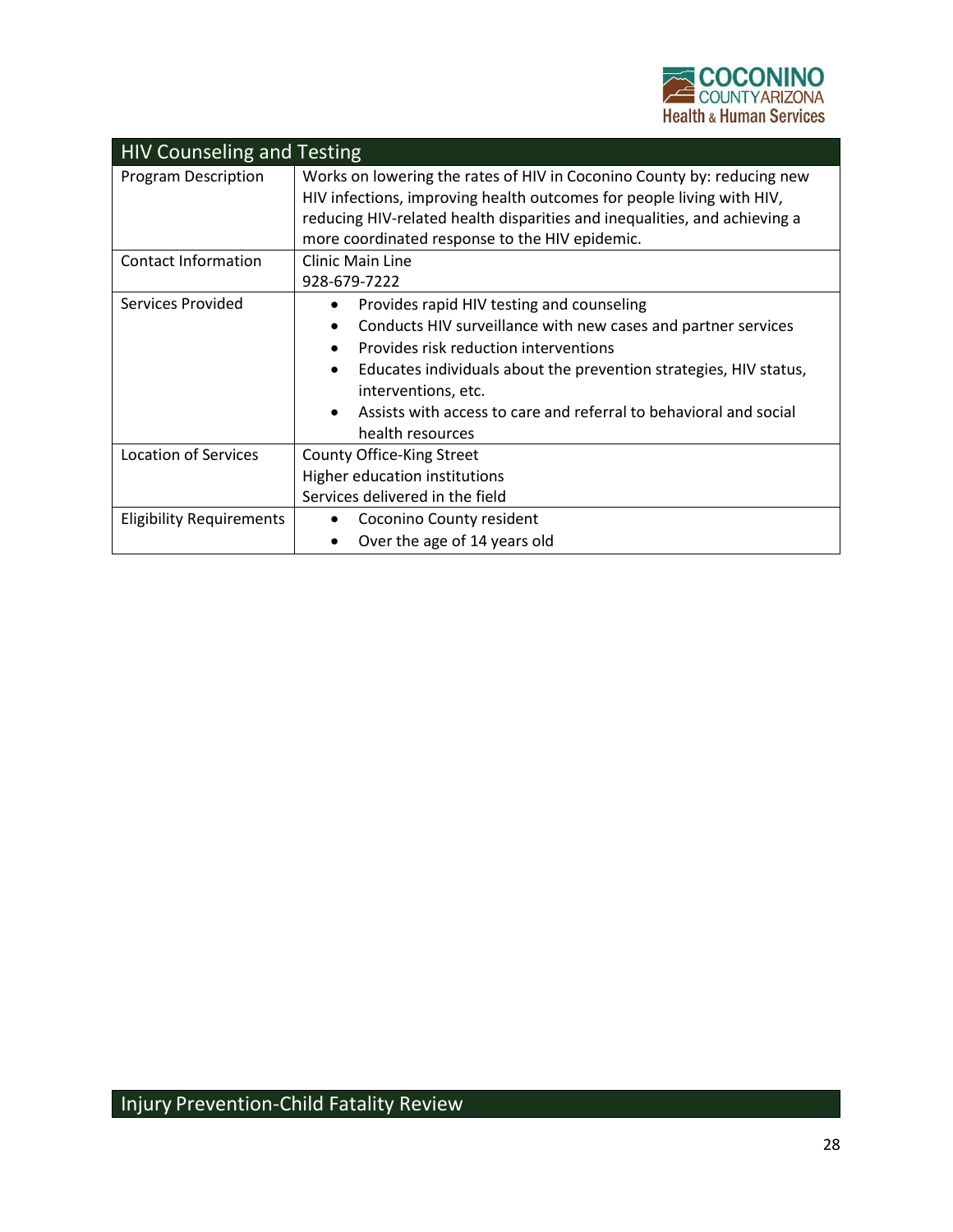

| <b>Program Description</b>      | Coordinate the Coconino County Child Fatality Review Team to identify and                         |
|---------------------------------|---------------------------------------------------------------------------------------------------|
|                                 | evaluate trends in childhood fatalities.                                                          |
| Contact Information             | <b>Heather Williams</b>                                                                           |
|                                 | hwilliams@coconino.az.gov                                                                         |
|                                 | 928-679-7262                                                                                      |
| Services Provided               | Coordinates the Child Fatality Review Team<br>$\bullet$                                           |
|                                 | Gathers records to evaluate, assess and recommend actions based<br>$\bullet$<br>on group findings |
|                                 | Reports on each case and enter information in the National<br>$\bullet$<br>Database               |
|                                 | Produces reports to identify need for policy or infrastructure<br>$\bullet$                       |
|                                 | changes to reduce mortality of children                                                           |
| <b>Location of Services</b>     | Services are not directly accessed by external clients                                            |
| <b>Eligibility Requirements</b> | No eligibility requirements                                                                       |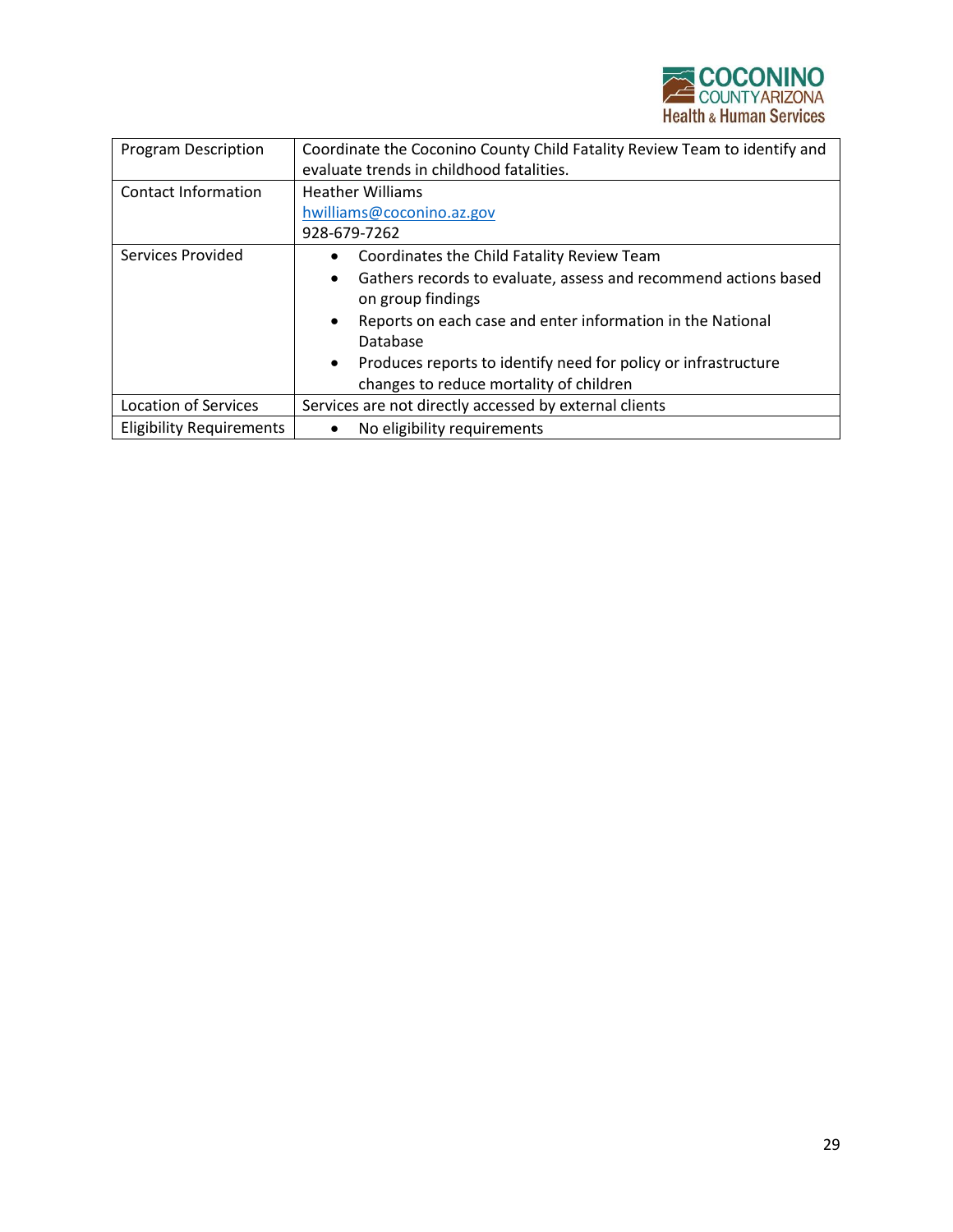

| Injury Prevention-Governor's Office of Highway Safety Grants |                                                                                                                                                                                                                                                                                                                                                                                                              |  |
|--------------------------------------------------------------|--------------------------------------------------------------------------------------------------------------------------------------------------------------------------------------------------------------------------------------------------------------------------------------------------------------------------------------------------------------------------------------------------------------|--|
| <b>Program Description</b>                                   | Reduce motor vehicle, bicycle and pedestrian injuries and fatalities by<br>increasing awareness, knowledge, encouragement, and capacity for<br>preventing injuries.                                                                                                                                                                                                                                          |  |
| <b>Contact Information</b>                                   | <b>Heather Williams</b><br>hwilliams@coconino.az.gov<br>928-679-7262                                                                                                                                                                                                                                                                                                                                         |  |
| Services Provided                                            | Provides education about motor vehicle, bicycle, and pedestrian<br>$\bullet$<br>safety to the public and stakeholders<br>Provides safety products to the community to support injury<br>$\bullet$<br>prevention<br>Community advocacy for keeping cities walkable and bikeable<br>$\bullet$<br>Public information to establish positive behavior change<br>Supporting services to a citation fee alternative |  |
| <b>Location of Services</b>                                  | County Office-King Street<br><b>County Office-Page</b><br>Public/Charter Schools<br>Higher education institutions<br>Services delivered in the field<br>https://www.coconino.az.gov/249/Injury-Prevention                                                                                                                                                                                                    |  |
| <b>Eligibility Requirements</b>                              | No eligibility requirements                                                                                                                                                                                                                                                                                                                                                                                  |  |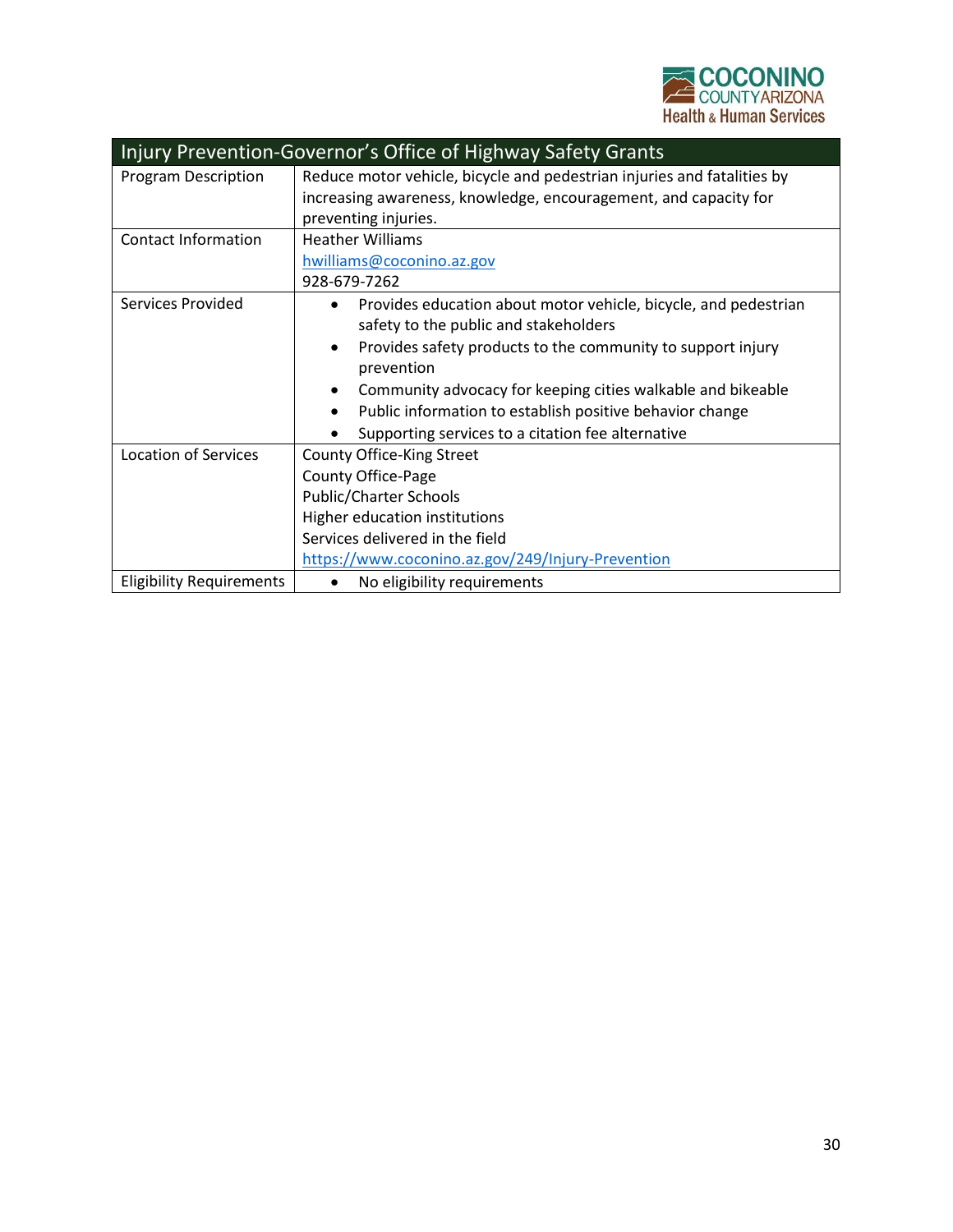

| Injury Prevention-Maternal and Child Health |                                                                                                    |  |
|---------------------------------------------|----------------------------------------------------------------------------------------------------|--|
| <b>Program Description</b>                  | Increases awareness and knowledge of injury prevention and reduce the                              |  |
|                                             | harmful effects of unintentional injury in the community through strong                            |  |
|                                             | community partnerships, policy advocacy, resource allocation, and serving                          |  |
|                                             | as subject experts in many areas of unintentional injury prevention.                               |  |
| <b>Contact Information</b>                  | <b>Heather Williams</b>                                                                            |  |
|                                             | hwilliams@coconino.az.gov                                                                          |  |
|                                             | 928-679-7262                                                                                       |  |
| Services Provided                           | Increase proper Child Passenger Safety usage through education<br>$\bullet$                        |  |
|                                             | and 1:1 assistance with proper installation                                                        |  |
|                                             | Seatbelt education and policy development                                                          |  |
|                                             | Distracted driving education and policy development                                                |  |
|                                             | Initiate policy changes regarding unintentional injury<br>$\bullet$                                |  |
|                                             | Outdoor education and skills (Hug-A-Tree)<br>$\bullet$                                             |  |
|                                             | Lightning awareness and safety education<br>$\bullet$                                              |  |
|                                             | Ski/Sled education and advocacy                                                                    |  |
|                                             | Water and carbon monoxide education and awareness<br>$\bullet$                                     |  |
|                                             | Bicycle and helmet safety education, awareness and<br>$\bullet$                                    |  |
|                                             | encouragement                                                                                      |  |
|                                             | Pedestrian safety education, awareness and encouragement                                           |  |
|                                             | Provide education and exercise to decrease elderly falls (Matter of<br><b>Balance and Tai Chi)</b> |  |
|                                             | Safe Sleep education for parents and caregivers                                                    |  |
|                                             | Poison safety education and awareness<br>$\bullet$                                                 |  |
|                                             | Home safety education, specifically aimed at household burns and                                   |  |
|                                             | scalds                                                                                             |  |
|                                             | Provide free safety products (car seats, booster seats, bicycle                                    |  |
|                                             | helmets, gun locks, porta-cribs)                                                                   |  |
| <b>Location of Services</b>                 | County Office-King Street                                                                          |  |
|                                             | County Office-Page                                                                                 |  |
|                                             | Services delivered in the field                                                                    |  |
|                                             | https://www.coconino.az.gov/249/Injury-Prevention                                                  |  |
| <b>Eligibility Requirements</b>             | Contact program for specific eligibility requirements<br>$\bullet$                                 |  |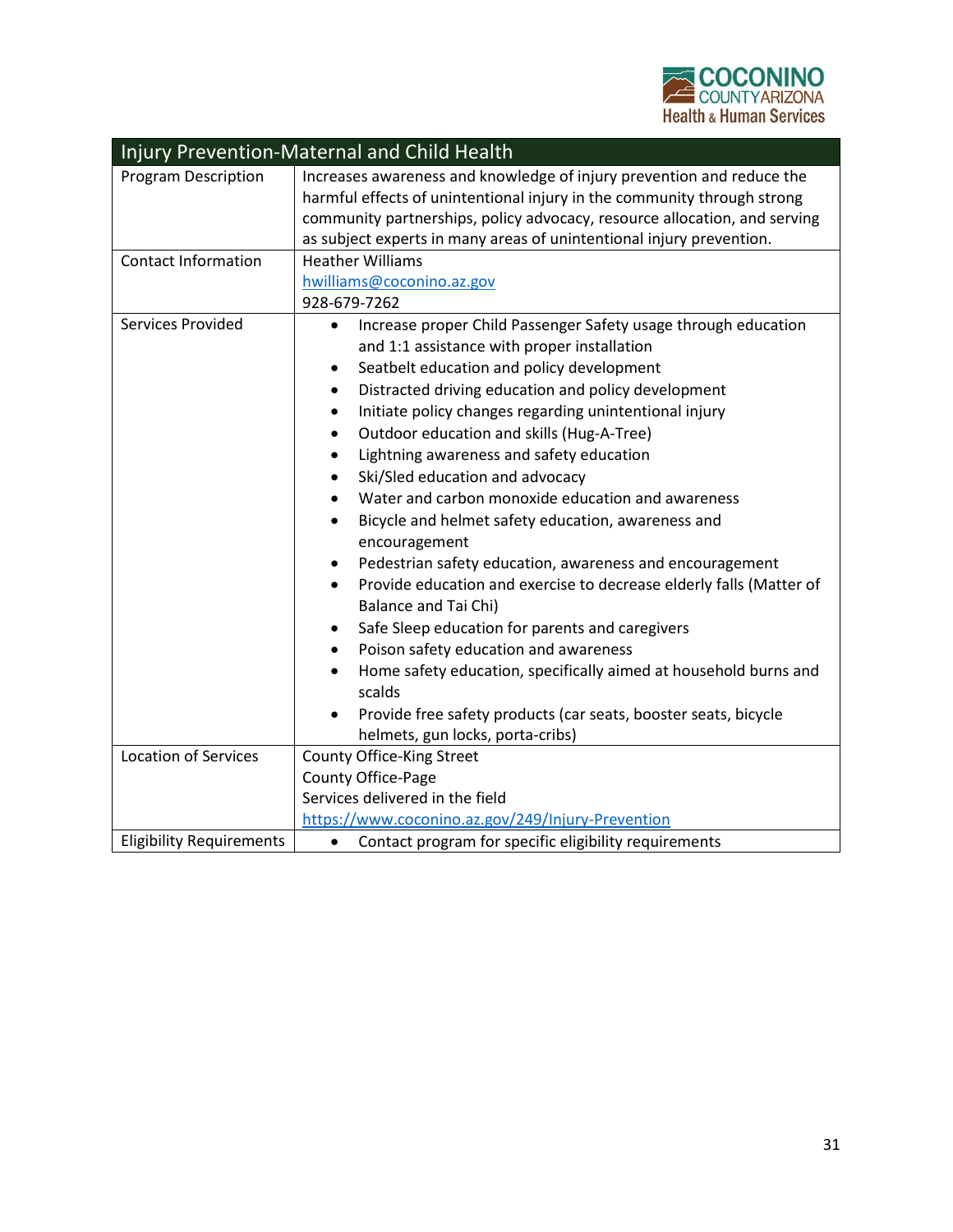

| <b>Medical Examiner's Office</b> |                                                                                                                                                                                                                                                                                                                                                                                                                      |  |
|----------------------------------|----------------------------------------------------------------------------------------------------------------------------------------------------------------------------------------------------------------------------------------------------------------------------------------------------------------------------------------------------------------------------------------------------------------------|--|
| <b>Program Description</b>       | As mandated by ARS 11-594, directs death investigations and determines<br>the cause and manner of death of individuals who pass away in Coconino                                                                                                                                                                                                                                                                     |  |
|                                  | County.                                                                                                                                                                                                                                                                                                                                                                                                              |  |
| <b>Contact Information</b>       | 928-679-8775                                                                                                                                                                                                                                                                                                                                                                                                         |  |
| Services Provided                | Conducts examination of decedents and produce postmortem<br>$\bullet$<br>reports<br>Produces death certificates and enters decedent information into<br>$\bullet$<br>the State of Arizona electronic Vital Records system<br>Approves requests for cremation<br>$\bullet$<br>Provides law enforcement with information about fatalities<br>Provides professional testimony<br>Produces an annual report<br>$\bullet$ |  |
| <b>Location of Services</b>      | <b>CCHHS Medical Examiner's Office</b>                                                                                                                                                                                                                                                                                                                                                                               |  |
|                                  | Services delivered in the field                                                                                                                                                                                                                                                                                                                                                                                      |  |
| <b>Eligibility Requirements</b>  | Deaths that occur within Coconino County<br>$\bullet$                                                                                                                                                                                                                                                                                                                                                                |  |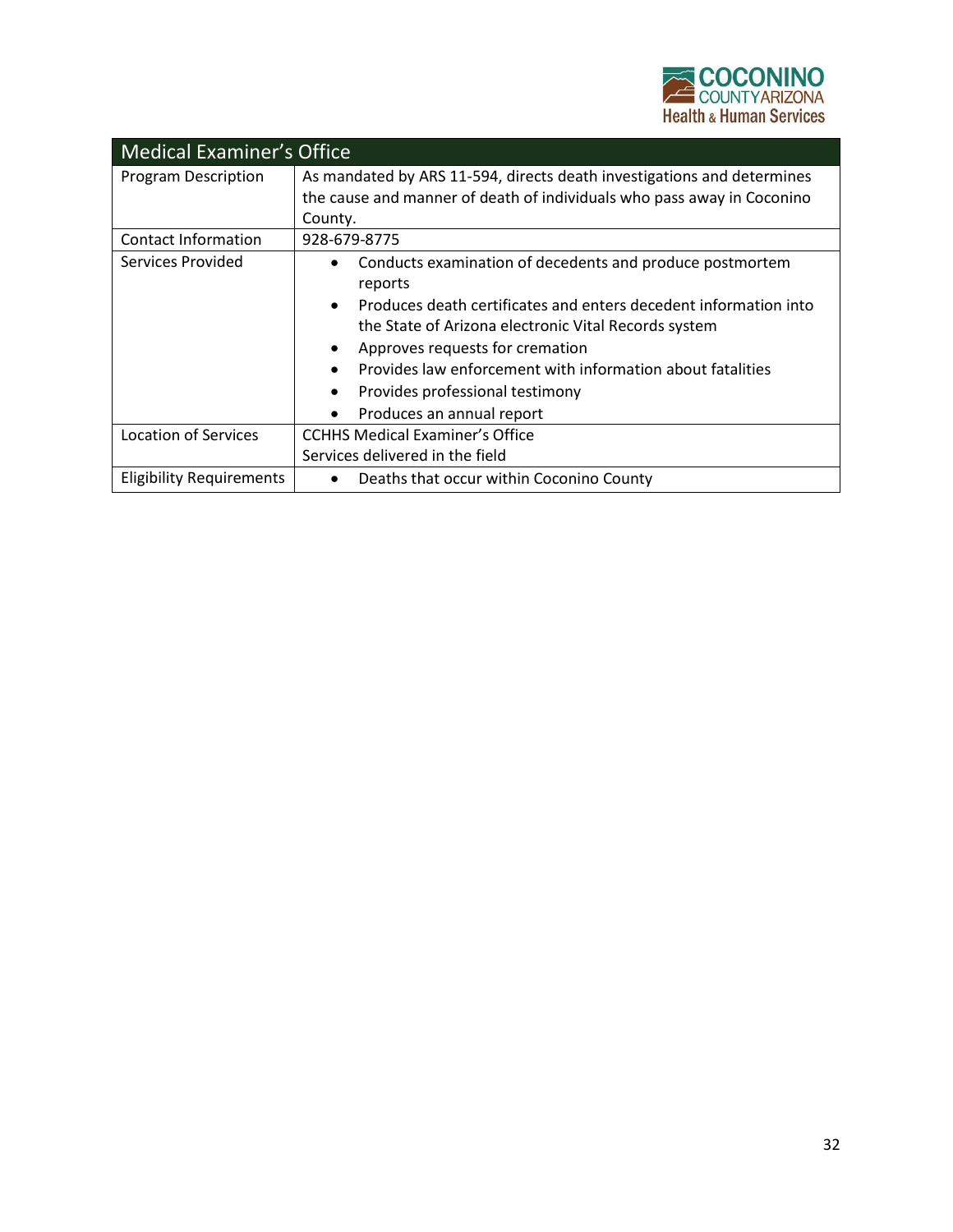

| <b>Oral Health</b>              |                                                                                                  |
|---------------------------------|--------------------------------------------------------------------------------------------------|
| <b>Program Description</b>      | Provides oral health care services and works to reduce oral health care                          |
|                                 | disparities.                                                                                     |
| Contact Information             | <b>Heather Williams</b>                                                                          |
|                                 | hwilliams@coconino.az.gov                                                                        |
|                                 | 928-679-7214                                                                                     |
| Services Provided               | Provides free services to increase preventative oral health care,<br>$\bullet$                   |
|                                 | cleanings, and reduce pain from poor oral hygiene                                                |
|                                 | Assists with referrals to oral health care providers<br>$\bullet$                                |
| <b>Location of Services</b>     | County Office-King Street                                                                        |
|                                 | Higher education institutions                                                                    |
|                                 | Contact program for more service locations                                                       |
|                                 | https://www.coconino.az.gov/234/Oral-Health-Programs                                             |
| <b>Eligibility Requirements</b> | <b>Coconino County Resident</b><br>$\bullet$                                                     |
|                                 | Income at or below 200% poverty level<br>$\bullet$                                               |
|                                 | Over 19 years old<br>$\bullet$                                                                   |
|                                 | Prior dental screening with assessed dental emergency need for<br>$\bullet$<br>preventative care |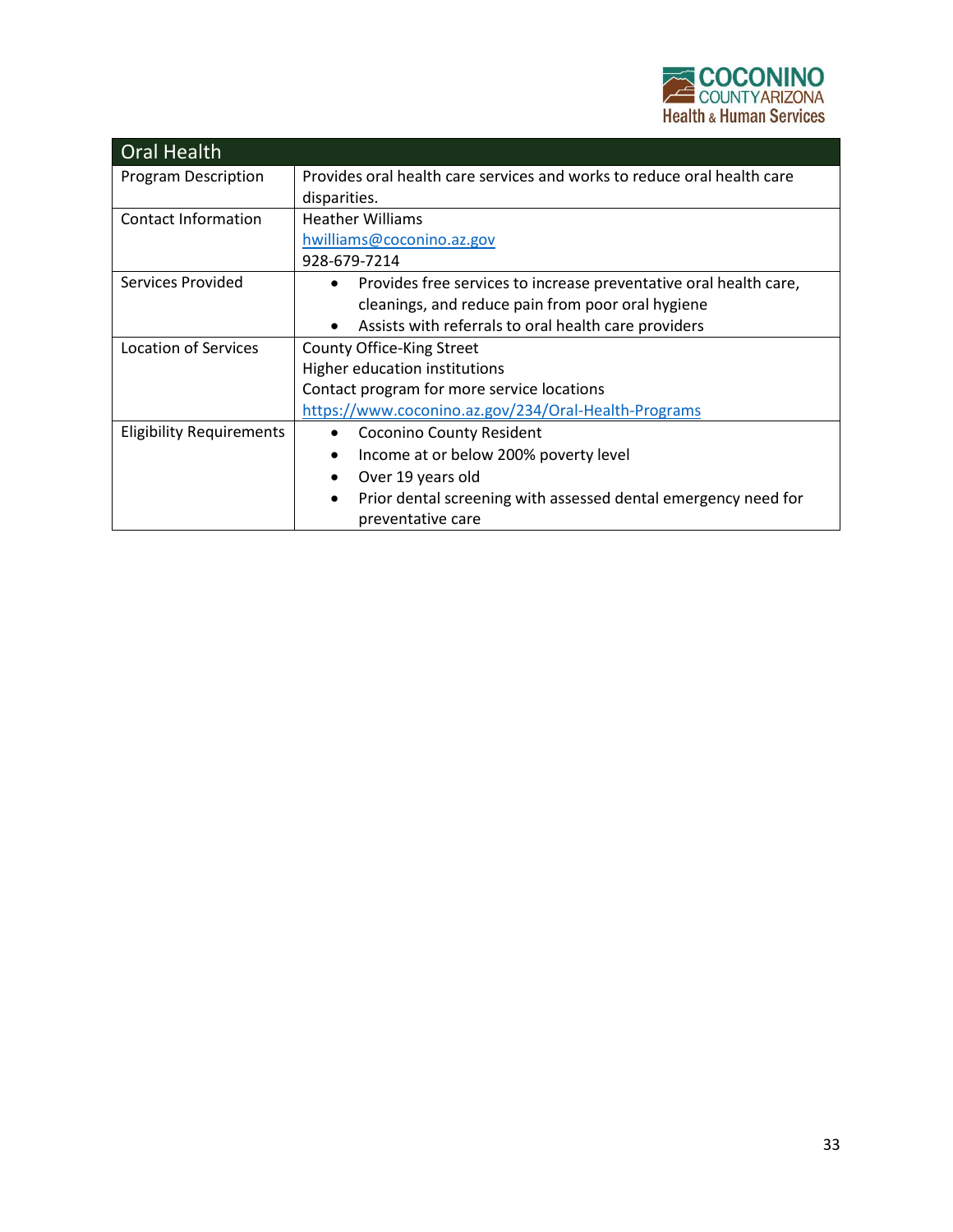

| <b>Prescription Drug Overdose Prevention</b> |                                                                                                                                                                                                                                                                                                                                                                                                                  |  |
|----------------------------------------------|------------------------------------------------------------------------------------------------------------------------------------------------------------------------------------------------------------------------------------------------------------------------------------------------------------------------------------------------------------------------------------------------------------------|--|
| Program Description                          | Decreases deaths due to substance use overdose by reducing drug-related<br>hospitalizations and the risk for chronic disease due to drug use through a<br>community-focused approach.                                                                                                                                                                                                                            |  |
| <b>Contact Information</b>                   | Candice Koenker<br>ckoenker@coconino.az.gov<br>928-679-7264                                                                                                                                                                                                                                                                                                                                                      |  |
| Services Provided                            | Increases knowledge surrounding opioids and prevent initiation and<br>addiction.<br>Decreases stigma around addiction and medication-assisted<br>treatment<br>Educates prescribers of current laws, recommendations, and best<br>practices for opioid prescriptions<br>Reviews overdose-related deaths and identify patterns and policy<br>recommendations<br>Provides linkages to care for people who use drugs |  |
| <b>Location of Services</b>                  | County office - King Street<br>County office - Page<br><b>Public/Charter Schools</b><br>Higher education institutions<br>Services delivered in the field<br>https://www.coconino.az.gov/2040/Prescription-Drug-Overdose-<br><b>Prevention-Pr</b>                                                                                                                                                                 |  |
| <b>Eligibility Requirements</b>              | Coconino County Resident                                                                                                                                                                                                                                                                                                                                                                                         |  |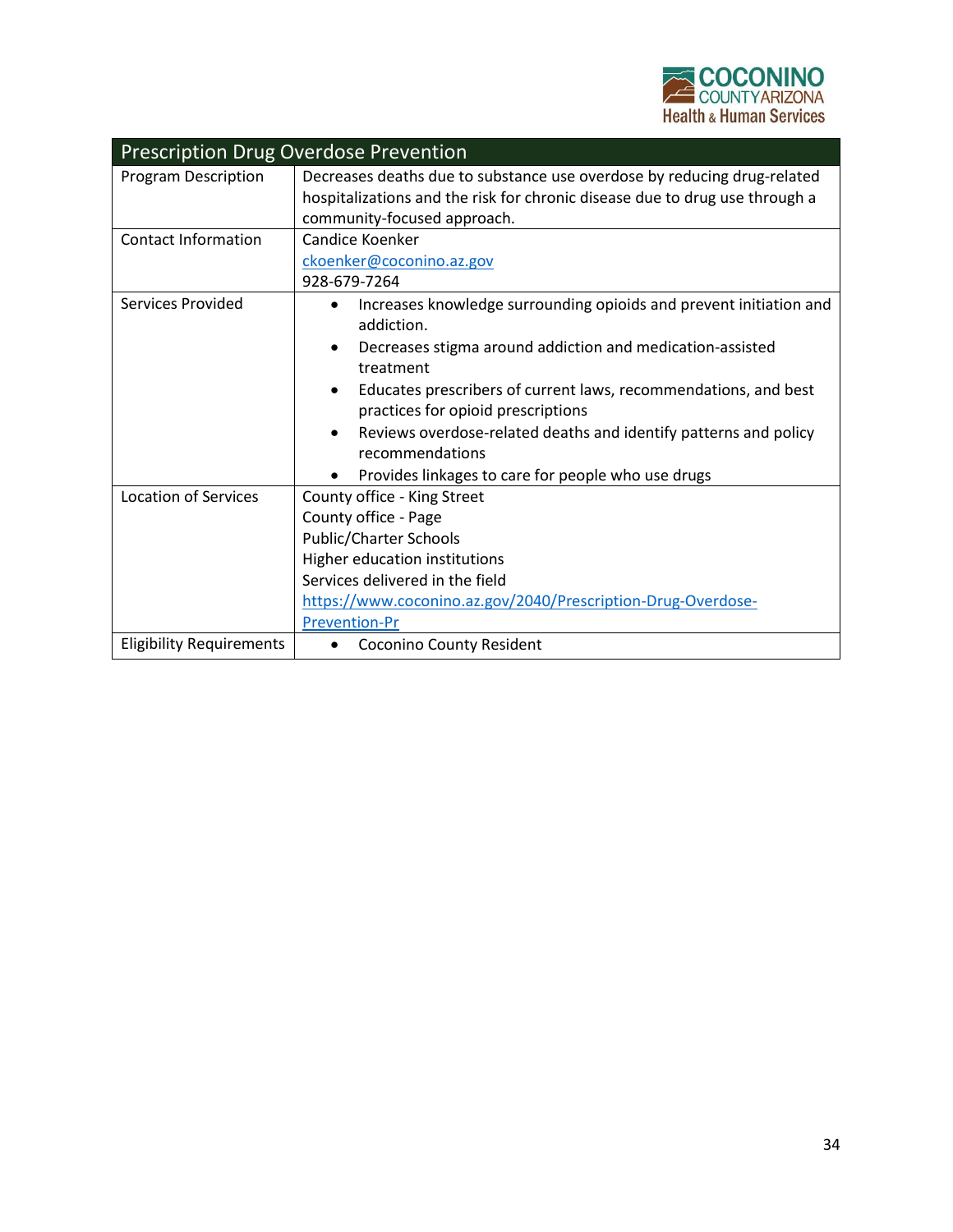

| <b>Public Health Emergency Preparedness (PHEP)</b> |                                                                                                                                                                                                                                                                                                                                                                                                                                                                                                                                                                                                                                                                                                                                   |
|----------------------------------------------------|-----------------------------------------------------------------------------------------------------------------------------------------------------------------------------------------------------------------------------------------------------------------------------------------------------------------------------------------------------------------------------------------------------------------------------------------------------------------------------------------------------------------------------------------------------------------------------------------------------------------------------------------------------------------------------------------------------------------------------------|
| <b>Program Description</b>                         | Conducts planning and training to ensure a rapid and coordinated response<br>to public health threats and emergencies. These emergencies could include<br>natural disasters (such as forest fires), transportation accidents (such as<br>chemical spill due to a train derailment), epidemics (such as pandemic flu),<br>or a terrorist attack (such as Anthrax tainted letters). Additionally, the<br>program collaborates on multiple preparedness and response activities,<br>such as presentations, training, drills and exercises for the public, health<br>care providers, health care facilities, community-based organizations and<br>local governments to coordinate public health emergency preparedness<br>activities. |
| <b>Contact Information</b>                         | <b>Blake Scott</b><br>bscott@coconino.az.gov<br>928-679-7228                                                                                                                                                                                                                                                                                                                                                                                                                                                                                                                                                                                                                                                                      |
| Services Provided                                  | Prepare and plan for all public health emergencies<br>Develop and maintain community partnerships to address<br>emergency needs<br>Assist people in need during disasters (mental health services,<br>medical needs sheltering, and administration of prophylaxis to a<br>large population)<br>Medical material management<br>Medical Reserve Corps volunteer management                                                                                                                                                                                                                                                                                                                                                          |
| <b>Location of Services</b>                        | County Office-King Street<br>Services delivered in the field<br>https://www.coconino.az.gov/225/Emergency-Preparedness                                                                                                                                                                                                                                                                                                                                                                                                                                                                                                                                                                                                            |
| <b>Eligibility Requirements</b>                    | No eligibility requirements                                                                                                                                                                                                                                                                                                                                                                                                                                                                                                                                                                                                                                                                                                       |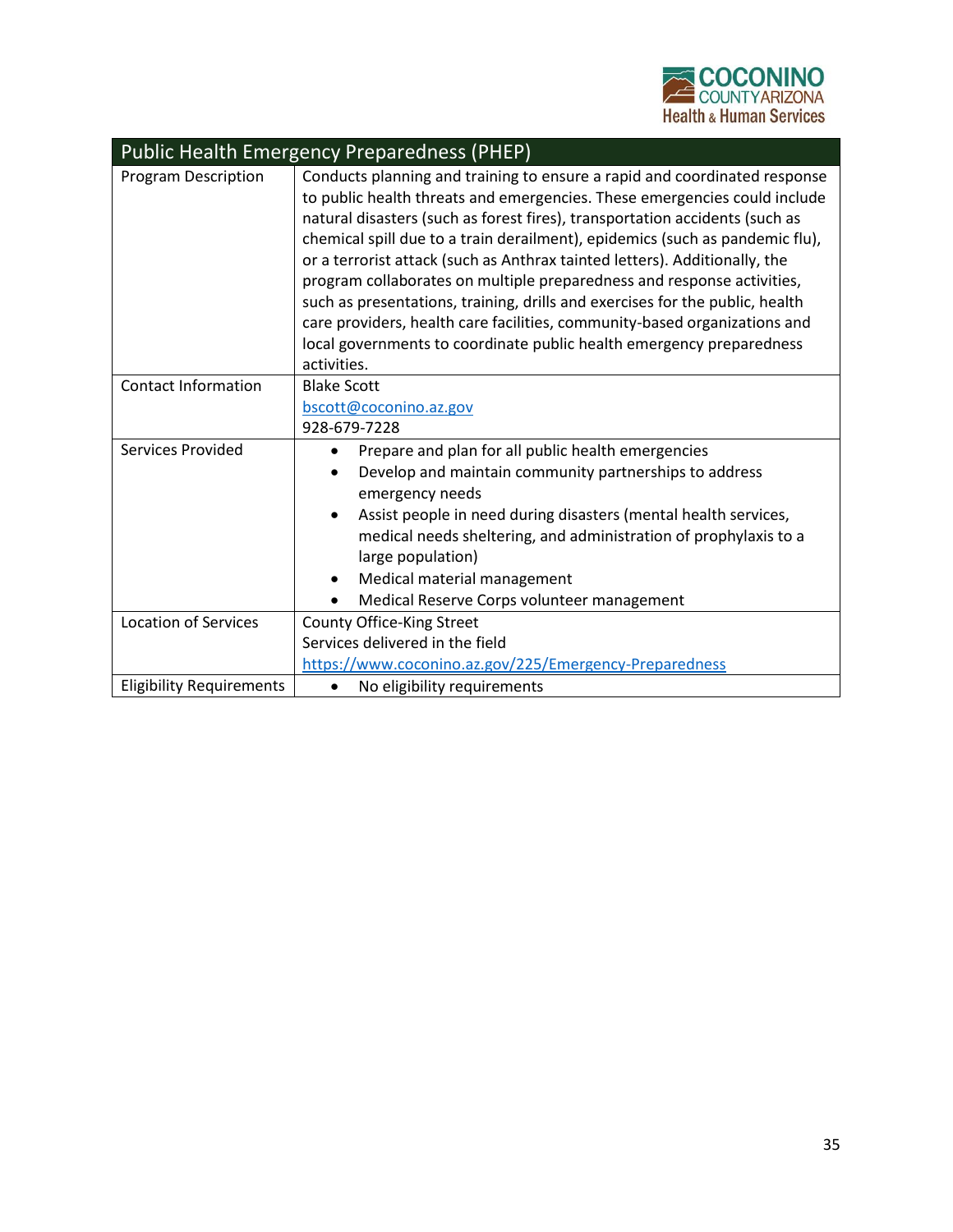

| School-Based Oral Health and Sealant Program |                                                                                    |
|----------------------------------------------|------------------------------------------------------------------------------------|
| <b>Program Description</b>                   | Improves the community's oral health and reducing health disparities by            |
|                                              | increasing access to oral health education, services, resources, and               |
|                                              | referrals.                                                                         |
| Contact Information                          | <b>Heather Williams</b>                                                            |
|                                              | hwilliams@coconino.az.gov                                                          |
|                                              | 928-679-7214                                                                       |
| Services Provided                            | Provide oral health education to students                                          |
|                                              | Provide oral health screenings to students<br>٠                                    |
|                                              | Provide sealants to eligible students<br>٠                                         |
|                                              | Provide fluoridation to eligible students<br>٠                                     |
|                                              | Provide oral health referrals and resources                                        |
| Location of Services                         | <b>Public/Charter Schools</b>                                                      |
|                                              | Services delivered in the field                                                    |
|                                              | https://www.coconino.az.gov/234/Oral-Health-Programs                               |
| <b>Eligibility Requirements</b>              | Kindergarten, first, second and sixth grade students are eligible for<br>$\bullet$ |
|                                              | oral health screenings                                                             |
|                                              | Kindergarten, first, second and sixth grade students with no<br>٠                  |
|                                              | insurance/AHCCCS are eligible for sealants                                         |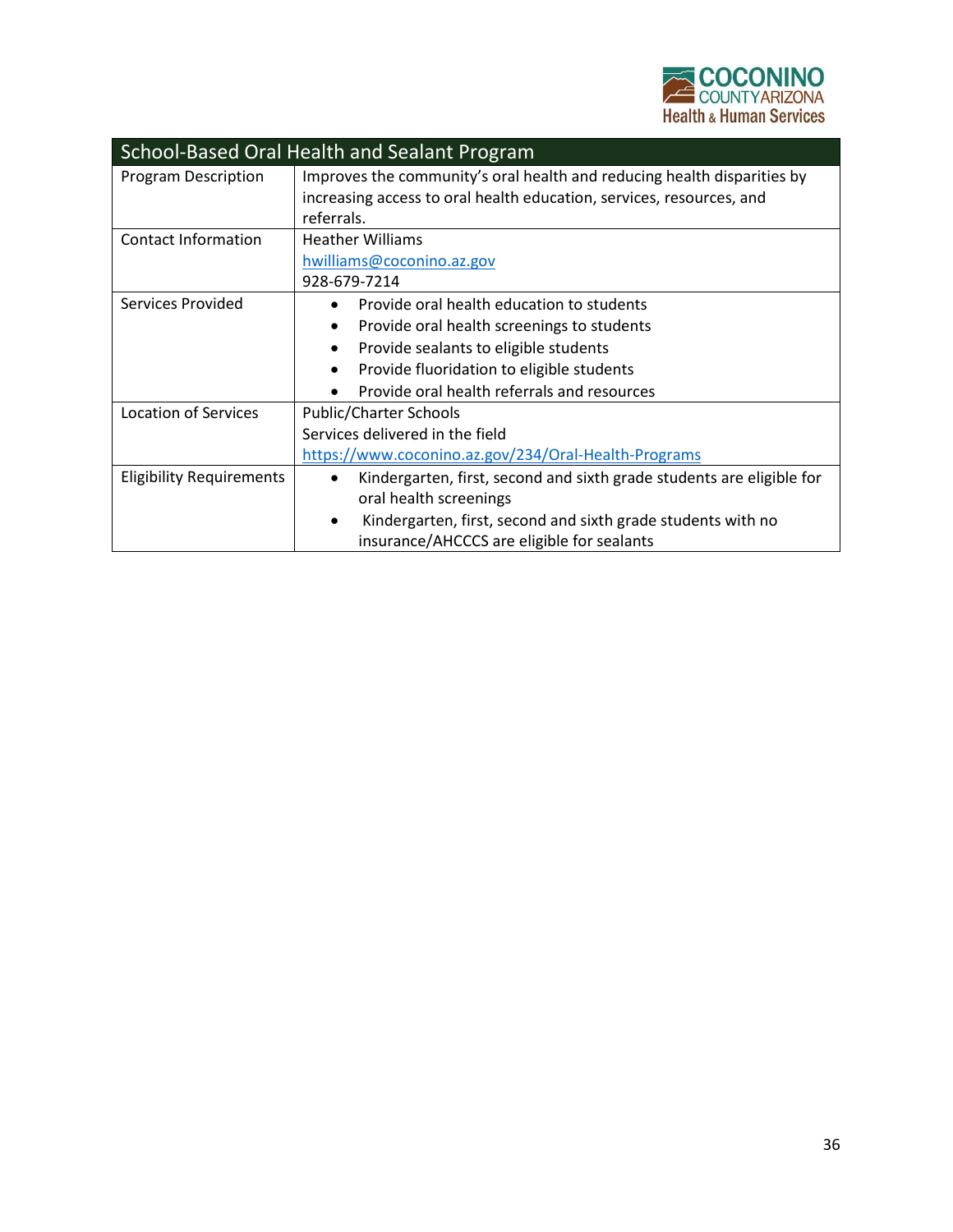

| <b>Smart Smiles</b>             |                                                                           |
|---------------------------------|---------------------------------------------------------------------------|
| <b>Program Description</b>      | Works to decrease the incidence and prevalence of tooth decay in kids 0-5 |
|                                 | years of age and pregnant mothers.                                        |
| Contact Information             | <b>Heather Williams</b>                                                   |
|                                 | hwilliams@coconino.az.gov                                                 |
|                                 | 928-679-7214                                                              |
| <b>Services Provided</b>        | Provides free oral health screenings and fluoridation<br>$\bullet$        |
|                                 | Assists patients to establish a dental home for routine care              |
|                                 | Educates the public to establish proper oral health hygiene               |
| <b>Location of Services</b>     | County Office-King Street                                                 |
|                                 | Services delivered in the field                                           |
|                                 | https://www.coconino.az.gov/234/Oral-Health-Programs                      |
| <b>Eligibility Requirements</b> | Coconino County residents                                                 |
|                                 | Children 0 to 5 years old<br>$\bullet$                                    |
|                                 | Pregnant women                                                            |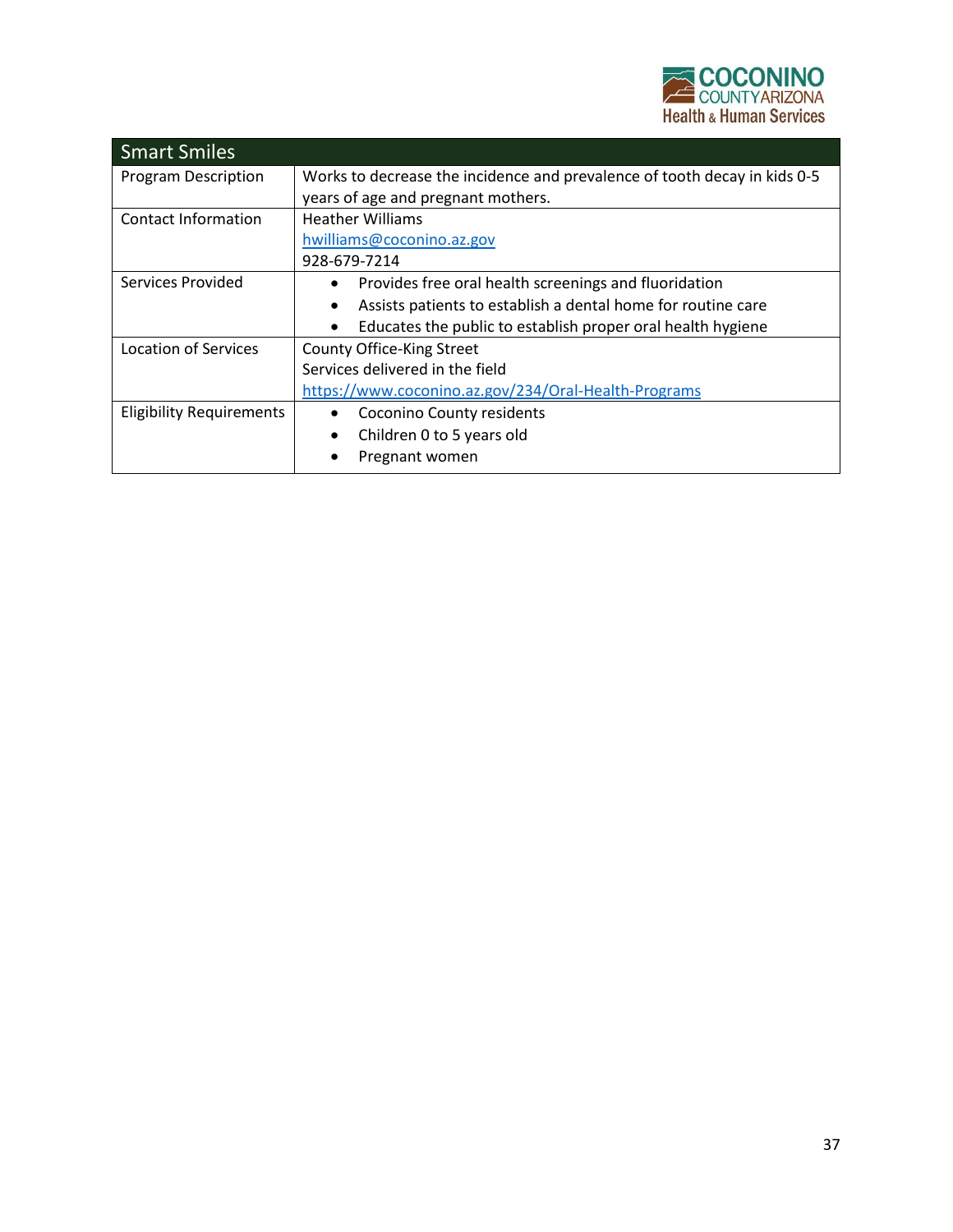

| <b>Teen Pregnancy Prevention Services</b> |                                                                                                                                                                                                                                                                                                           |  |
|-------------------------------------------|-----------------------------------------------------------------------------------------------------------------------------------------------------------------------------------------------------------------------------------------------------------------------------------------------------------|--|
| <b>Program Description</b>                | Prevents teen pregnancy and the spread of sexually transmitted infections<br>(STIs) as well as reduces teen dating violence and suicide within Coconino<br>County by providing an inclusive, evidence-based, medically-accurate, age-<br>appropriate sexual health education.                             |  |
| Contact Information                       | <b>Clinic Main Line</b><br>928-679-7222                                                                                                                                                                                                                                                                   |  |
| Services Provided                         | Deliver an Arizona Department of Health Services (ADHS) approved<br>sexual health curriculum to participating middle/high school<br>students<br>Provide inclusive, evidence-based, medically accurate, age-<br>$\bullet$<br>appropriate knowledge to youth<br>Provide referrals to Teen Clinical Services |  |
| <b>Location of Services</b>               | Public/Charter Schools<br>Services delivered in the field                                                                                                                                                                                                                                                 |  |
| <b>Eligibility Requirements</b>           | Middle/high school students in Coconino County<br>Parent permission slip completed and submitted to school<br>$\bullet$<br>administration                                                                                                                                                                 |  |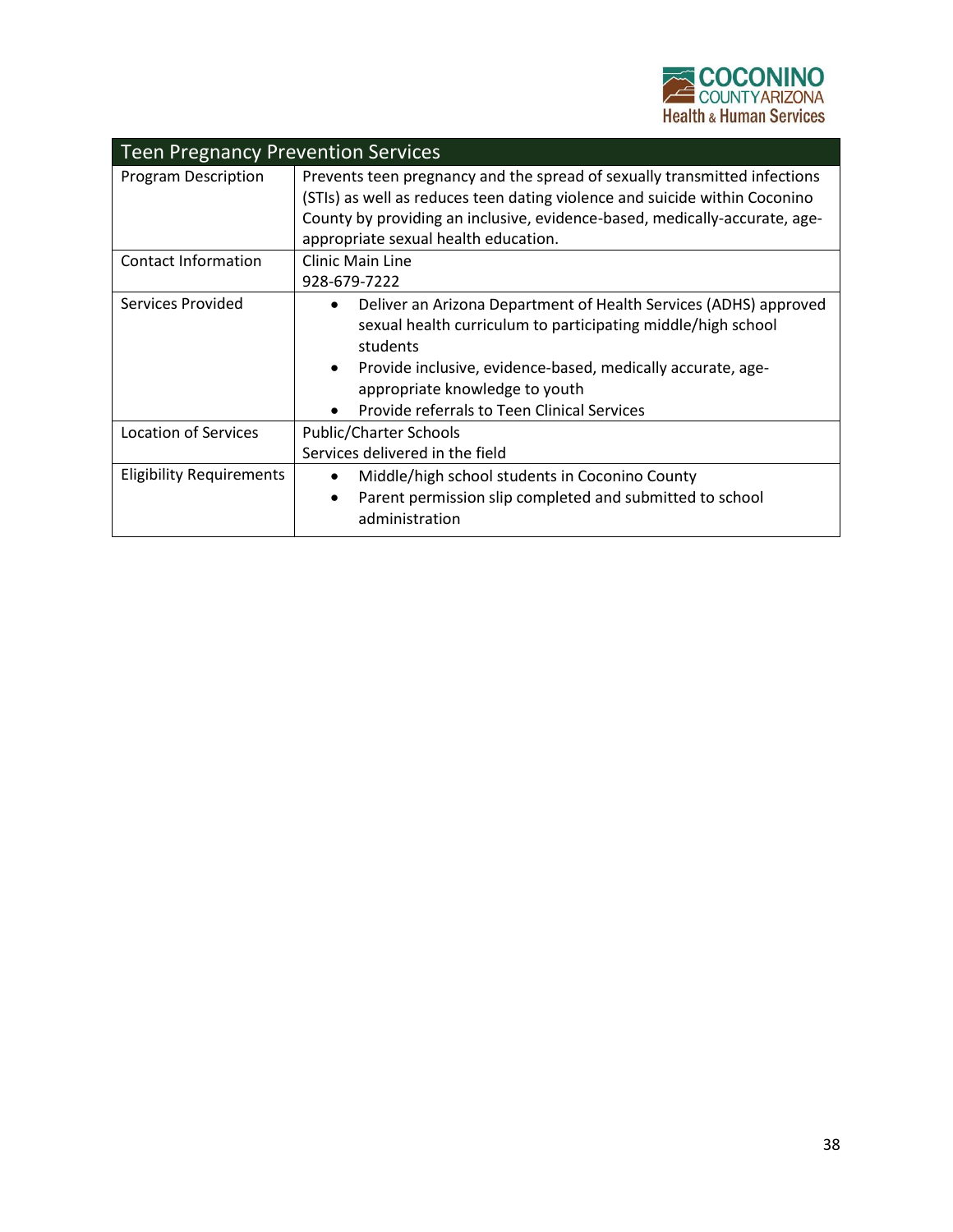

| <b>Tobacco Prevention and Smoke Free Arizona</b> |                                                                                                                                                                                                                                                                                                                                                                                            |
|--------------------------------------------------|--------------------------------------------------------------------------------------------------------------------------------------------------------------------------------------------------------------------------------------------------------------------------------------------------------------------------------------------------------------------------------------------|
| Program Description                              | Reduces nicotine initiation among youth and exposure to second hand<br>smoke and vapor, increase access to tobacco cessation resources, ensure<br>compliance with the Smoke Free Arizona Act, and provide education about<br>the health effects of commercial tobacco and vapor products.                                                                                                  |
| <b>Contact Information</b>                       | Candice Koenker<br>ckoenker@coconino.az.gov<br>928-679-7264                                                                                                                                                                                                                                                                                                                                |
| <b>Services Provided</b>                         | Provide information about the health impacts of tobacco<br>$\bullet$<br>Referral services to tobacco cessation resources<br>Educational services to youth about tobacco/nicotine<br>٠<br>Policy development that reduces nicotine initiation and exposure to<br>$\bullet$<br>second hand smoke<br>Enforcement of the Smoke Free Arizona Act in Coconino County<br>(excluding tribal lands) |
| <b>Location of Services</b>                      | County Office-King Street<br>County Office-Page<br>Public/Charter School<br>Smoke-Free AZ Hotline<br>Services delivered in the field<br>http://coconino.az.gov/812/Smoke-Free-Arizona                                                                                                                                                                                                      |
| <b>Eligibility Requirements</b>                  | Coconino County Resident<br>While educational services are available to all community<br>members, tobacco cessation resources from the Arizona Smokers<br>Helpline are only available to those 18 years and older                                                                                                                                                                          |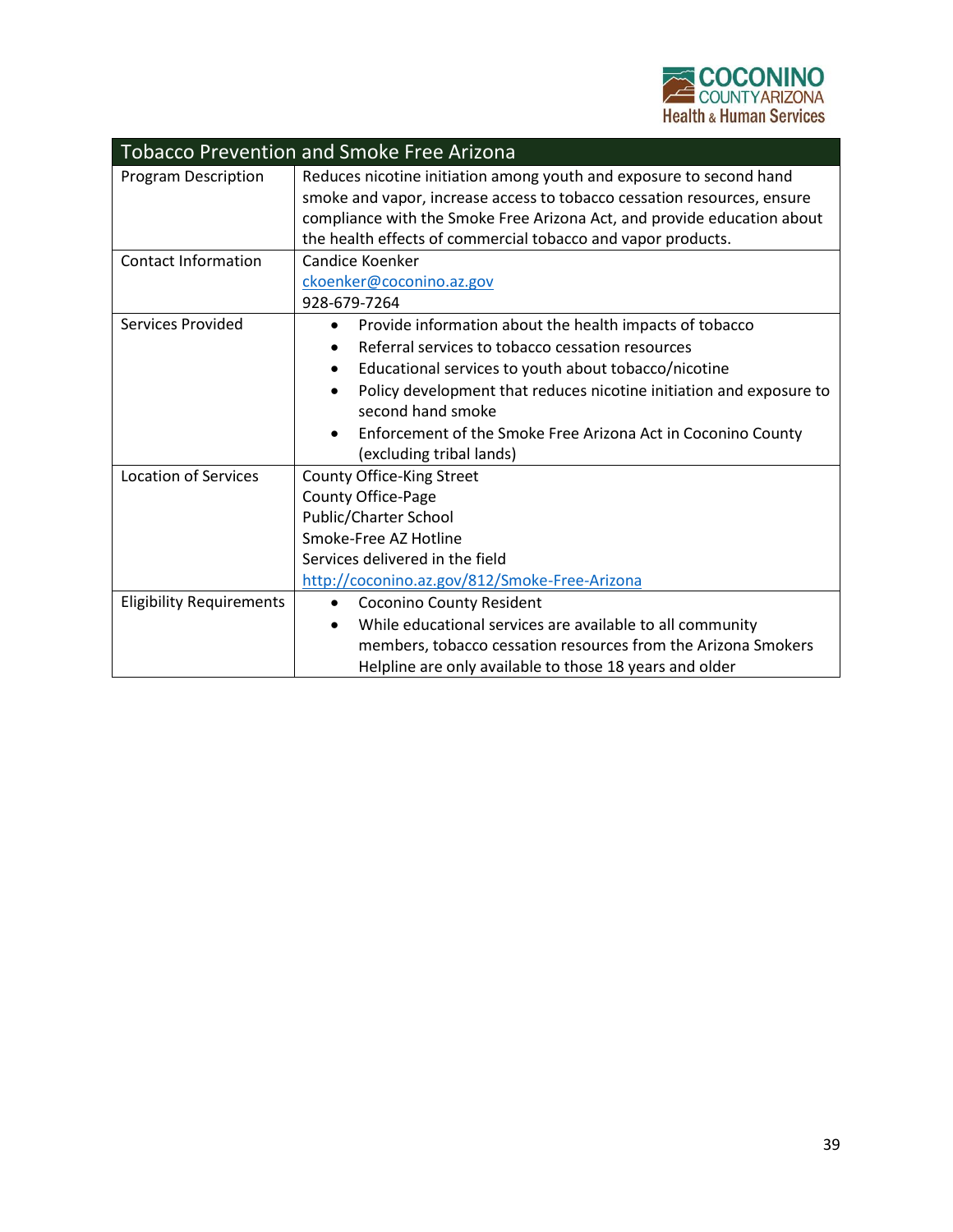

| <b>Vital Records</b>            |                                                                                   |
|---------------------------------|-----------------------------------------------------------------------------------|
| <b>Program Description</b>      | Provides complete and correct certified birth and death certificates for the      |
|                                 | public via a streamlined process for both in-person and mail-in requests.         |
| <b>Contact Information</b>      | <b>Birth Certificates:</b>                                                        |
|                                 | Matilda Perdue                                                                    |
|                                 | mperdue@coconino.az.gov                                                           |
|                                 | 928-679-7272                                                                      |
|                                 | <b>Death Certificates:</b>                                                        |
|                                 | <b>Yasmine Sealy</b>                                                              |
|                                 | ysealy@coconino.az.gov                                                            |
|                                 | 928-679-8775                                                                      |
| Services Provided               | Issue birth and death certificates<br>$\bullet$                                   |
|                                 | Correct and amend birth certificates issued from 1997 to present<br>$\bullet$     |
|                                 | Correct and amend death certificates from 1969 to present<br>$\bullet$            |
| <b>Location of Services</b>     | <b>County Office-King Street</b>                                                  |
|                                 | County Office-Page                                                                |
|                                 | County Office-Tuba City                                                           |
|                                 | http://www.coconino.az.gov/253/Birth-Certificates                                 |
|                                 | https://www.coconino.az.gov/1871/Death-Certificates<br><b>Birth Certificates:</b> |
| <b>Eligibility Requirements</b> | Birth was in Arizona<br>$\bullet$                                                 |
|                                 | 18 years and older (verified relationship with certificate recipient)<br>٠        |
|                                 | Pay posted fee<br>$\bullet$                                                       |
|                                 | Complete application<br>$\bullet$                                                 |
|                                 | Provide government issued identification<br>$\bullet$                             |
|                                 | Additional requirements for amendments<br>$\bullet$                               |
|                                 |                                                                                   |
|                                 | <b>Death Certificates:</b>                                                        |
|                                 | Death occurred in Arizona<br>$\bullet$                                            |
|                                 | Applicant is 18 years of age or older and can provide<br>$\bullet$                |
|                                 | documentation verifying a legal or familial relationship to the<br>deceased       |
|                                 | Applicant must provide a completed Arizona Department of Health                   |
|                                 | Services (ADHS) Death Certificate application                                     |
|                                 | Applicant must provide a government issued ID or notarized                        |
|                                 | application attesting to their identity                                           |